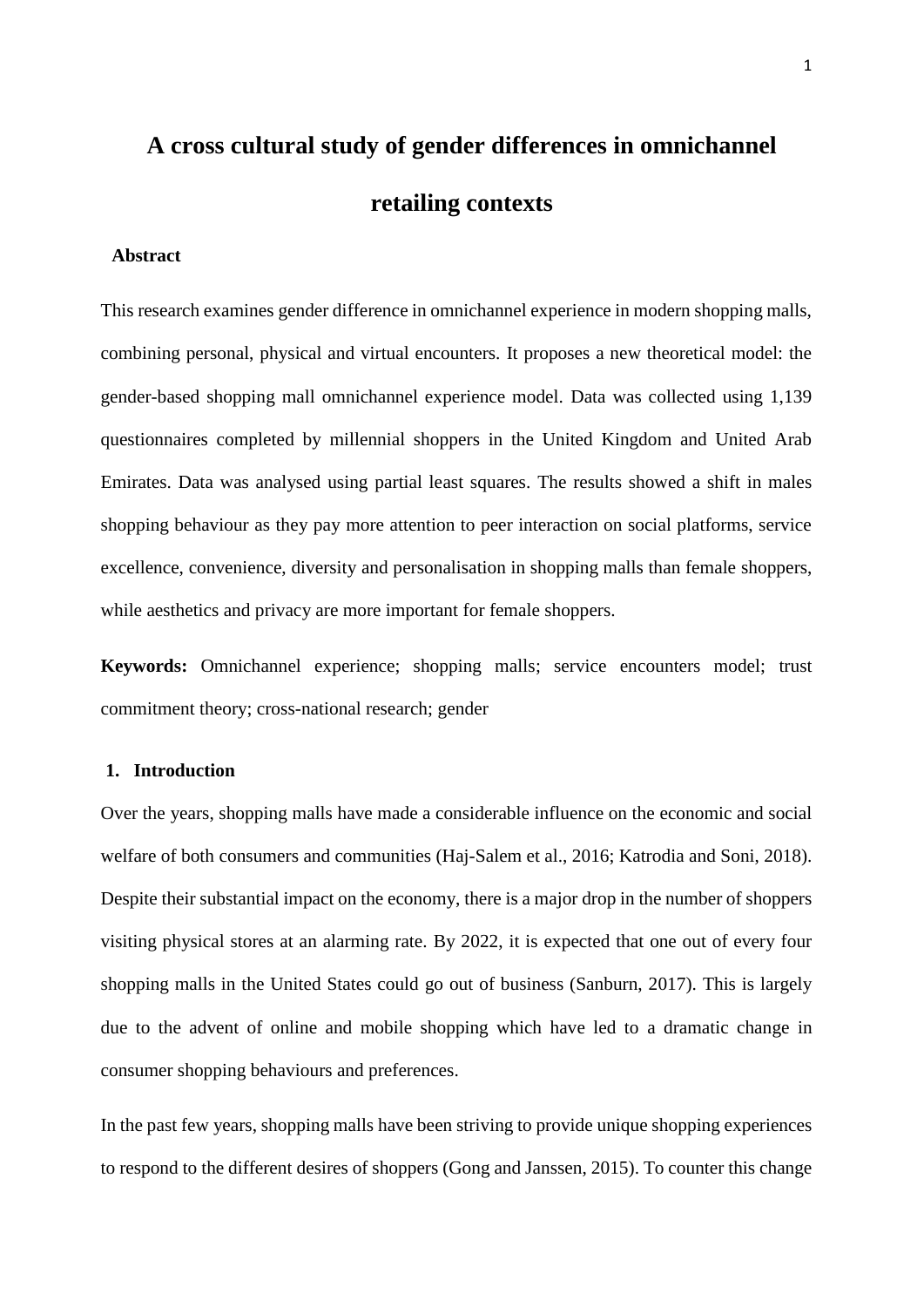in shoppers' preferences, shopping malls are shifting to omnichannel retailing. This strategy, named omnichannel retailing, involves the integration of different technologies such as: mobile applications, artificial intelligence, virtual reality, augmented reality and biometrics (Morgan, 2018). The growing popularity of omnichannel retailing in recent years has significantly transformed the retail landscape (Herhausen et al., 2015).

Omnichannel shopping malls bring together the offline and online channels, where a shopper's experience is seamlessly enhanced via the simultaneous use of accessible distribution channels, regardless of the path used to make a purchase (Agius, 2019; Gerritsen et al., 2014). However, the majority of previous studies either focused on the brick-and-mortar shopping experience (offline) (e.g. El-Adly, 2007; Keng et al., 2007; Kim et al., 2015; Merrilees and Miller, 2019) or the online customer experience (e.g. Verhagen et al., 2019; Zhang et al., 2019). However, there is a gap in existing knowledge on customer experience in the modern and innovative types of malls, namely: modern shopping malls in which customers enjoy an omnichannel shopping experience, integrating virtual and physical environments. In this type of shopping malls, providing a positive shoppers' experience plays an important role in their sustainability (Gong and Janssen, 2015). In order to provide a positive omnichannel experience to shoppers, marketers need to understand differences between shoppers with reference to different factors namely: gender and cultural differences (Mosquera et al., 2018). Gender has been found as an important factor in the field of marketing and shopping intentions (Walsh et al., 2017). However, there is an absence of theoretical frameworks that examined male and female shoppers' behaviour in omnichannel shopping malls. Additionally, previous studies highlighted the importance of studying cross-cultural differences which can have a significant impact on consumer behaviour (Ameen et al., 2018). Hence, investigating the pivotal role of cross-cultural differences in omnichannel shopping mall experience is important from both practical and theoretical perspectives.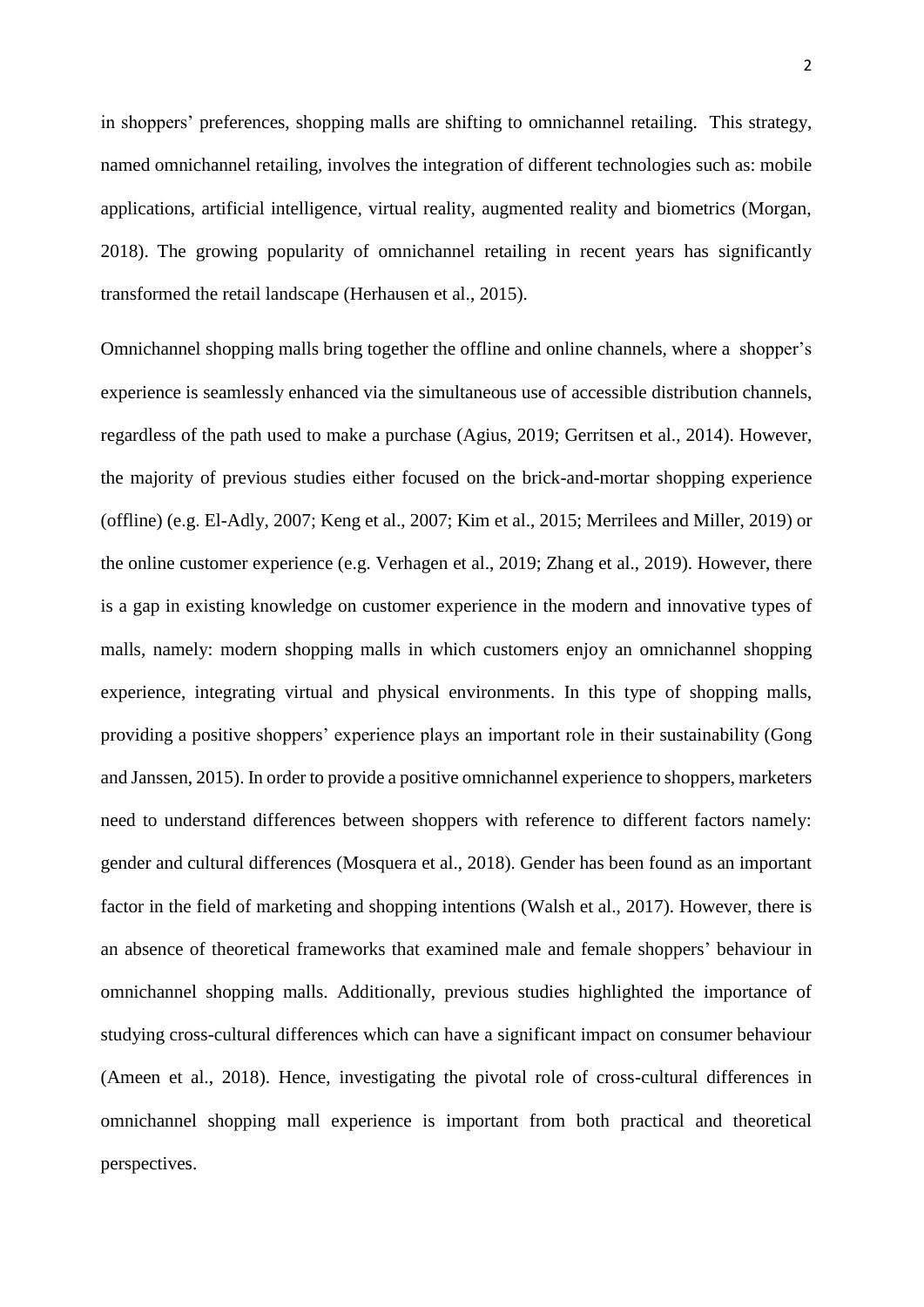Hence, the main aim of this research is to analyse gender differences among millennials in customer omnichannel shopping malls, combining personal, physical and virtual encounters, in a cross-cultural context. Cross-cultural differences between the United Kingdom (UK) and United Arab Emirates (UAE) are evaluated in this study as the two countries are different in their cultural characteristics (Hofstede, 2019). These two countries are different in terms of shopping cultures and behaviours, in addition, both are frontrunners in the adoption of omnichannel retailing and they both have some of the most advanced shopping malls in the world in terms of the integration of technologies in customers' shopping experiences. Hence, we empirically test the model proposed in this study using customers of two advanced shopping malls in these two countries: Westfield London (UK) and Dubai Mall (UAE).

One of the primary market segments for shopping malls is millennials. Millennials, also known as "Generation Y", refer to the generational cohort born between 1980 and 2000 (Ferri-Reed, 2010). Millennials are distinct segment that is characterised by their immense purchasing power, their high involvement towards technological innovations, and their aspiration towards personalised experiences (Sepher and Head, 2017). This group of shoppers is unique not only in terms of motivations and behaviours (Thomas et al., 2016) but also is anticipated to have a higher spending power than all previous generations (Fleming, 2016). Shopping through omnichannel shopping malls is rapidly growing among this group of shoppers, thus our study suggests that this segment of customers 'millennials' is open to embracing omnichannel retailing more than any other generational cohort.

The study offers theoretical contributions. First, the study proposes a new model: the GSOE model which addresses a gap in the literature in understanding the omnichannel experience for different segments of customers in modern shopping malls. This model is tested in two different countries. Second, it extends knowledge by providing a better understanding of gender differences in millennials customer experiences in modern shopping malls combining personal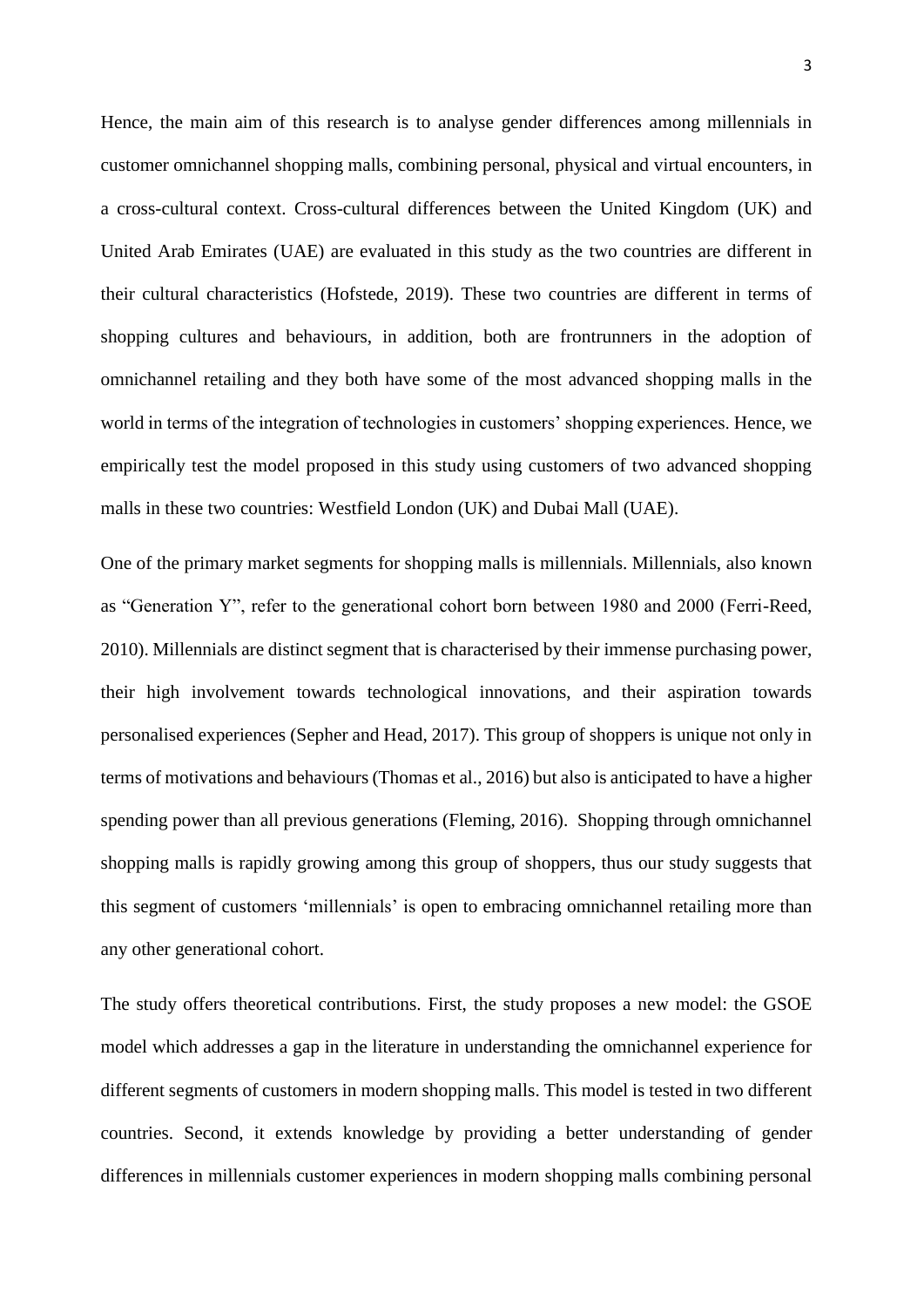interactions, physical environment and virtual environment encounters. In addition, the study has practical implications for shopping mall management and retailers since it explains how to connect with this highly attractive segment of millennials via creating unique omnichannel shopping experiences.

Section two offers a background on the theoretical background and conceptual model. Then, a set of hypotheses is presented. Then, the methodology, results and discussion are provided. Lastly, the theoretical contributions, practical implications and limitations and future work are provided.

# **2. Theoretical background and conceptual model**

# *2.1 Shopping and shopping malls in cross-cultural contexts*

Existing studies have focused on shoppers' experience in shopping malls in terms of interaction with physical environments, service providers and stores in these malls (Keng et al., 2007; Calvo-Porral and Lévy-Mangin, 2019). These studies highlighted the importance of providing customers with a pleasant experience which extends beyond shopping. In fact, shopping malls were found to help older shoppers to overcome loneliness and younger shoppers to be more socially engaged (Pyyry, 2016). In reality, shoppers use different types of technologies as part of their shopping experience in modern and advanced shopping malls (Gilliland, 2019).

Previous studies emphasised the role of cultural differences between developed and developing countries play in how customers perceive the services they receive in shopping malls (Malhotra et al. 2005; Diallo et al., 2018; Thomas and Carraher, 2014). Hence, retailing strategies should vary according to these differences (Thomas and Carraher, 2014). One of the main areas of cultural contexts that has been focused on and validated in previous studies is considering Hofstede's cultural dimensions (Hofstede, 2001) and their effects on how customers perceive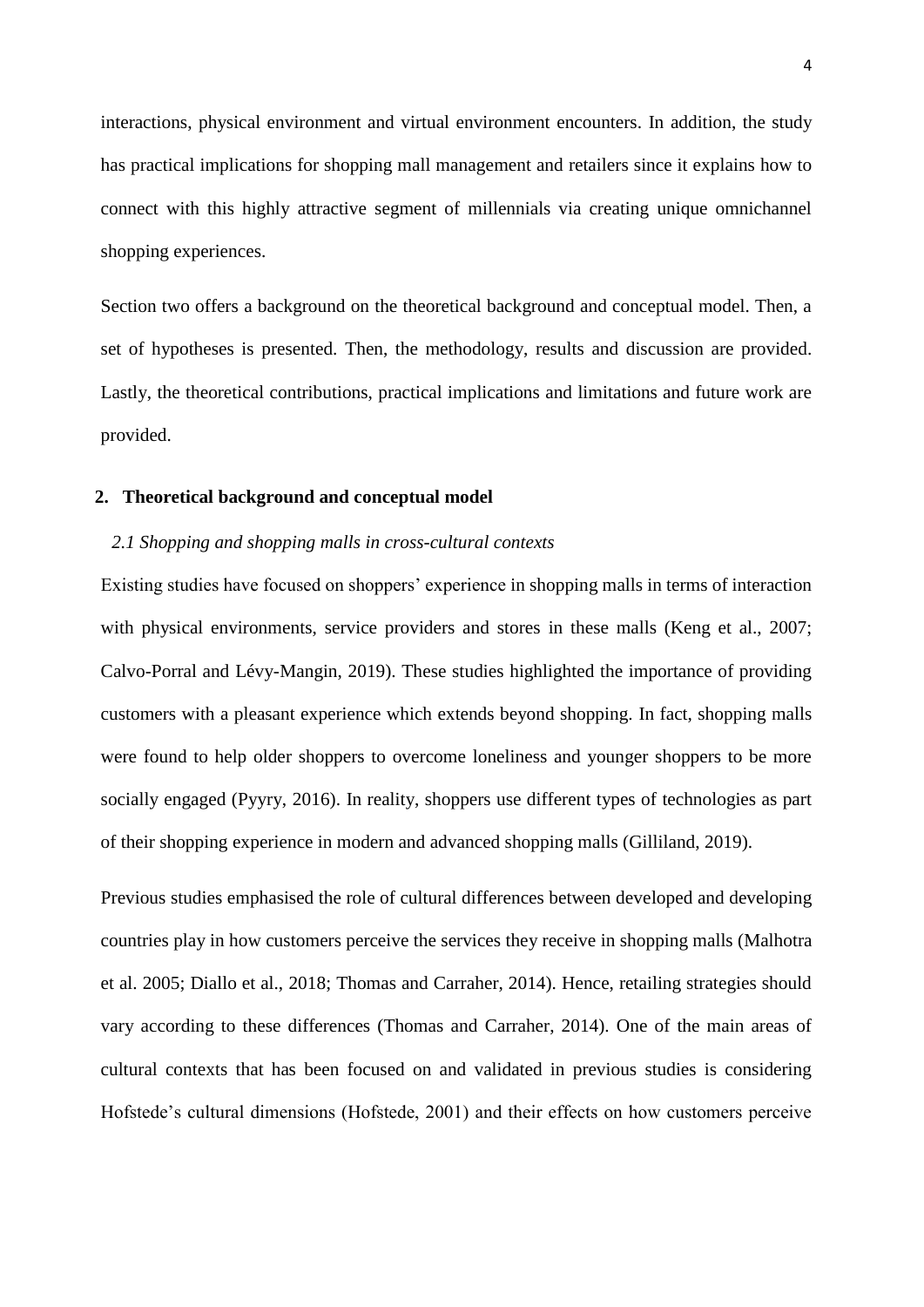the quality of the services offered as part of the physical environments in shopping malls (Diallo et al., 2018).

Culture" refers to the system of collective values shared by the members of a group or society, which can be operationalized on Hofstede's (2001) five dimensions, with the possible addition of a sixth dimension (Hofstede 2020). These dimensions are: power distance. Individualism vs collectivism, long-term orientation vs short-term orientation, uncertainty avoidance, masculinity vs femininity and indulgence (Hofstede 2020). Uncertainty avoidance refers to "The extent to which the members of a culture feel threatened by ambiguous or unknown situations and have created beliefs and institutions that try to avoid these" (Hofstede, 2020a). Power distance refers to "The extent to which the less powerful members of institutions and organisations within a country expect and accept that power is distributed unequally" (Hofstede, 2020a). Individualism vs collectivism refers to "The degree of interdependence a society maintains among members of a culture" (Hofstede, 2020a). Masculinity vs femininity refers to "What motivates people, wanting to be the best (Masculine) or liking what you do (feminine)" (Hofstede, 2020a). Longterm vs short-term orientation refers to "maintaining time-honoured traditions and norms while viewing societal change with suspicion." (Hofstede, 2020a). Indulgence refers to "a society that allows relatively free gratification of basic and natural human drives related to enjoying life and having fun" (Hofstede, 2020a).

These dimensions have been examined in existing cross-cultural studies (e.g. Ameen et al., 2020; Diallo et al., 2018). However, Ackerman and Tellis (2001) explained that measuring the cultural effects on consumer behaviour can be problematic as some cultural norms and values may not be easily measured and quantified and they may not be captured accurately through the use of Hofstede's cultural dimensions. Hence, some studies focused on the effects of cultural differences on consumer shopping behaviour by studying acculturation, cultural orientation, language and ethnicity (Ackerman and Tellis, 2001). Other studies focusing on differences in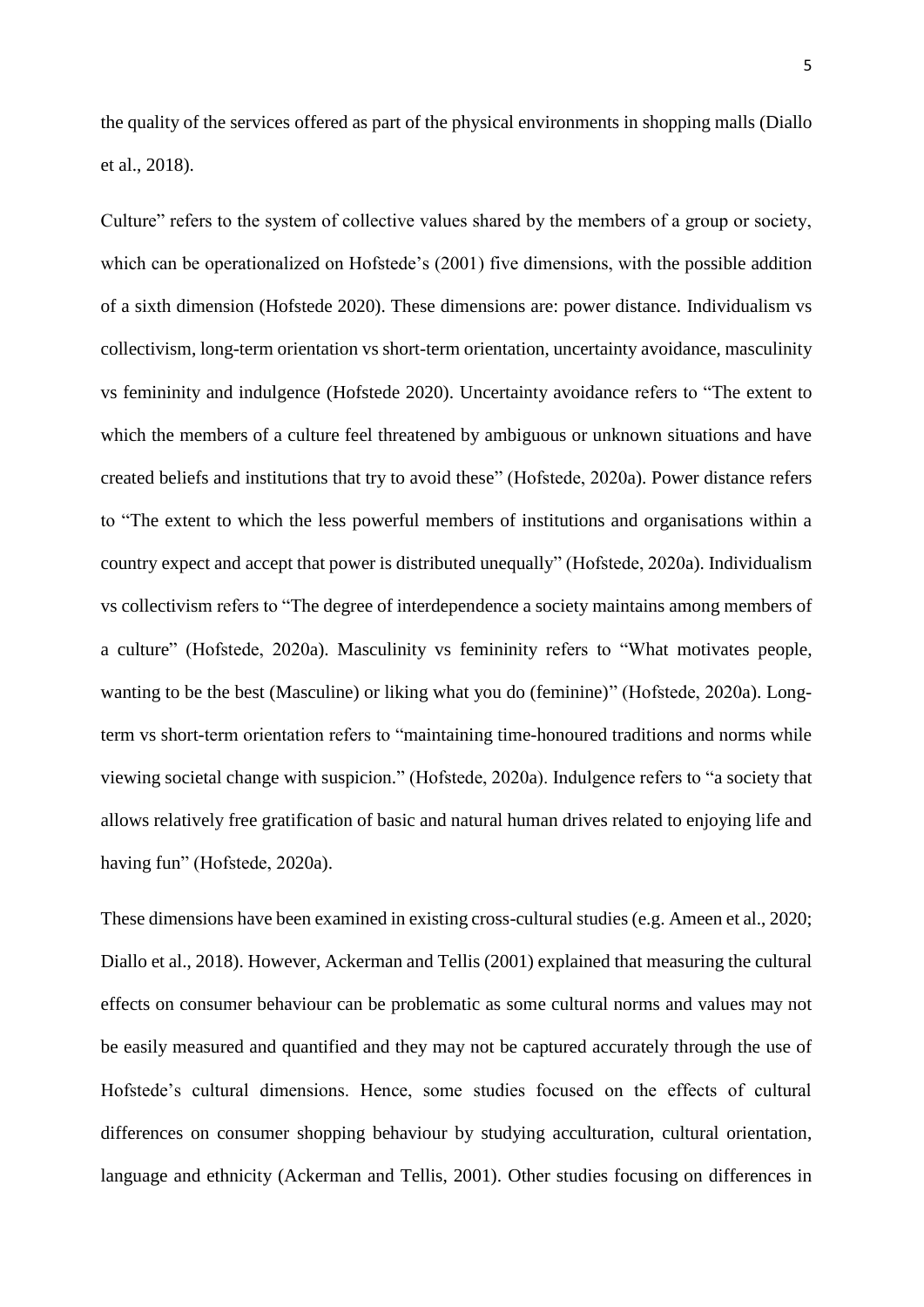cultural norms found that although consumers' reactions to mall shopping environment are not universal across cultures, the decision-making process of consumer mall shopping behaviour is universal regardless of the cultural orientation (Laroche et al., 2005). Despite the existence of cross-cultural studies in retail and mall environments, there is a gap in research studying gender differences in a cross-cultural context in the context of omnichannel shopping mall experience.

Within the context of this research, despite that the UK and UAE have some of the most advanced shopping malls in terms of omnichannel shopping experiences, they are different in term of their cultural norms, language and cultural dimensions. For example, the two countries score differently in terms of Hofstede's cultural dimensions. The UAE scores 90 in power distance, 25 in individualism, 50 in masculinity and 80 in uncertainty avoidance (Hofstede, 2020b). This indicates that the country has a high level of power distance, hence individuals accept hierarchical orders in the society. The society can be classified as collectivist, where decisions are made collectively and the sense of belonging to a group is high among individuals. In addition, this society is classified to be neither masculine nor feminine as individuals balance between wanting to be the best and liking what they do but they avoid uncertainties. However, the UK scores 35 in power distance, 89 in individualism, 66 in masculinity, 35 in uncertainty avoidance, 51 in long-term orientation and 69 in indulgence (Hofstede, 2020b). Hence, the society in the UK believes that inequalities among people should be minimised, believes in individualism. It is also a highly success oriented and driven culture. In addition, individuals in this society do not fear uncertainty and they are able to take chances. In addition, the country's core in long-term orientation indicates that a dominant preference in British culture cannot be determined. Furthermore, the British society scores high in indulgence, indicating that individuals in this culture have a desire to enjoy without restraints. Given the cultural differences between these two countries, the empirical examination of the model proposed in this research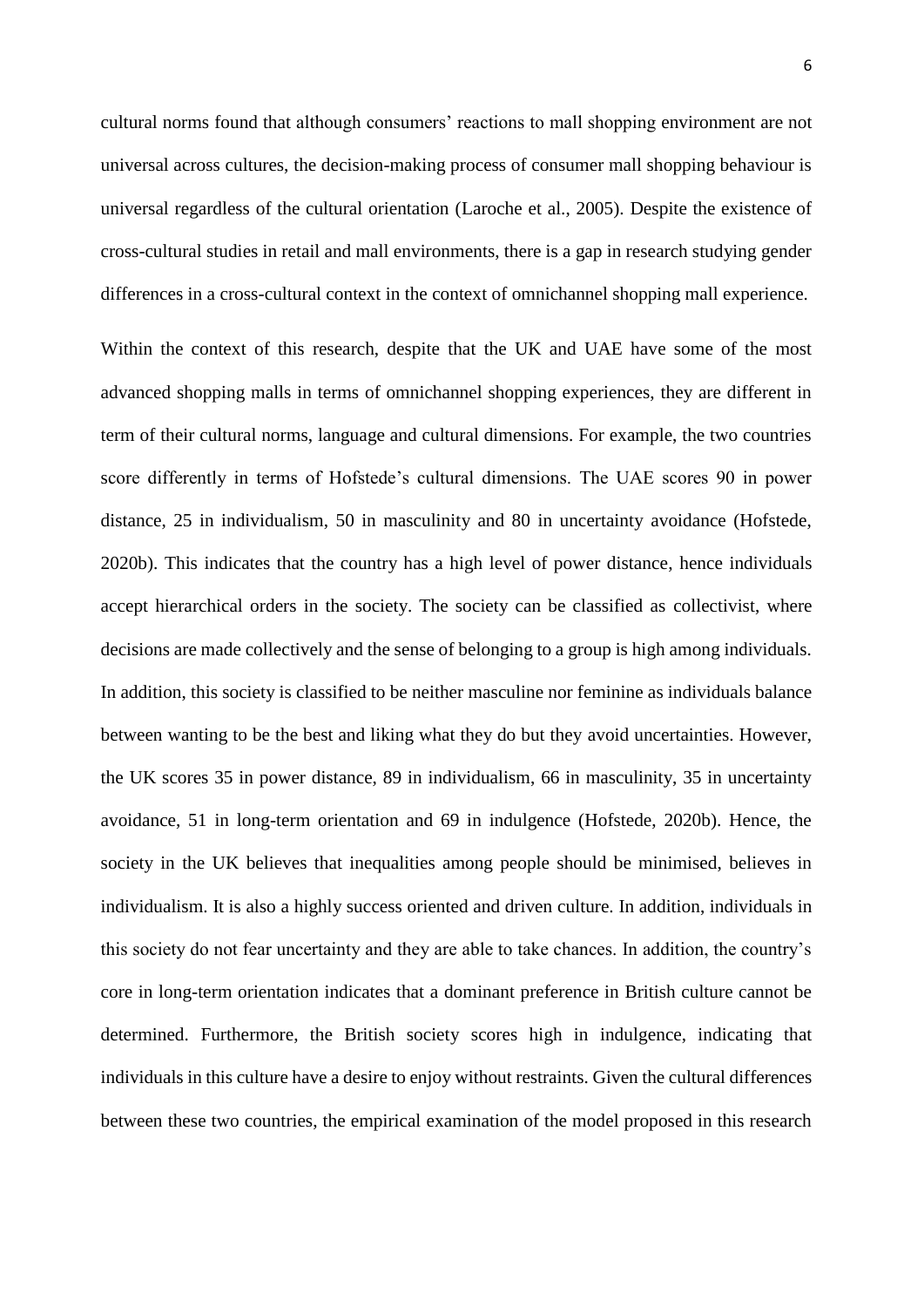helps in reaching a better understanding of how the model fits in different countries, cultures and shopping malls.

# *2.2 Conceptual model*

Existing literature on shopping mall patronage mixed diverse factors including distance and population density (Bucklin, 1967). Later, Huff (1964) and Huff and Rust (1984) created a model for forecasting shopping mall patronage. This particular model was grounded on evaluating price (accessibility) verses utility (size). Nevertheless, Mason and Moore (1969) revealed that these models assume similar mall patronage choices are produced by shoppers despite their various demographics for example income, age, education and gender. Then, the inference theory was introduced by Ross and Nisbett (1980) which means that shoppers depend on salient and accessible information cues (such as local mall layout as well as atmospherics). Investigation on mall patronage had an increasing focus on shoppers' behaviour along with other important elements in shopping mall patronage like picture characteristics as well as motives (Houston and Nevin, 1980), picture (Hunter, 2006) along with situational variables (Zhuang et al. 2006). Later, Bakhshizadeh et al. (2016) proposed the achievement model for shopping malls, consisting of preparation, financing, construction as well as rates which does not concentrate on the customer's side.

Market trends show that the role of customer experiential value has attracted increasing attention among practitioners in the retail industry (Varshneya et al., 2017). Experiential value is the value that customers derive from an experience. The notion is based on the theoretical concept of value defined by Holbrook (1994; 2000). Mathwick et al. (2001, p. 41) conceptualised experiential value as the value derived from an experience via "interactions involving either direct usage or distanced appreciation [indirect observation] of goods or services". Experiential value (Mathwick et al., 2001) is conceptualised in terms of four main dimensions: playfulness, aesthetics, service excellence and consumer return on investment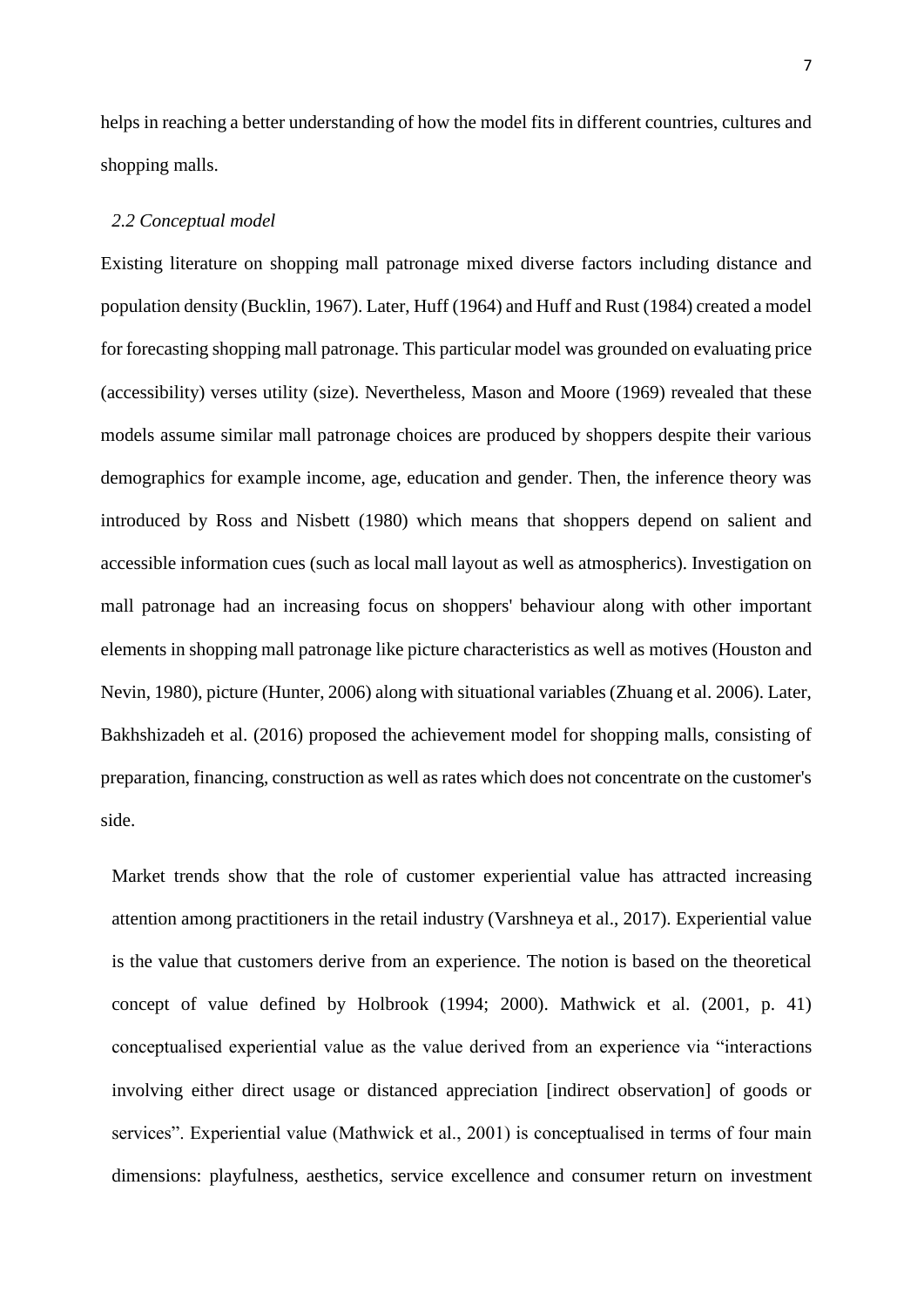(CROI). Shopping mall experiences are categorised as: experiences perceived through the senses; and experiences created through entertainment or dramatic effects (Holbrook, 1994, 2000). Playfulness refers to potential amusement and the emotional worth of the shopping process (Mathwick et al., 2001). Service excellence refers to the generalised consumer appreciation of a service provider that demonstrates expertise and reliability (Holbrook, 2000). CROI reflects the utilitarian aspects of shopping and describes active investment in the economic, temporal, behavioural and psychological resources and emotions that yield rewards (Holbrook, 2000; Mathwick et al., 2001).

The service encounter model refers to the communication between a service receiver and service provider (Solomon et al., 1985; Bitner, 1990; Bitner et al., 1997). Customer service encounters possess an influence on the capacities of service diversity, quality control, and customer satisfaction (Chang and Chang, 2008). The effect of the service encounters can be divided to two main aspects: personal interactions with the service provider and physical environment encounters in shopping malls (Bitner, 1990; Wu and Liang, 2009). The model has been used in previous research studying service experience (e.g. Ang et al., 2018; Sharma et al., 2018; Li, Zhang and Laroche, 2019). However, the majority of studies which used or extended the service encounter model have mainly focused on personal interaction encounters and physical environment encounters.

The trust-commitment theory explains that trust and relationship commitment are key components in relationship development between customers and retailers (Morgan and Hunt, 1994). The model has been used in previous studies on customers' trust and brand relationship management (e.g. Zhang et al., 2018; Vohra and Bhardwaj, 2019). Wang et al. (2019) explained that trust helps towards building a relationship commitment between customers and retailers online and on social media. They highlighted the role of privacy issues including privacy control which may raise concerns especially that consumers have a low level of control over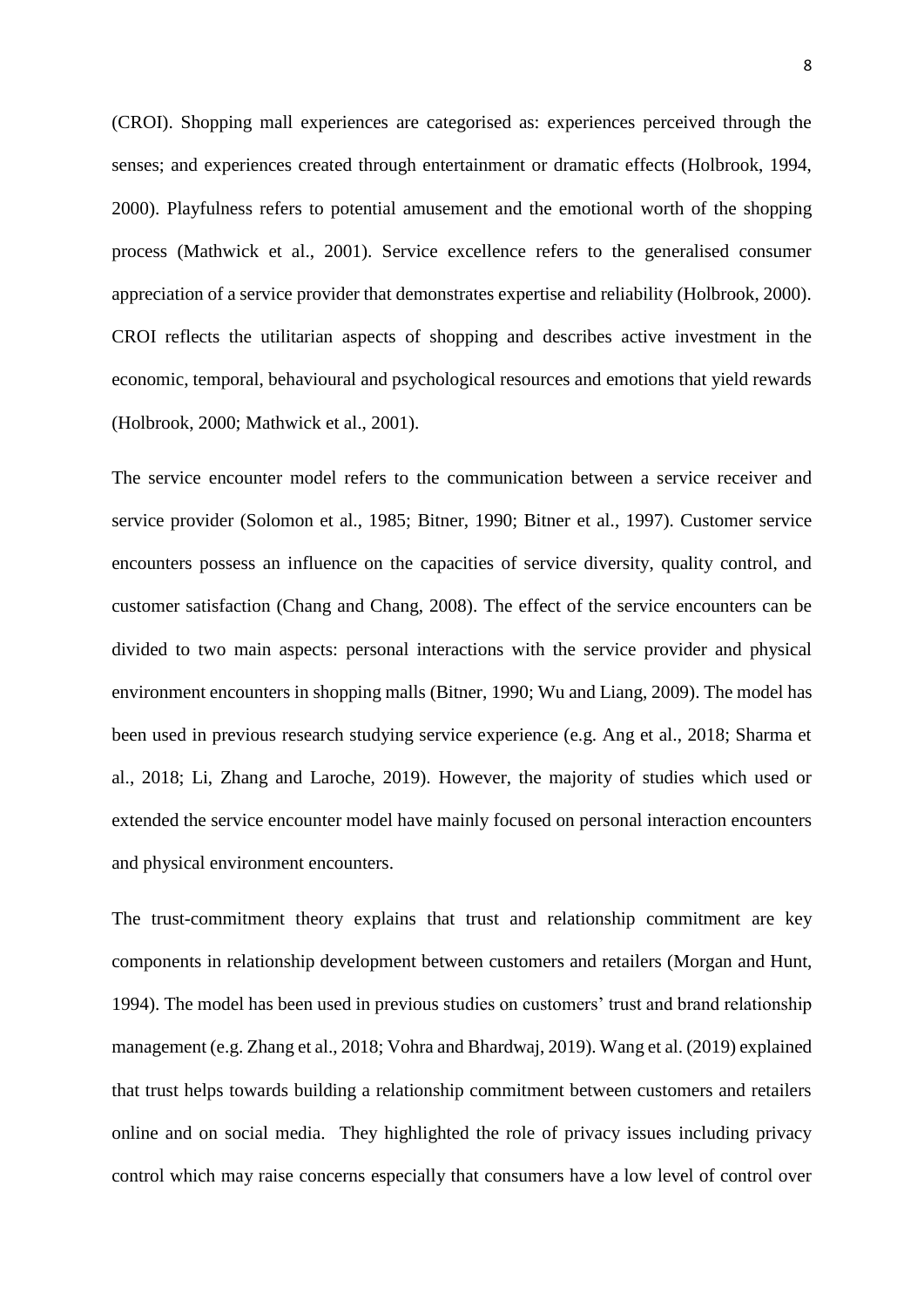how their data is used by retailers. The theory states that trust and relationship commitment are affected by different factors (Morgan and Hunt, 1994).

Our proposed model combines the service encounters model (Solomon et al., 1985; Bitner, 1990; Bitner et al.,1997) and the trust-commitment theory (Morgan and Hunt, 1994). Combining both models provide better understanding of customer omnichannel experience in modern shopping mall, integrating personal interactions, physical environment encounters and virtual environment encounters. Our proposed framework focuses on four main aspects of Wang et al.'s (2019) model related to the virtual environment encounters namely: privacy, trust, relationship commitment and consumer peer interaction. In addition, modern shopping malls are incorporating the latest technologies which should provide shoppers with a personalised experience (Chung and Shin, 2008). Hence, our model includes personalisation as an additional factor. *Personal interaction encounters* include service excellence and efficiency, while *physical environment encounters* include aesthetics, convenience, diversity and luxury. Personal and physical environment interactions are particularly important in cultures with a high level of uncertainty avoidance and classified as collectivistic (Furrer et al., 2000). In addition, we integrate *virtual environment encounters* including personalisation, privacy, consumer peer interaction, relationship commitment and trust. We also include gender as a factor moderating the relationships between these factors and customers' behavioural intention towards shopping in modern shopping malls.

A few studies have focused on gender differences in conventional shopping malls. For example, Haj-Salem et al. (2016) analysed gender loyalty differences in shopping malls and found that there are significant differences between men and women in their shopping preferences. While El Hedhli et al. (2016) found that there are no gender differences in shoppers' experience in shopping malls. Interestingly, Lucia-Palacios et al. (2018) found that gender differences in shopping experience in shopping malls only exist among more frequent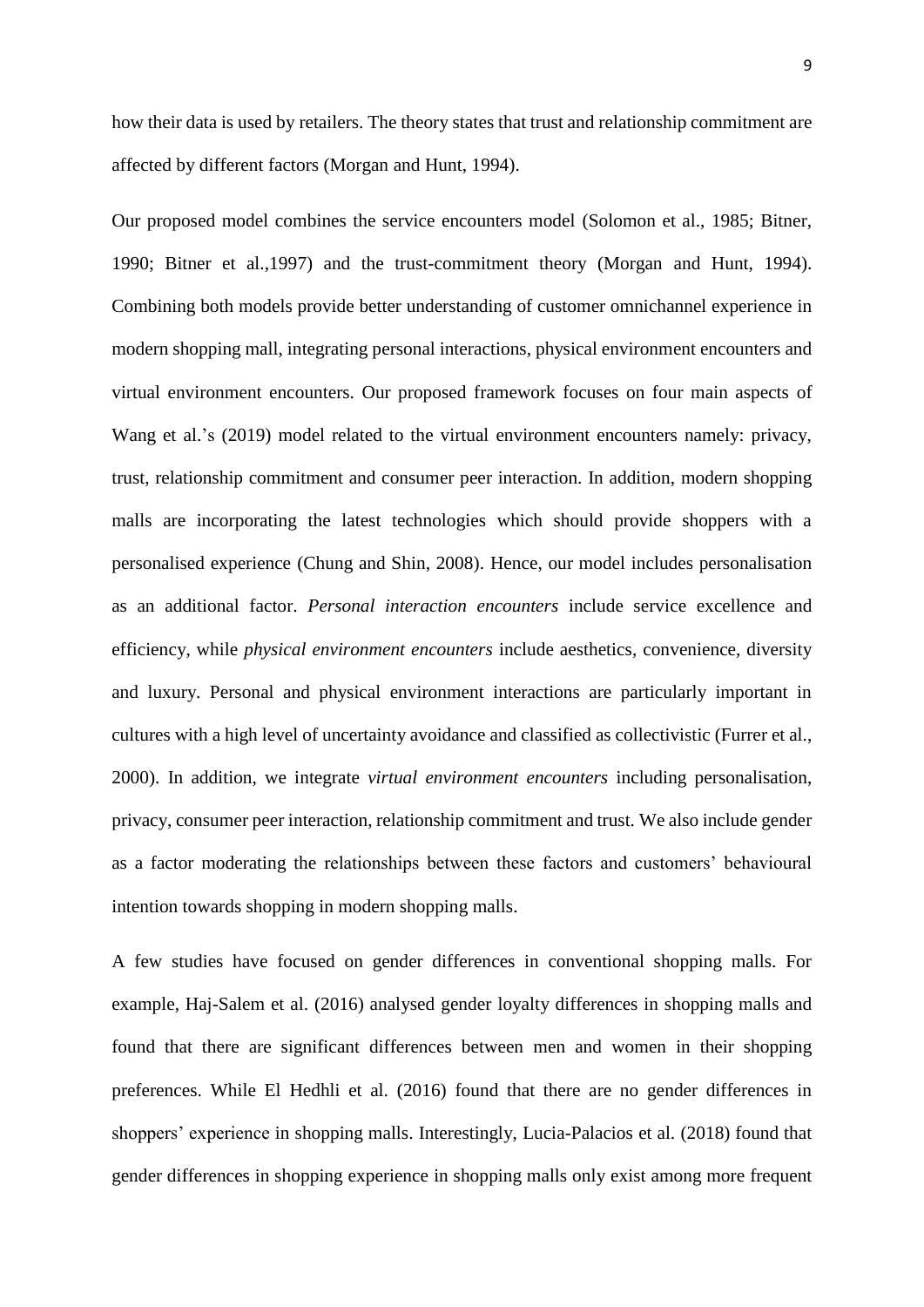shoppers and among negative low-arousal shoppers. Katrodia and Soni (2018) found that there are significant gender differences in average time spend in shopping in shopping malls. Shopping has been typically stereotyped as a female activity (Sohail, 2015). Women are often more likely to shop for items like grocery and clothing than men, while men are shoppers of specialised items like cars (Chebat et al, 2014; Sohail, 2015). Nevertheless, other studies explained that these differences are changing as females' roles in the society are changing, which in turn is affecting their shopping behaviour and preferences (Sohail, 2015). Therefore, this study aims to bridge this gap by attempting to understand gender differences among shoppers in their omnichannel experience in modern shopping malls. By exploring the differences in gender shopping behaviour and preferences, malls' management may offer unique shopping experiences.

# **3. Hypothesis development**

This section outlines the hypotheses developed in this research. Figure 1 below depicts the proposed model.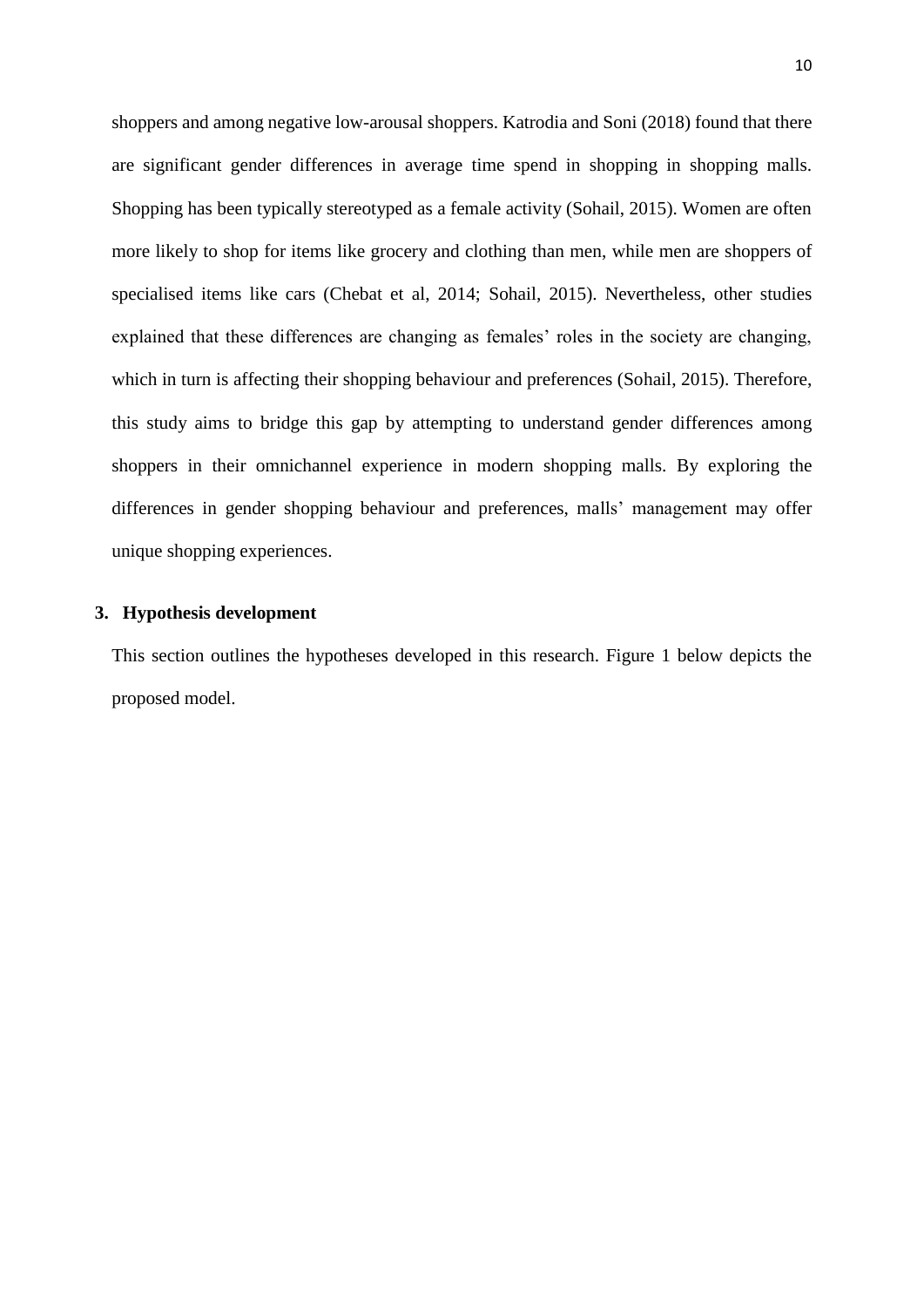

# **Figure 1.**

The gender-based shopping mall omnichannel experience (GSOE) model

# *3.1 Personal interaction encounters*

Personal interaction encounters refer to the time during which customers interact with the service personnel (Wu and Liang, 2009). Customers' assessment of the quality of these encounters as part the personal interaction is based on the service provider's competence, listening skills and level of dedications (Keng et al., 2007). Personal interaction encounters include efficiency and service excellence (Keng et al., 2007).

# *3.1.1 Service excellence*

Service excellence refers to the politeness, attitude, experience and sociability of personnel, which can have an important influence on customers' intention towards shopping in malls (Keng, et al., 2007; Calvo-Porral and Lévy-Mangin, 2019; Haj-Salem et al., 2016). Previous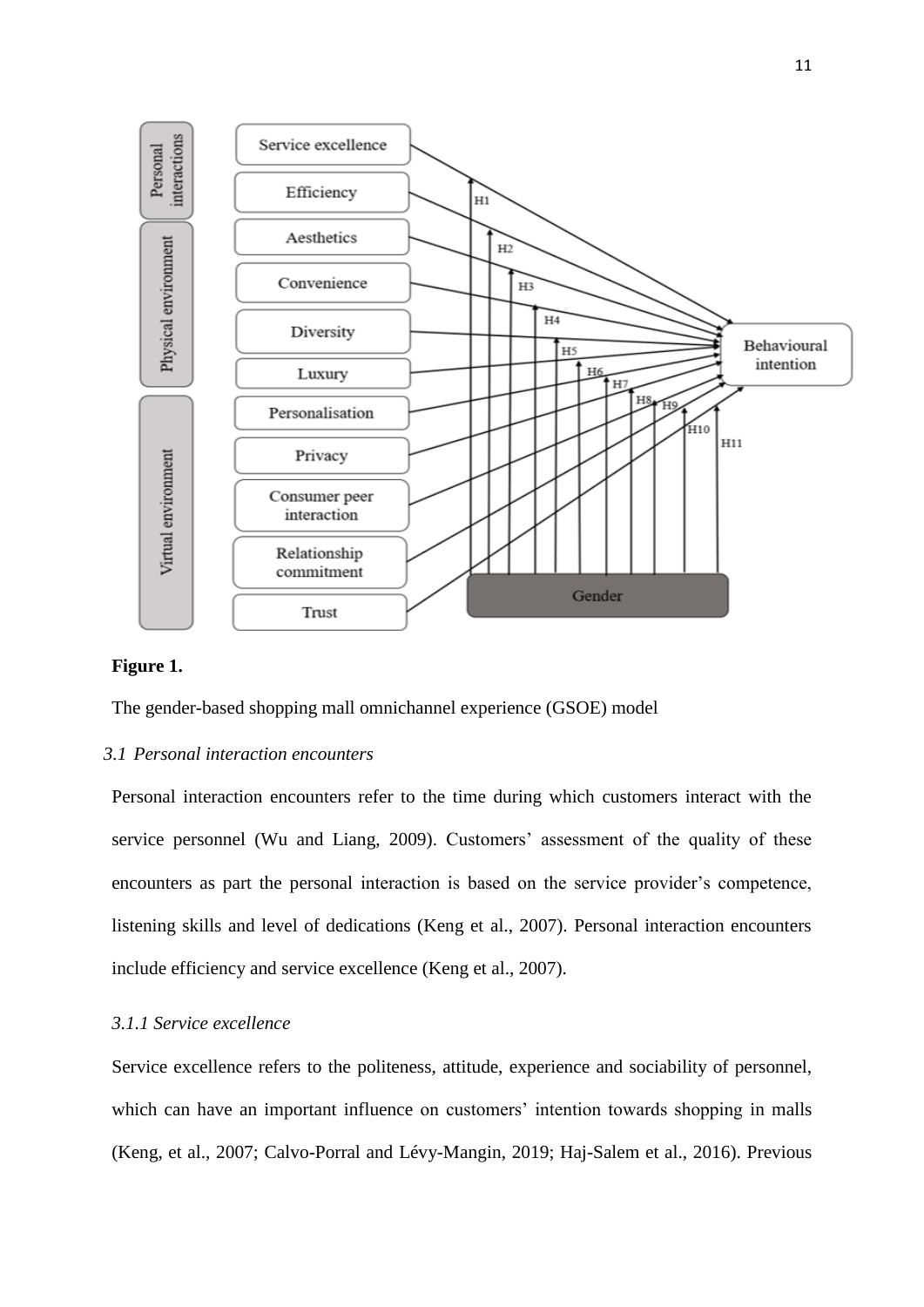studies showed that there are considerable gender differences among shoppers in the interpretation of service excellence (Mathies and Burford, 2011). The quality and excellence of services offered to millennials were found important determinants of their intention and satisfaction (Nowak et al., 2006). For female customers, interaction quality and the processes of the service are essential elements of customer service, while male consumers focus on the outcome and consider efficient problem solving as an essential element of customer service (Mathies and Burford, 2011). The quality of service is more important for female shoppers because they are more interested in gathering information and there is a higher chance for them to assess it after taking part in full examination of the service provided (Mansoora, 2017). This is also applicable to female millennial shoppers (Sharkey, 2020). Accordingly, excellent service quality provided in shopping malls is possibly more important among female shoppers than male shoppers. Hence, we propose:

**H1**. Gender will moderate the effect of service excellence on behavioural intention towards shopping in modern shopping malls such that its effect is more significant among female customers than male customers.

# *3.1.2 Efficiency*

Efficiency is one of the dimensions of customer experiential value (Keng et al., 2007; Varshneya et al., 2017). It refers to customers' return on investment (CROI) from their shopping experience, including economic, time, temporal, behavioural and emotional properties that can cause a positive shopping experience (Keng et al., 2007). Previous research on shopping mall experience emphasised the significance of this factor (Keng et al., 2007; Wu and Liang, 2009; Varshneya et al., 2017). Female millennials are more skilled in navigating in shopping malls than males as males are able to complete their shopping in less time, obtain a lower number of items, but they spend more on shopping (Bogomolova et al., 2016). Hence, the efficiency of the service provided in modern shopping malls can be more significant for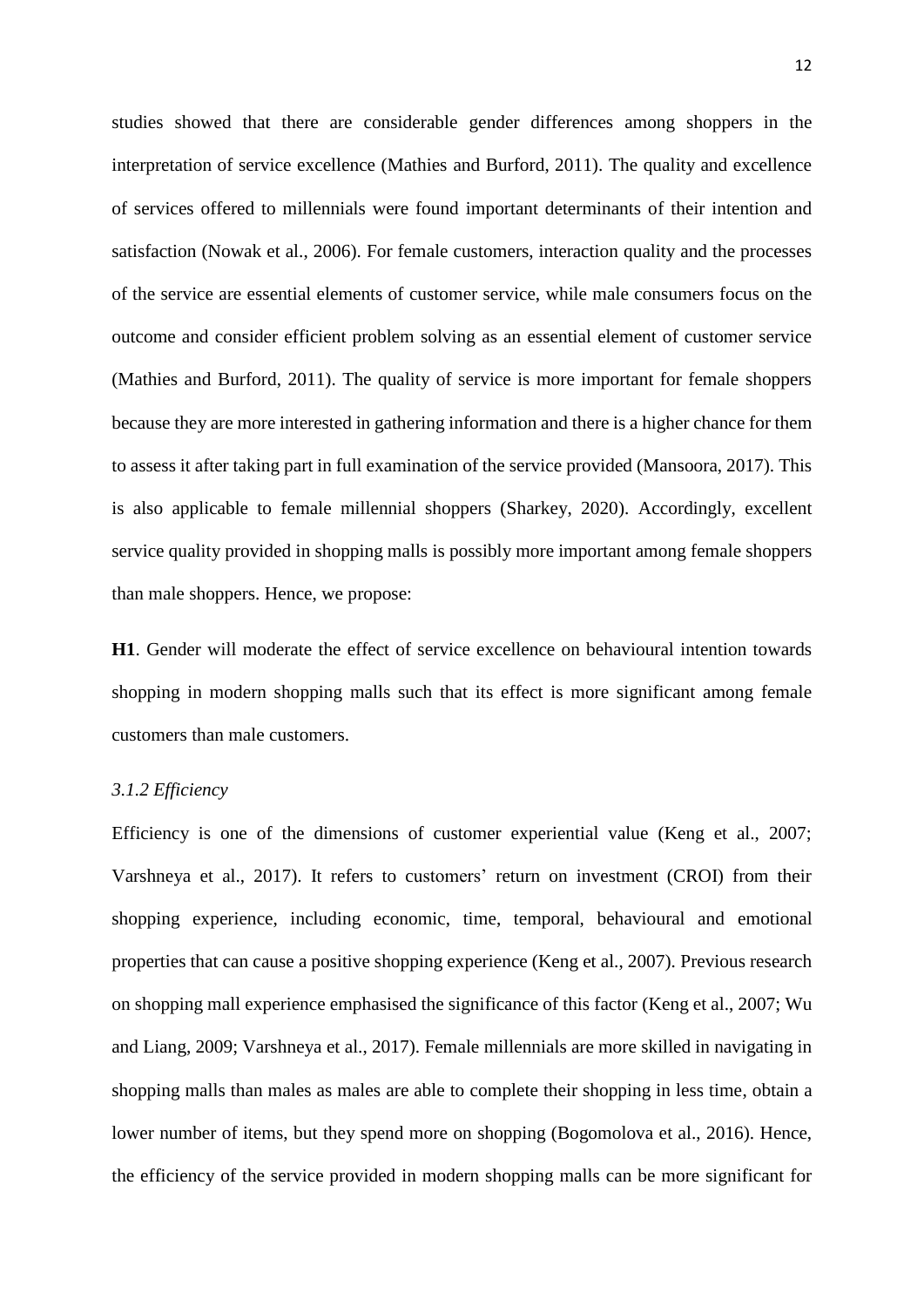female shoppers who shop for a longer time and carefully consider offers and resources available in the mall (Ramprabha, 2017). Hence, we hypothesise:

**H2**. Gender will moderate the effect of efficiency on behavioural intention towards shopping in modern shopping malls such that its effect is more significant among female customers than male customers.

# *3.2 Physical environment encounters*

The shopping mall physical environment refers to the general atmosphere of the shopping mall as viewed by customers, namely: the outside appearance, the shape and internal atmospherics, decorations or aroma, the colour and lighting and the store windows (Calvo-Porral and Lévy-Mangin, 2019). Previous studies explained that the physical environment may provide cues regarding the influence the image of brands and shopping malls because it increases customer satisfaction (Wu and Liang, 2009). Following the work conducted in Keng et al. (2007) and El-Adly's (2007) studies, the shopping mall physical environment factors included in this study are: diversity, luxury, aesthetic and convenience.

# *3.2.1 Aesthetic*

Aesthetic is a response to the harmony of a physical object, or performance (Veryzer, 1993). In the context of retail marketing, aesthetics can be viewed as relevant visual aspects of the retail atmosphere (Mathwick et al., 2001). Previous studies highlighted the impact the aesthetics of shopping malls on shoppers' experience (Chebat et al., 2014; Wu and Liang, 2019) and particularly on millennial shoppers' experience (Calienes et al., 2016). Michon et al. (2008) highlighted the impact of this factor on female shoppers. Product characteristics, packaging, display, retail atmosphere, and ecosystem have significant influence on female' interactions with retailers and their intention to shop in shopping malls (Michon et al., 2008). Male millennial shoppers pay less attention to mall atmosphere than female shoppers as they tend to be more focused on buying their favourite items (Sullivan et al., 2012). Therefore: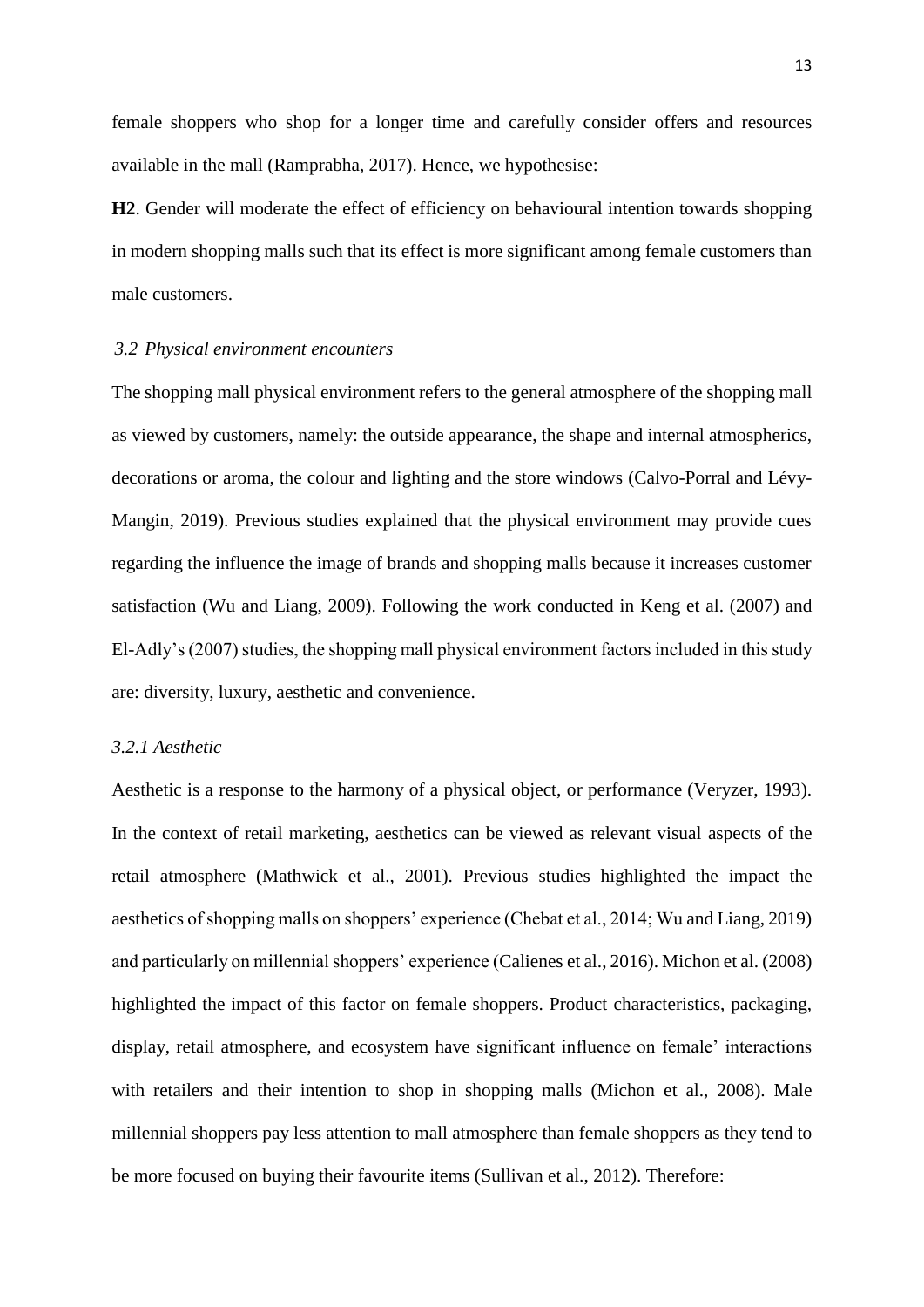**H3**. Gender will moderate the effect of aesthetics on behavioural intention towards shopping in modern shopping malls such that its effect is more significant among female customers than male customers.

# *3.2.2 Convenience*

Convenience refers to the convenience and ease of access to facilities, stores and retailers of shopping malls (Keng et al., 2007). El-Adly (2007) provided examples of how the shopping mall's physical environment can be made convenient: enlarging shopping malls' tenant mix to include a supermarket, having good layout and adequate directions inside the mall, using outside signage to guide shoppers to malls, providing shuttle buses services and operating late working hours. It has been found as an important factor in retail service convenience to save time and efforts (Gupta and Sharma, 2017). It also has a significant positive impact for retailers as it affects customer satisfaction and brand loyalty (Gupta, 2015). The growing intrusion of the internet into conventional retail marketplaces indicate that convenience offers evident ways to ensure the continued existence of modern shopping malls (Reimers and Clulow, 2000; Sohail, 2015). Previous studies highlighted the importance of the shopping convenience in malls due to changes in shoppers' lifestyle including increasing time scarcity, working millennial female shoppers and discerning male shoppers (Reimers and Clulow, 2000). Thus, we hypothesise that convenience would be an important factor among both millennial male and female shoppers with no significant differences. This is because the roles of men and women have started to gradually overlap (Sohail, 2015). Thus:

**H4**. Gender will not moderate the effect of convenience on behavioural intention towards shopping in modern shopping malls such that there will be no significant differences between male and female customers.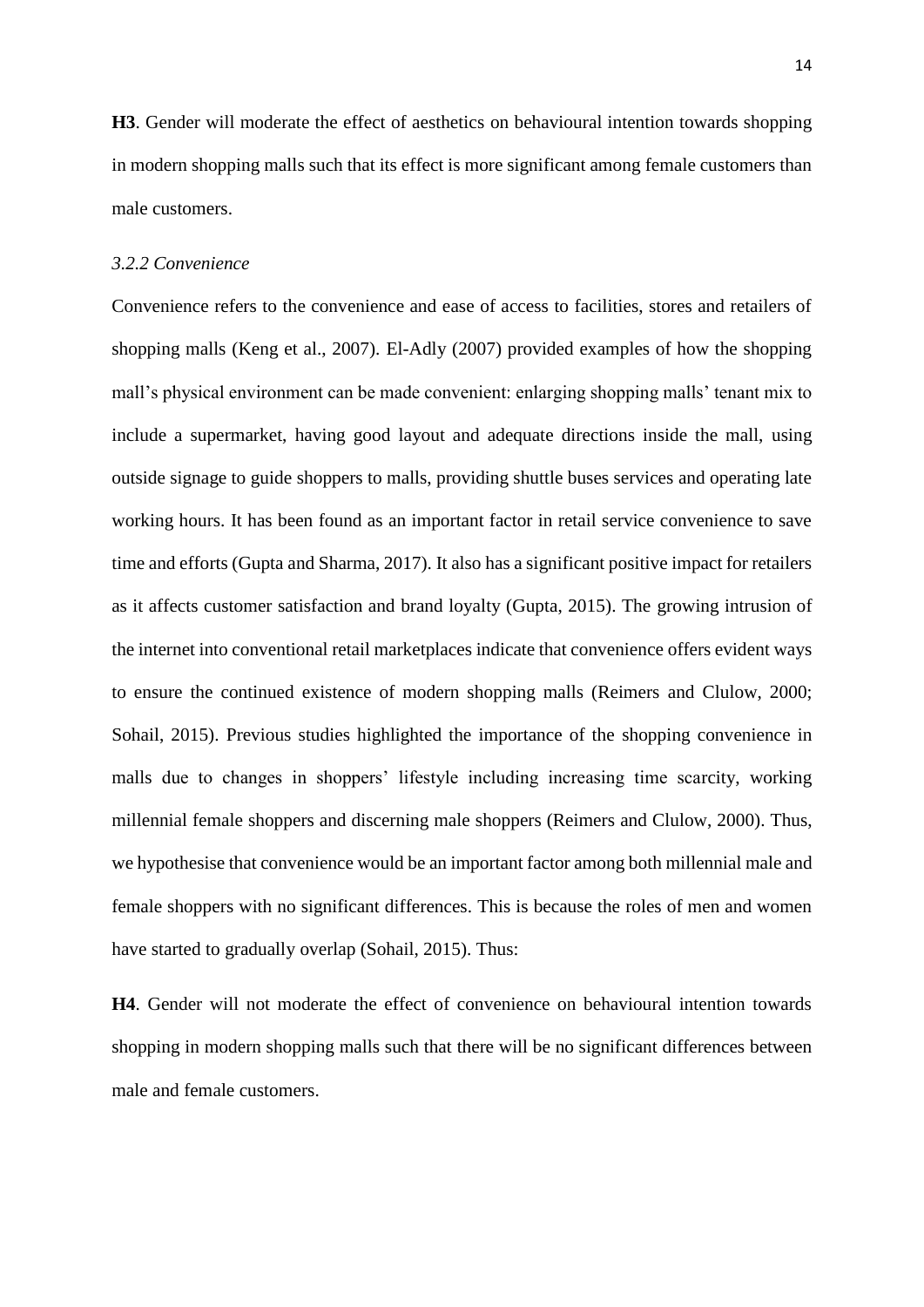# *3.2.3 Diversity*

The diversity of shopping malls' physical environment refers to the diversity in restaurants, stores, food and cinemas to meet the needs of shoppers from various cultures, nationalities, and backgrounds (El-Adly., 2007; Kusumowidagdo et al., 2016). This diversity in shopping malls helps towards ensuring customers' overall satisfaction of the shopping atmosphere (El-Adly., 2007). It also refers to the range of brands, variety of types of companies, fashionable and prestigious brands offered, level of price and quality of options (Gonza´lez-Herna´ndez and Orozco-Go´mez, 2012). This factor has been found significant in previous studies on retailer and shopping mall experience (e.g. El-Adly, 2007, Kusumowidagdo et al., 2016). Ensuring diversity in shopping malls enables mall managers to plan suitable strategies to meet the needs of each segment (El-Adly, 2007). Previous studies on shopper behaviour emphasised the dominant male shopping characteristics, showing male shoppers to be task orientated towards shopping (Teller and Thomson, 2012), while female shoppers, more specifically millennial female shoppers, are more concerned with the diversity in prices, brands, advertisements and cultures (Polkes, 2019). Therefore:

**H5**. Gender will moderate the effect of diversity on behavioural intention towards shopping in modern shopping malls such that its effect is more significant among female customers than male customers.

#### *3.2.4 Luxury*

Luxury is the sum of visual and sematic cues of the shopping mall (Mathiowetz, 2010). The luxury of the shopping mall's physical environment was found an important factor determining customers' shopping intentions (Singh and Prashar, 2014). Previous studies highlighted the significant role luxury plays in customer experience with retailers in shopping malls (El-Adly, 2007; Singh and Prashar, 2014; Varshneya et al., 2017). Women are associated with quality, distinctiveness and social value as key motives for luxury brand shopping (e.g., Wiedmann, et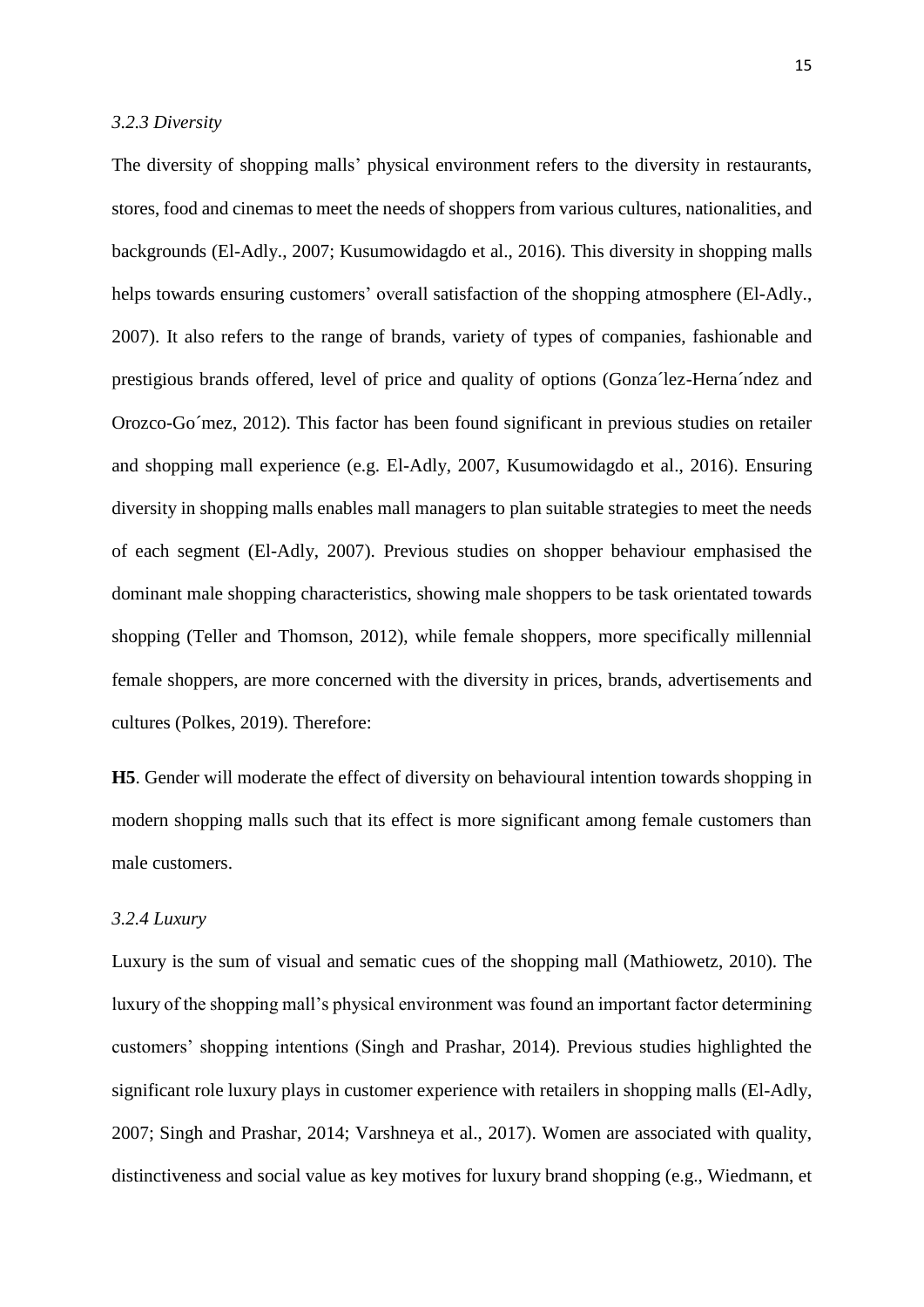al., 2009). As women perceive the values offered by luxury brands as important, they have a more optimistic view towards luxury brands than male customers (Stokburger-Sauer and Teichmann, 2013). Females link to luxury of physical appearance more than males and they use luxury consumption as a self-promotion strategy and a lifestyle practice (Stokburger-Sauer and Teichmann, 2013) which is also linked to luxury of shopping malls. In fact, Wu et al. (2015) reported that female customers are emotionally attached to luxury retailing even those on a low-income level which is also applicable to millennial female shoppers. Thus:

**H6.** Gender will moderate the effect of luxury on behavioural intention towards shopping in modern shopping malls such that its effect is more significant among female customers than male customers.

# *3.3 Virtual environment encounters*

In the era of new advanced technologies, shopping malls are no longer be described as the offline shopping experience as digitisation is transforming the retailing ecosystem for shopping malls (Park and Kim, 2018). The smart shopping mall's virtual environment integrates different technologies including mobile applications, smart boards, social media, virtual reality and artificial intelligence (Park and Kim, 2018). In this study, the factors included as part of the shopping mall virtual environment encounters are: personalisation, trust, privacy, consumer peer interaction and relationship commitment which were found significant in previous studies on online retail environments (Wang et al., 2019).

# *3.3.1 Personalisation*

Personalisation refers to the way in which the service is designed to meet the preferences of customers and it can lead to a positive shopping experience (Bilgihan Kandampully and Zhang, 2016). It can also be based on how the service provided to customers is tailored through data mining techniques to meet their needs and preferences, which leads to a higher level of interest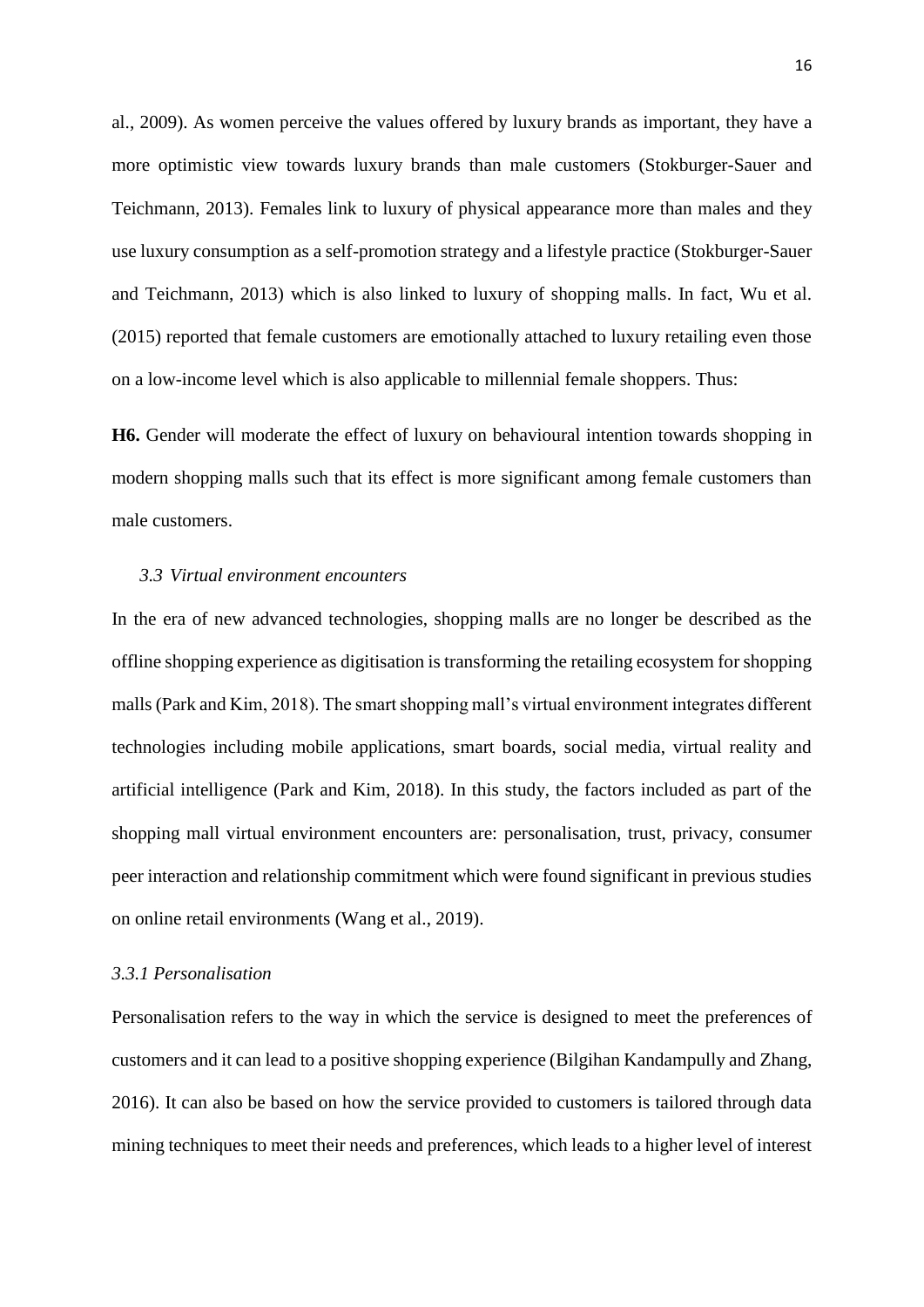in shopping (Chung and Shin, 2008). Personalisation was found important in online shopping and mobile shopping [\(Trivedi](https://www.tandfonline.com/author/Trivedi%2C+Hemant) and [Trivedi,](https://www.tandfonline.com/author/Trivedi%2C+Hemant) 2018; Xu et al., 2008). In addition, personalisation was found important in other contexts of retail shopping for example, when using technologies for clothing shopping (Dennis et al., 2009), mobile games shopping (Ha et al., 2007) and creating technology profiling (DeYoung and Spence, 2004) where personalisation based on gender differences was highlighted as an important factor to be considered.

The use of technology to provide customers with a personalised shopping experience can enhance informativeness, credibility, intention and pleasure (Kim and Han, 2014). Similarly, a personalised virtual environment encounter through the use of advanced technologies in modern shopping malls is an important factor determining millennial shoppers' attention towards these malls. Some studies found that female customers place more emphasis on personalisation as a factor determining their intention to purchase (Riquelme and Román, 2014). Other studies found that there are no major variations between male and female shoppers in their preferences in receiving a personalised service in virtual environments (Aichner and Coletti, 2013). This is due to their attention to detail while receiving services from retailers and shopping mall service providers (Ramprabha, 2017). Hence, features such as a personalised customer service, customer reviews, messages, campaigns and offers from favourite brands are important to this segment of customers. Therefore:

**H7**. Gender will moderate the effect of personalisation on behavioural intention towards shopping in modern shopping malls such that its effect is more significant among female customers than male customers.

# *3.3.2 Privacy*

Privacy is part of consumers' ethical perception and it is a significant element for determining the use of technology while shopping (Limbu et al., 2011). Consumers share personal and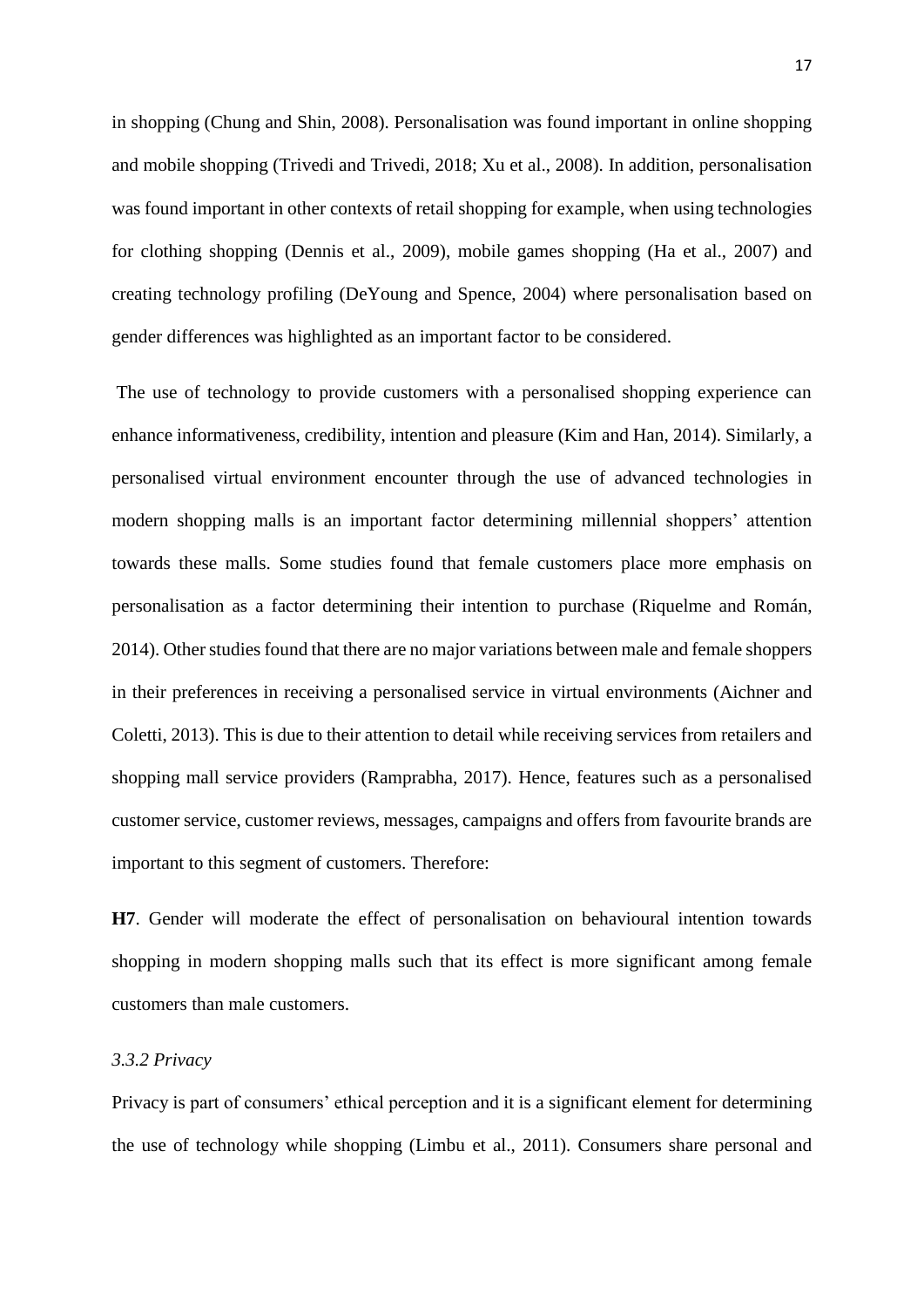financial data with shopping malls and retailers during all points of interactions with technology and they expect a confidential treatment of their information (Martin and Murphy, 2017). Previous studies showed that female shoppers are more sensitive to misuse of credit card, loss of privacy, fraudulent sites than male shoppers (Garbarino and Strahilevitz, 2004). In addition, female shoppers perceive higher risk level to shopping in virtual environments and thus they would be more cautious in such environments (Lim and Yazdanifard, 2014). One might argue that shoppers tend to disclose more personal information when shopping (Stern, 2004). Interestingly, Riquelme and Román (2014) found that the high preference of female shoppers for a personalised, engaging interaction with different technologies as part of their shopping experience tends to override their privacy concerns. Hence, such experiential or social value-seeking behaviour can make female shoppers to perceive trust which occurs as a result of the interactivity or communication features of the virtual environment.

Consistent with the findings of prior research suggesting that female shoppers are more sensitive to privacy issues when shopping using different technologies (Garbarino and Strahilevitz, 2004; Lim and Yazdanifard, 2014), we suggest that millennial female shoppers would be more sensitive to privacy issues associated with the use of virtual environment encounters in modern shopping malls than male shoppers. Thus:

**H8.** Gender will moderate the effect of privacy on behavioural intention towards shopping in modern shopping malls such that its effect is more significant among female customers than male customers.

# *3.3.3 Consumer peer interaction*

Consumer-peer interaction refers to shoppers' perceived power of social interactions with their peers (Chai et al., 2011; Wang et al., 2019). This factor stems from the trust-commitment theory and it acknowledges the power of customers' social interactions in shopping and building brand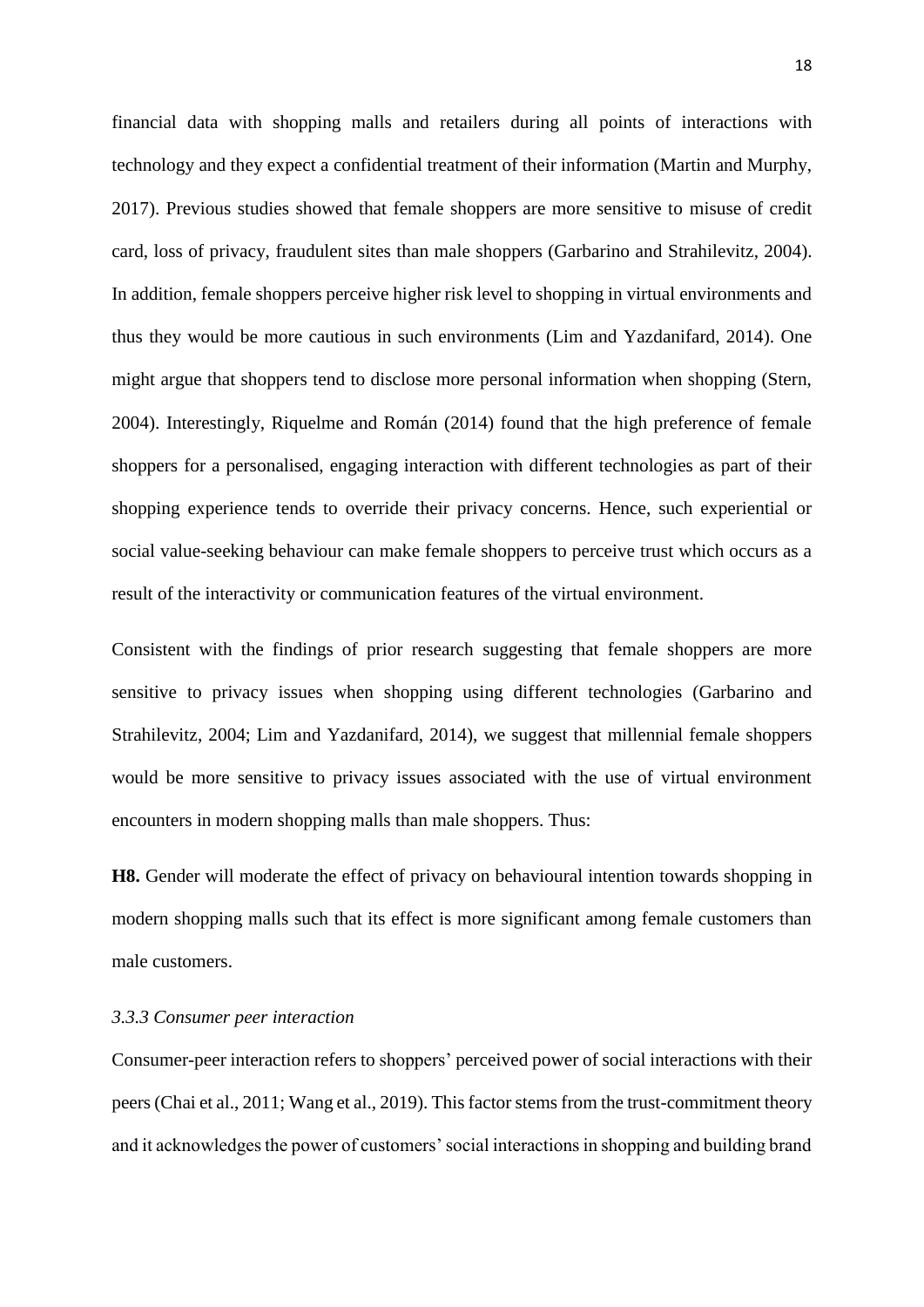value (Morgan and Hunt, 1994). Since consumers provide feedback on their shopping experience and share it with other consumers online and on social media, shopping malls and retailers can record and analyse such data to provide an improved, better quality customer service (Wang et al., 2019). Shoppers share stories of their shopping experiences and communicate with other shoppers on social commerce platforms to share product/service information. This leads them to develop and maintain close relationships with each other to satisfy their need for feeling related (Wang and Li, 2016). When consumers share their experiences in modern shopping malls and provide feedback, whether positive or negative, other consumers' intention to use these malls can be affected as they can be influenced by the opinions of others, hence it is an important marketing issue for retailers and shopping malls (Libai et al., 2010).

Extant research showed that females are more likely than males to make use of social media platforms to see others' images, reviews, brand and mall recommendations and they compare themselves with others (Hogue and Mills, 2019). In addition, millennial women tend to spend more time on social media platforms and they are more likely than men to inform other individuals about the products they find interesting (Thompson and Lougheed, 2012). This links to a variety of factors such as image, comparison with other women and other social factors (Nielsen, 2011). Hence, consumer peer interaction may have a higher effect on intention towards shopping in modern shopping malls among female shoppers than male shoppers. Accordingly, we propose the following hypothesis:

**H9.** Gender will moderate the effect of consumer peer interaction on behavioural intention towards shopping in modern shopping malls such that its effect is more significant among female customers than male customers.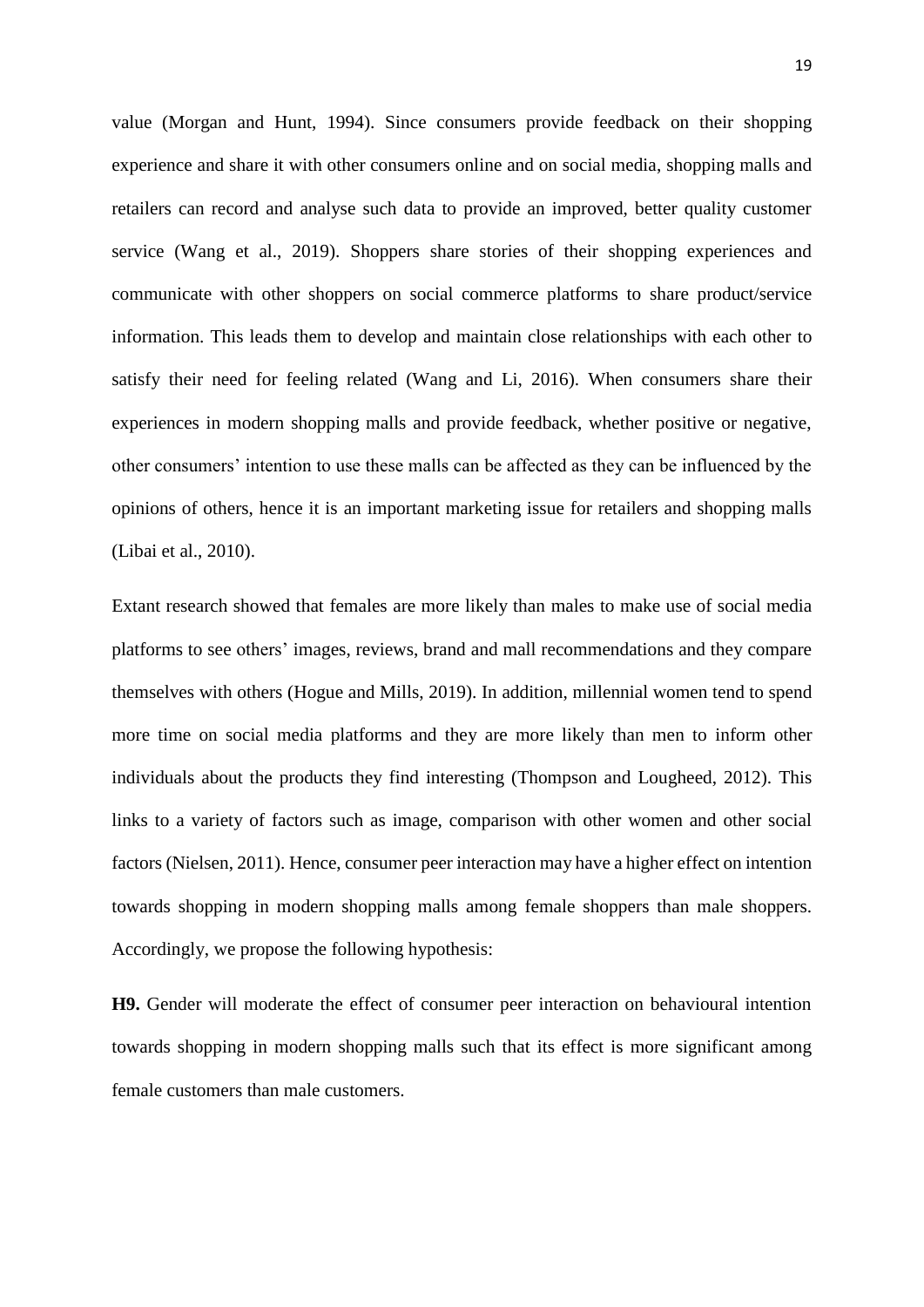# *3.3.4 Relationship commitment*

Relationship commitment refers to consumers' belief that the relationship with the brand is an important factor to make them committed and make efforts for that brand, in addition to their feeling that this relationship is worth working on to maintain (Morgan and Hunt 1994). Previous studies in the area of marketing emphasised the important effect of this factor as it increases customers' behavioural intention to buy from the retailers they feel they have a strong connection with and it is linked to brand loyalty (Kim et al., 2008). This sort of relationship has been found particularly important in technology-mediated communications between brands and customers (Park and Kim, 2018; Wang et al., 2019). Similarly, consumers can be committed towards their relationship with modern shopping malls via the use of different technologies as part of the virtual environment. Previous studies on brand commitment show that millennial women have higher level of relationship commitment with brands than men (Tifferet and Herstein, 2012). This is because women tend to be different in the way they build and maintain friendships and commitment and they are more self-disclosed than men. Women are highly affected by their own behaviours in relation to a brand or what the brand is offering them when assessing brand relationship quality and they develop commitment based on this using different virtual platforms (Zhang et al., 2015). Therefore:

**H10.** Gender will moderate the effect of relationship commitment on behavioural intention towards shopping in modern shopping malls such that its effect is more significant among female customers than male customers.

# *3.3.5 Trust*

From a marketing standpoint, in comparison to conventional commerce, where the items of customers' trust are not retailers only, customers in e-commerce must believe in not only the site but additionally the technology as well as brand behind the site (Beldad et al., 2010). Previous research offered insights into consumer behaviour and trust of the processes in a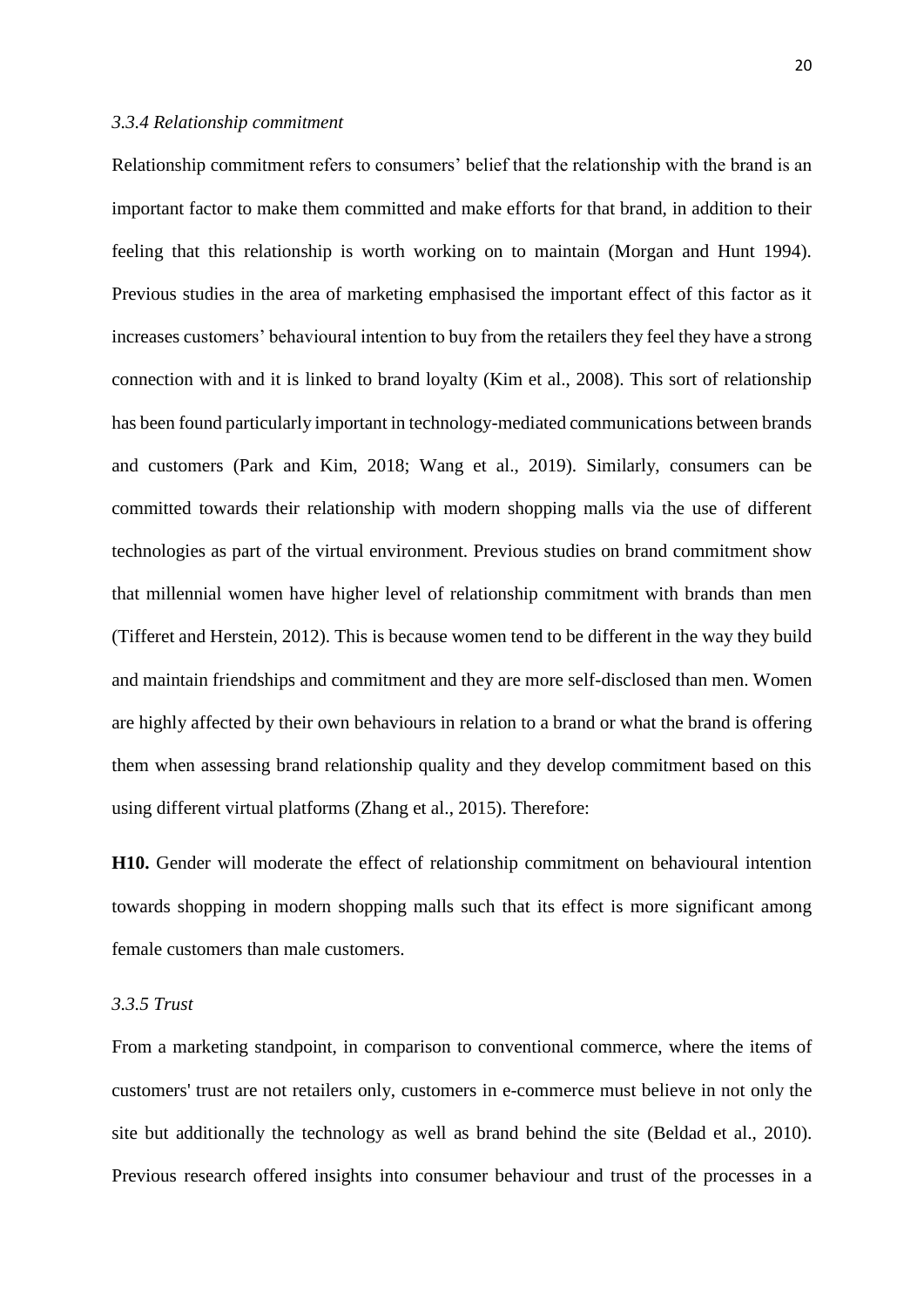digital environment (Park and Kim, 2018). Since shopping malls' virtual environments integrate different types of technologies, trust can be a significant determinant of behavioural intention towards modern shopping malls, especially for millennial shoppers (Salpini, 2017). Male shoppers are more assertive when using technologies for shopping while females are less trusting of virtual environments (Sethna et al., 2017). Hence, trust was found to be more significant in shaping behavioural intention for females than for males (Shaouf and Altaqqi, 2018). Thus:

**H11.** Gender will moderate the effect of trust on behavioural intention towards shopping in modern shopping malls such that its effect is more significant among female customers than male customers.

#### **4. Methodology**

# *4.1 Sampling and data collection*

Data was collected via a questionnaire distributed face-to-face using purposive sampling. This method allows researchers to collect data from young shoppers in the two target shopping malls: Westfield London shopping mall in the UK and Dubai Mall in the UAE. Westfield London is one of the largest and most advanced shopping malls in Europe, located in the UK (Hendriksz, 2018). The management of Westfield shopping mall announced the 2028 vision for the mall (Hendriksz, 2018). It predicts that the role of digital in the customer retail experience will become increasingly important in the upcoming years (Westfield, 2019). In addition, the UAE has some of the most advanced shopping malls in the world that integrate both physical and virtual environments (Gulfnews, 2018). For example, Emaar (a real estate development company) launched a new 'tech-driven' mall and it will encourage 'omnichannel retailing', to provide customers the options to shop via different platforms their personal computers, mobile devices or at a retail store (Nagraj, 2018). In 2019, Dubai Mall won two top honours at the Dubai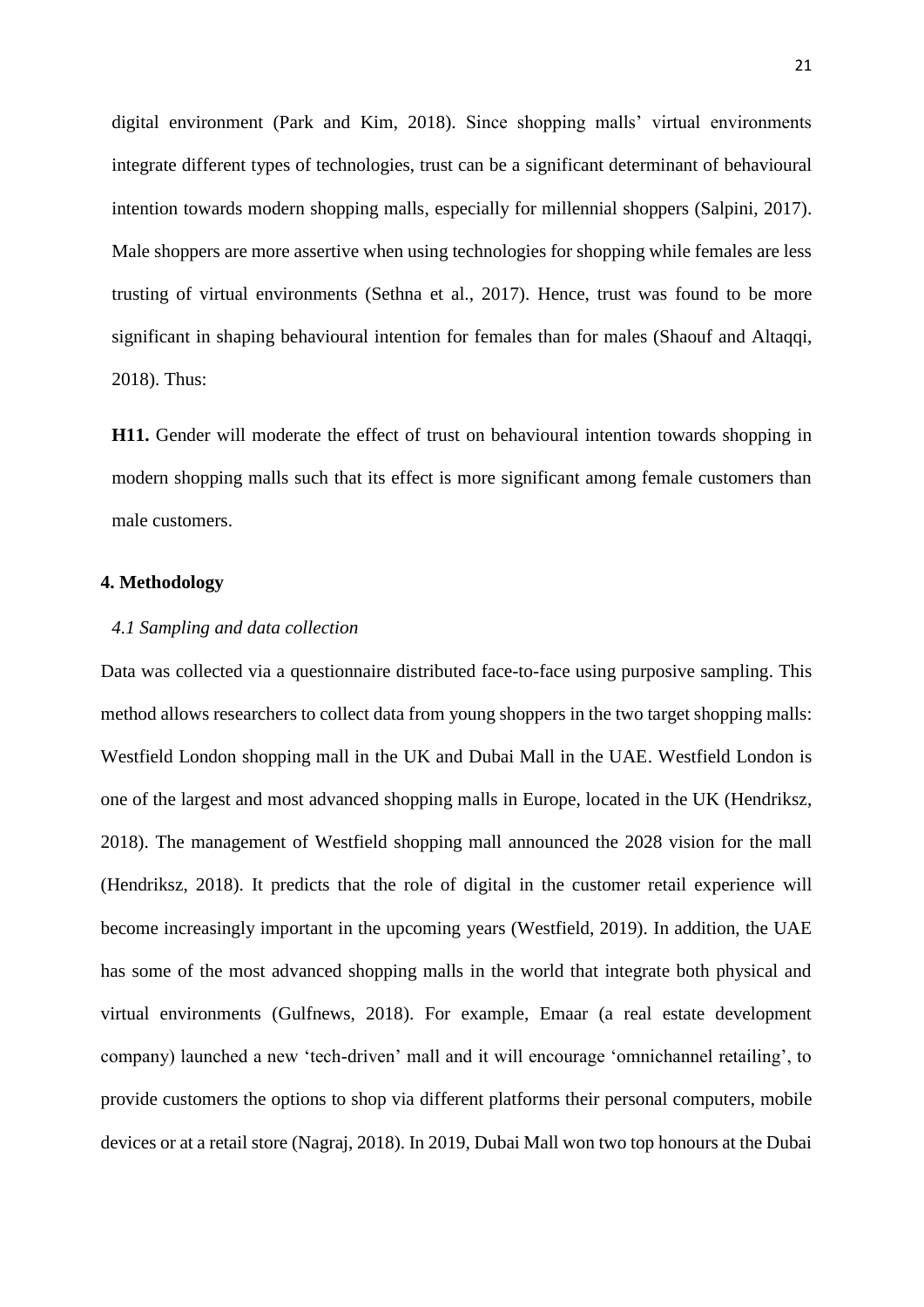Service Excellence Scheme for its exceptional customer service (Al Bawaba, 2019). The mall attracts over 80 million visitors annually (Saadi, 2018).

Purposive sampling proved to be effective in previous studies with target samples who had certain characteristics (Ndubisi, 2006). The respondents are selected based on certain qualities (Etikan et al., 2016). That is, they must meet certain criteria in order to be selected (Etikan et al., 2016). As such, it is different from convenience sampling, in which participants are selected based on their availability at a given time (Dörnyei, 2007). In this research, two criteria to select the participants were used. First, the participants had to be aged 23-38 to be classified as millennials [\(Dimock,](https://www.pewresearch.org/staff/michael-dimock) 2019). Second, customers who shop in the two target shopping malls.

There were three reasons for selecting participants aged 23-38 years old. First, it is anticipated that by 2020, millennials will account for almost \$1.4 trillion in spending power (The Store Front, 2015). In addition, their spending pattern is different as they like to pay for experiences such as travel, entertainment and technology (The Store Front, 2015). Second, this particular segment of shoppers is challenging for shopping malls due to their lack of interest in offline (in store) shopping, instead, they are more interested in using technology to enhance their shopping experience [\(Skeldon,](https://internetretailing.net/paul-skeldon) 2018). Third, the buying decision making process for millennials is different from previous generations, so they require a unique, exciting and personalised shopping experience which also makes them a challenging segment for retailers in shopping malls (Oracle, 2015). Initially a pilot study took place as we collected data from 25 UK-based customers in order to assess the of validity and reliability of the measurements. As a result, a few changes were made, and some questions were added. In addition, a team of two experts, academics in the Abu Dhabi University in the UAE, was consulted to comment on the instrument and no changes were required.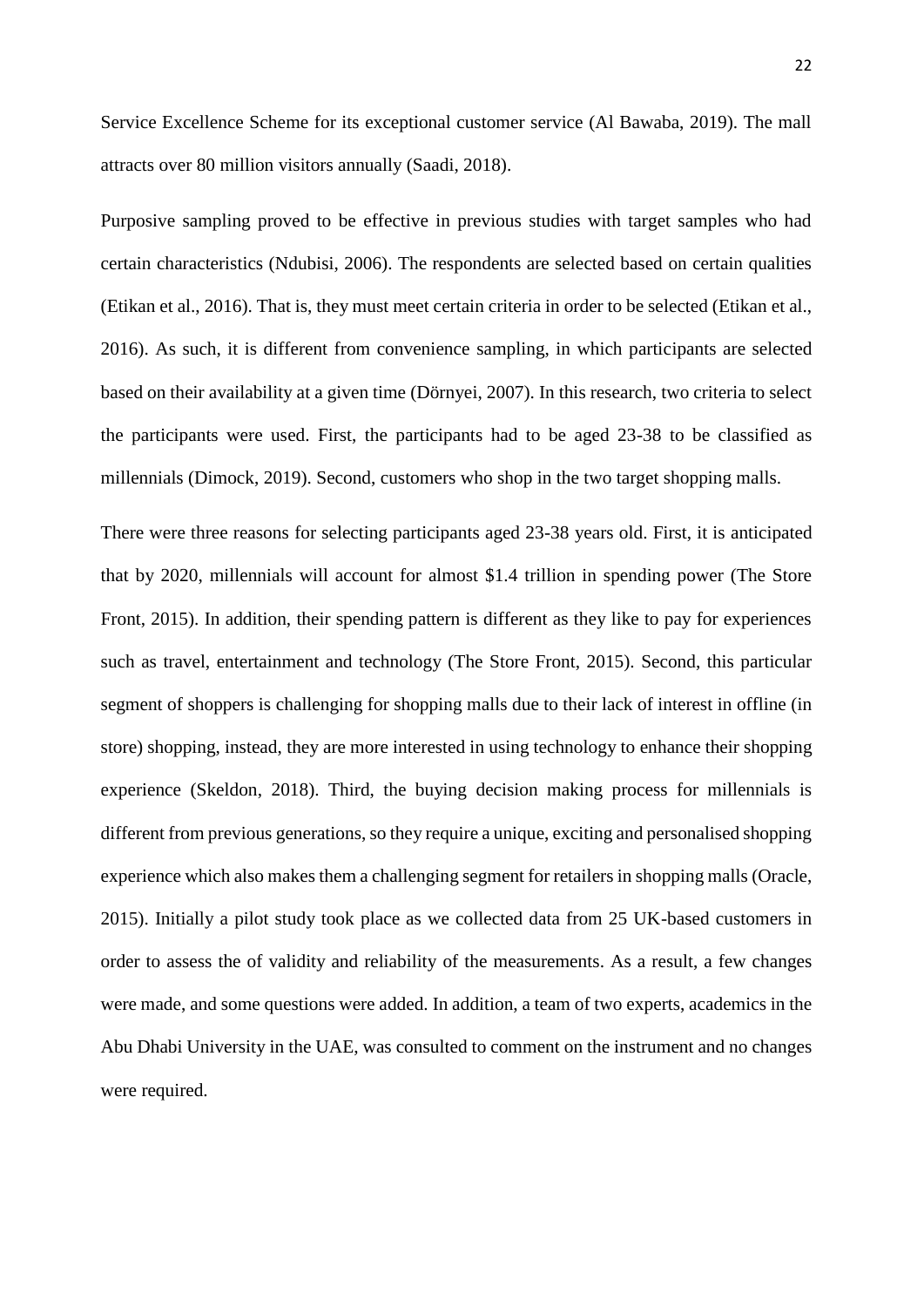Using purposive sampling method, we distributed 700 questionnaires to participants face to face in each of London and Dubai in July and August 2019. After checking missing data, unengaged responses and outliers (Hair et al., 2014; Hair et al., 2017) and that the participants shop in the selected shopping malls, 553 completed questionnaires from the respondents in the UK and 586 in the UAE from the target age group were used in the analysis. The response rate was 79% in the UK and 84% in the UAE. Distributing the questionnaires face to face helped to achieve high response rates.

# *4.2 Measurements*

The selection of measurement items adopted in this study was based on studies focusing on the models considered and integrated in the model proposed in this research and based on an extensive review of the literature. Hence, some measurement items were adopted from the studies carried out by Mathwick et al. (2001), Keng et al's. (2007) and El-Adly (2007) which focused on the service encounters model and experiential value model in retail and shopping mall environments. In addition, some of the measurement items were adopted from Wang et al's (2019) study which focused on the trust-commitment theory.

The items for the factors: efficiency, service excellence, aesthetics and behavioural intention were adopted from Mathwick et al. (2001) and Keng et al's. (2007) studies. The items for convenience, diversity and luxury were adopted from El-Adly's (2007) study. The items for personalisation and privacy were adopted from Chellappa and Sin (2005), since this study focused on these two factors in online shopping environments. The items for trust, consumer peer interaction and relationship commitment were adopted from Wang et al.'s (2019) study. Appendix A shows all factors including their measures and the publication source for each factor.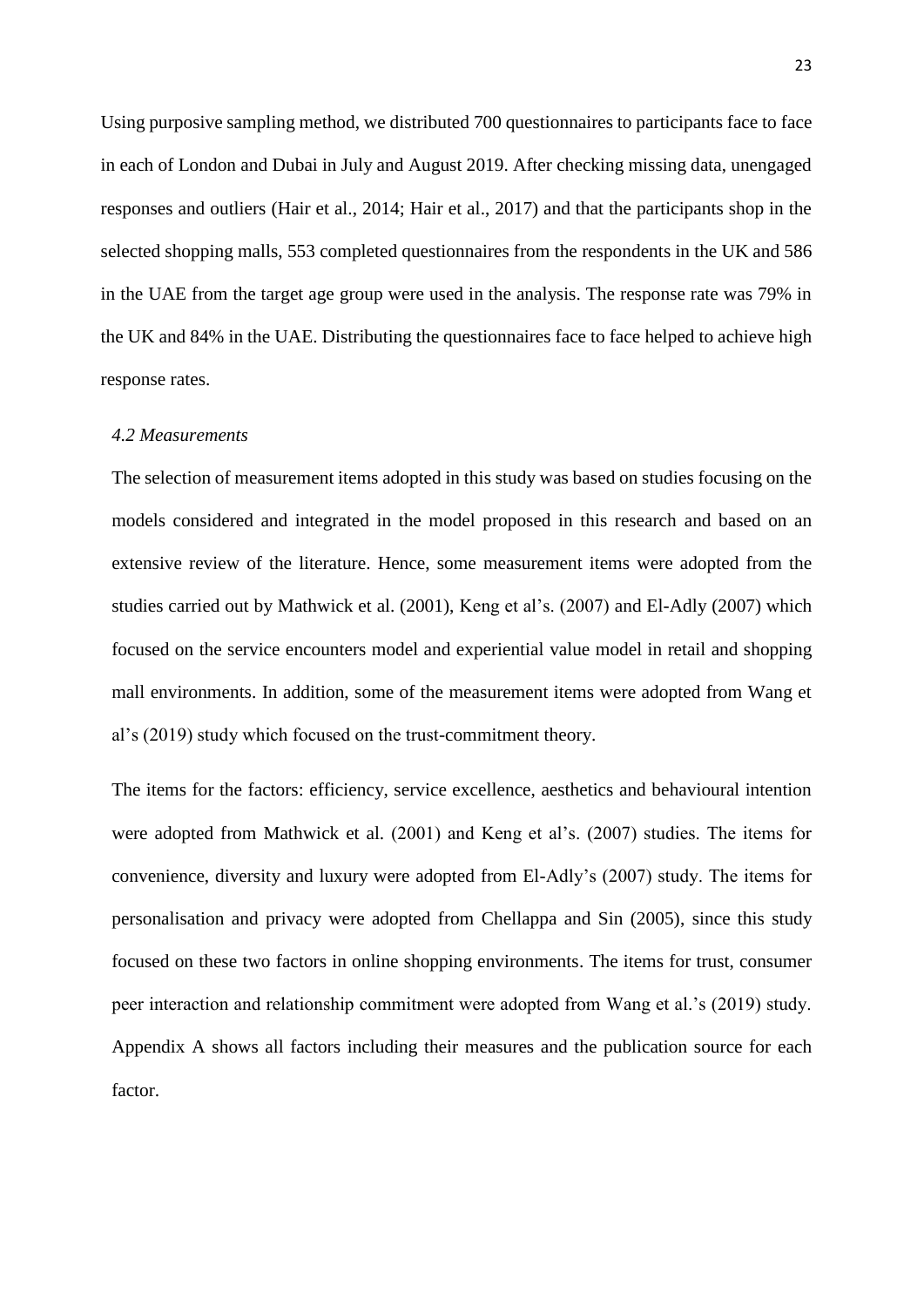#### *4.3 Data analysis*

The initial screening and analysis were conducted through the assessment of common method bias and normality of the data (Hair et al., 2010). Common method bias exaggerates the relations in the theoretical model (Podsakoff et al., 2003). To reduce the potential of common method variance bias in this quantitative study, we conducted a Harman's test. Hence, common method bias was examined for both the UK and UAE samples using the Harman's single factor method in SPSS. Upon extraction of squared loadings, the results showed that a single factor accounted for 21% of the variance in the UK sample and 22% in the UAE sample which is lower than the threshold value of 50% (Podsakoff et al., 2003). In addition, common method bias was assessed in Smart PLS software via the inner collinearity assessment function. The results showed that inner Variance Inflation Factor (VIF) values were lower than the threshold value of 3.3 (Hair et al., 2010).

Data was also assessed in terms of normality of distribution using skewness and kurtosis in Smart PLS Version 3 software. When there are issues in terms of skewness and kurtosis, it can be concluded that the collected data are not normally distributed. Values higher than 3.0 indicate that the data is skewed (Kline, 2005) and values of 8.0 or higher indicate extreme kurtosis as recommended by West et al. (1995) and Kline (2005). The analysis showed that the collected data in the two countries was not normally distributed.

Partial least squares-structural equation modelling (PLS-SEM) was used to analyse the data (Hair et al., 2014; Hair et al., 2017). There were three motives for choosing this method of analysis. First, PLS-SEM allows the analysis of none normally distributed data which is the case of the collected data in this research (Hair et al., 2017). Second, this method is able to handle single items factors in the analysis of the structural model (Afthanorhan, 2014). Third, when used with complex models, PLS-SEM is more effective than covariance-based structural equation modelling (CB-SEM) (Hair et al., 2014). Therefore, the use of PLS-SEM in this study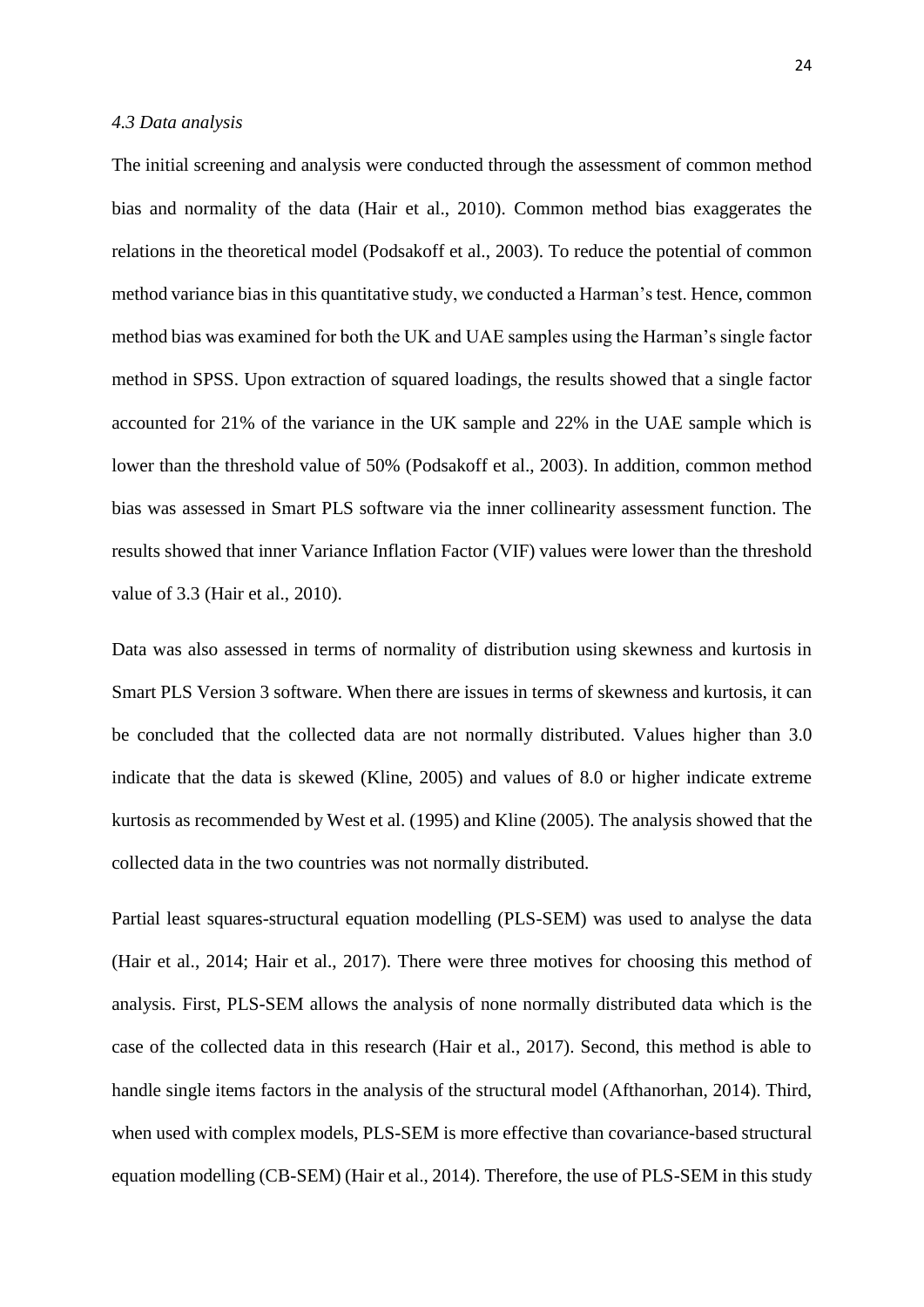was justified. The PLS-SEM analysis included the assessment of the measurement model followed by the assessment of the structural model (Hair et al., 2017). In addition, partial least squares-multi group analysis (PLS-MGA) was used for further analysis of the differences of the significance of the paths between the UAE and UK samples (Henseler et al., 2009; Sarstedt et al., 2011).

# **5. Results**

# *5.1 Samples characteristics*

Statistical Package for the Social Sciences (SPSS) version 24 software was used to obtain the descriptive statistics. Table 1 shows the descriptive statistics for both samples. For the UK sample, 43% were aged 23-30 years old, 57% were aged 31-38 years old, while 49% were males and 51% were females. The results also showed that 9% of the respondents in the UK shop daily in shopping malls, 81% shopped weekly, 10% shopped monthly and none of them shopped annually. Furthermore, 64% of them shopped more often offline and 36% of them shopped more often online. In terms of the types of technology used while shopping, 58% indicated that they use smartphones and mobile applications, 4% used augmented reality, 14% used virtual reality, 8% used biometrics and 16% used all of these technologies.

# **Table 1.**

Descriptive statistics for the UK and UAE sample

|                    | UK<br>(%)      | <b>UAE</b><br>(%) |
|--------------------|----------------|-------------------|
|                    |                |                   |
| Age                |                |                   |
| 23-30              | 43             | 33                |
| 31-38              | 57             | 67                |
| Gender             |                |                   |
| Male               |                |                   |
| Female             | 49             | 52                |
|                    | 51             | 48                |
| Use of smartphones |                |                   |
| Yes                | 100            | 100               |
| N <sub>0</sub>     | $\overline{0}$ | $\theta$          |
|                    |                |                   |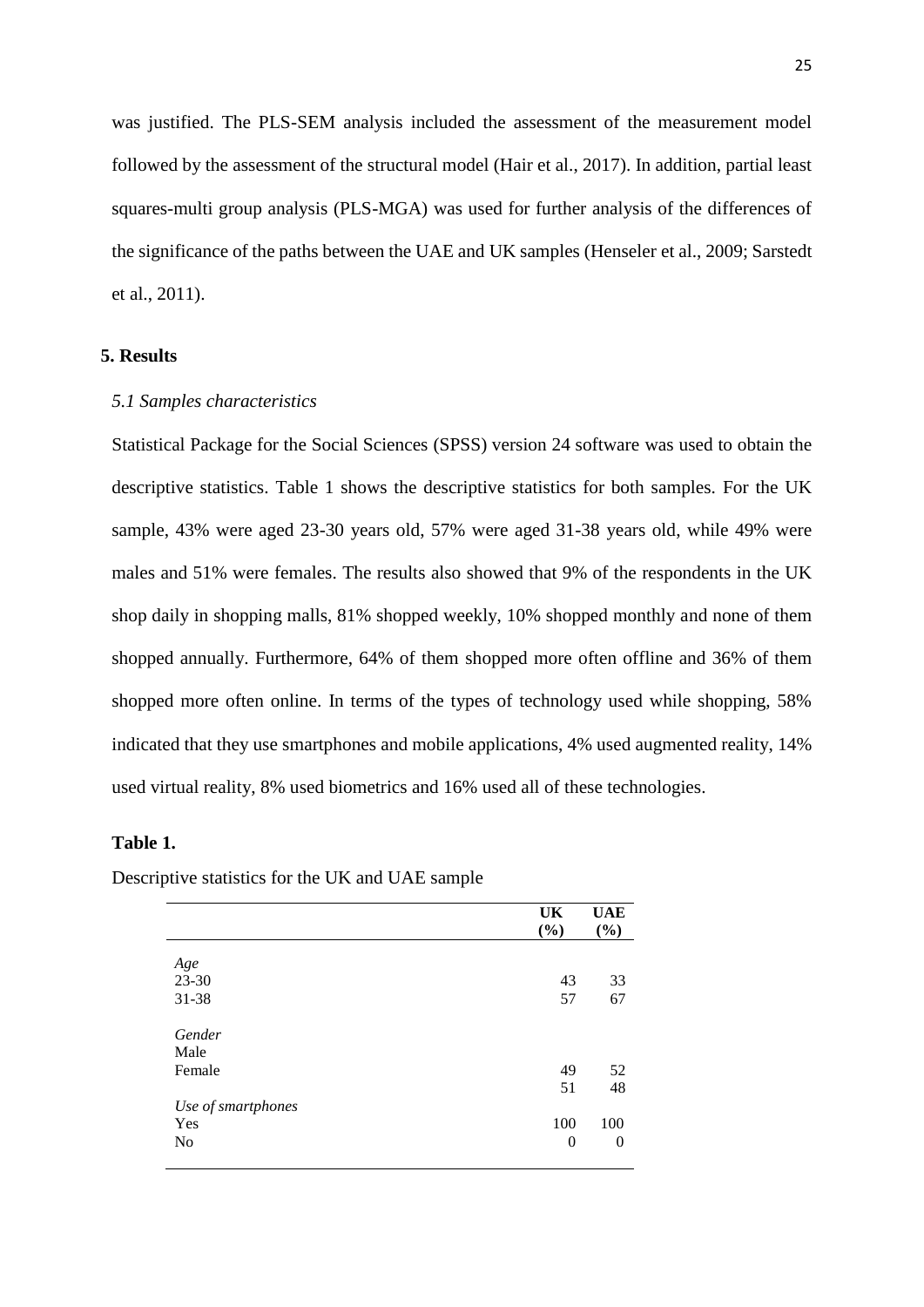| Frequency of shopping in shopping malls |          |          |
|-----------------------------------------|----------|----------|
| Daily                                   | 9        | 3        |
| Weekly                                  | 81       | 88       |
| Monthly                                 | 10       | 9        |
| Annually                                | 0        | 0        |
| Use of technology for shopping          |          |          |
| Yes                                     | 100      | 100      |
| No                                      | $\theta$ | $\Omega$ |
| <i>Shopping more often</i>              |          |          |
| Offline                                 | 64       | 75       |
| Online                                  | 36       | 25       |
| Type of technology used while shopping  |          |          |
| Smartphones and mobile applications     | 58       | 56       |
| Augmented reality                       | 4        | 0        |
| Virtual reality                         | 14       | 17       |
| <b>Biometrics</b>                       | 8        | 8        |
| All of the above                        | 16       | 20       |

For the UAE sample, 33% were aged 23-30 years old, 67% were aged 31-38 years old, while 52% were males and 48% were females. The results also showed that 3% of the respondents in the UK shop daily in shopping malls, 88% shopped weekly, and 9% shopped monthly. Furthermore, 75% of them shopped more often offline and 25% of them shopped more often online. In terms of the types of technology used while shopping, 56% indicated that they use smartphones and mobile applications, none of them used augmented reality, 17% used virtual reality, 8% used biometrics and 20% used all of these technologies.

Overall, the results show that the two samples were millennials and balanced in terms of the proportion of male/female participants. In addition, the participants in both samples still shop more often in shopping malls (offline) as well as online shopping. All of the respondents in both countries used smartphones and they all used technology for shopping. Furthermore, the results show that the participants used a range of technologies while shopping.

#### *5.2 Measurement model*

The first stage of the analysis included the assessment of reliability, convergent validity, discriminant validity and factor loadings (Hair et al., 2017). Table 2 illustrates the findings of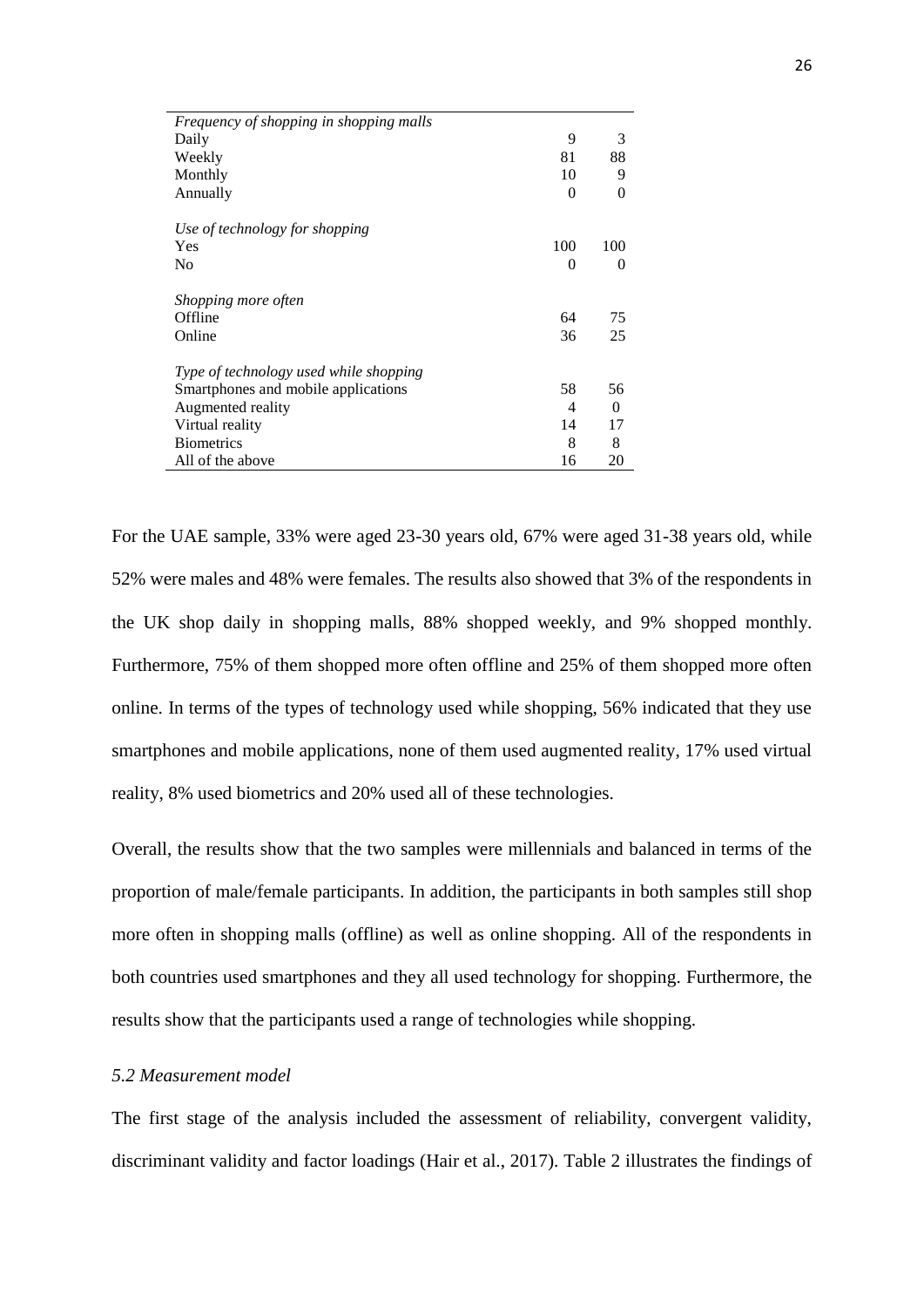the validity and reliability assessments of both samples. The assessment of average variance extracted (AVE) as part of convergent validity showed that there were no major issues as all values were above 0.5 (Hair et al., 2017) as they varied between 0.602 and 0.865 in the UAE sample and they ranged between 0.601 and 0.851 in the UK sample. In addition, reliability was assessed using Cronbach's alpha and Composite reliability (Hair et al., 2019). The findings revealed that there were no concerns as all values for both samples were above 0.7 (Hair et al., 2017). The values of Cronbach's alpha ranged from 0.715 to .998 and the values of composite reliability ranged from 0.701 to 0.961 in the UAE sample. In the UK sample, the values of Cronbach's alpha ranged from 0.743 to 0.967 and the values of composite reliability ranged from 0.710 to 0.977. Furthermore, some items were removed from the samples after the assessment of the factor loadings including CON2, CON3, AE5 and DI4 as they were lower than 0.7 (Hair et al., 2017).

#### **Table 2**.

|                           |                     | <b>UAE</b>               |                                  |                     | <b>UK</b>                |                                  |
|---------------------------|---------------------|--------------------------|----------------------------------|---------------------|--------------------------|----------------------------------|
|                           | Cronbach's<br>alpha | Composite<br>reliability | Average<br>variance<br>extracted | Cronbach's<br>alpha | Composite<br>reliability | Average<br>variance<br>extracted |
| Aesthetics                | .998                | .829                     | .865                             | .892                | .926                     | .757                             |
| Behavioural intention     | .870                | .920                     | .793                             | .967                | .918                     | .690                             |
| Consumer peer interaction | .778                | .701                     | .754                             | .795                | .867                     | .765                             |
| Convenience               | .889                | .950                     | .703                             | .950                | .710                     | .670                             |
| Diversity                 | .722                | .894                     | .737                             | .808                | .887                     | .723                             |
| Efficiency                | .796                | .921                     | .659                             | .888                | .915                     | .643                             |
| Luxury                    | .715                | .818                     | .604                             | .789                | .865                     | .683                             |
| Personalisation           | .945                | .958                     | .820                             | .743                | .757                     | .616                             |
| Privacy                   | .894                | .934                     | .825                             | .792                | .933                     | .722                             |
| Relationship commitment   | .767                | .861                     | .676                             | .801                | .893                     | .676                             |
| Service excellence        | .957                | .961                     | .803                             | .958                | .977                     | .851                             |
| Trust                     | .763                | .817                     | .602                             | .768                | .719                     | .601                             |
|                           |                     |                          |                                  |                     |                          |                                  |

Assessment of validity and reliability in the UAE and UK samples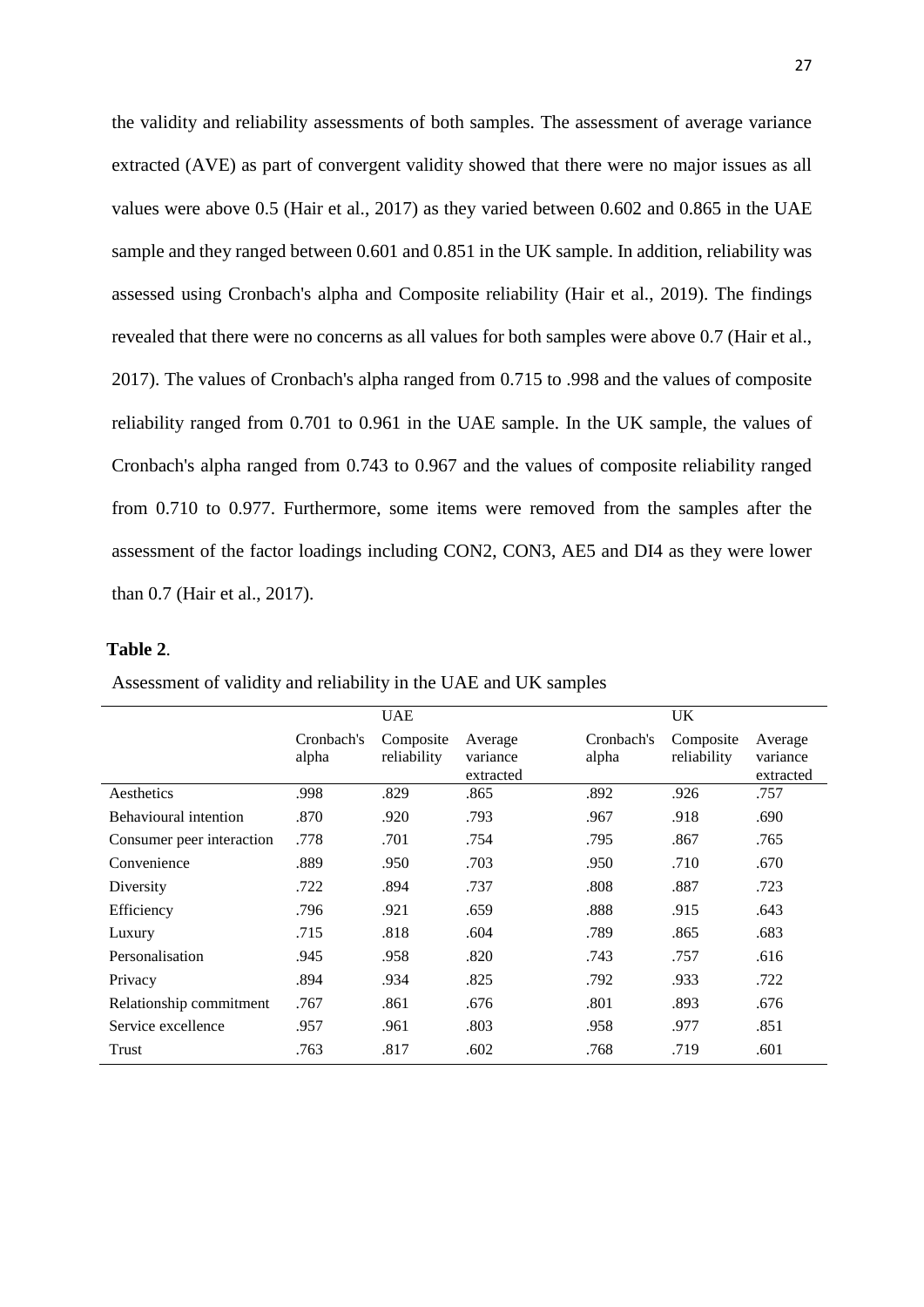# **Table 3.**

|                           | Aesthetics | Behavioural<br>intention | Consumer<br>peer<br>interaction | Convenience | Diversity | Efficiency | Luxury | Personali-<br>sation | Privacy | Relationship<br>commitment | Service<br>excellence | Trust |
|---------------------------|------------|--------------------------|---------------------------------|-------------|-----------|------------|--------|----------------------|---------|----------------------------|-----------------------|-------|
| Aesthetics                | .930       |                          |                                 |             |           |            |        |                      |         |                            |                       |       |
| Behavioural intention     | .375       | .891                     |                                 |             |           |            |        |                      |         |                            |                       |       |
| Consumer peer interaction | .113       | .205                     | .868                            |             |           |            |        |                      |         |                            |                       |       |
| Convenience               | .193       | .165                     | .049                            | .838        |           |            |        |                      |         |                            |                       |       |
| Diversity                 | .317       | .352                     | .122                            | .151        | .859      |            |        |                      |         |                            |                       |       |
| Efficiency                | .408       | .447                     | .175                            | .136        | .307      | .812       |        |                      |         |                            |                       |       |
| Luxury                    | .076       | .134                     | .125                            | $-.059$     | .091      | .204       | .777   |                      |         |                            |                       |       |
| Personalisation           | .477       | .323                     | .135                            | .108        | .058      | .383       | .096   | .906                 |         |                            |                       |       |
| Privacy                   | .221       | .258                     | $-.077$                         | .083        | .285      | .152       | .015   | .498                 | .908    |                            |                       |       |
| Relationship commitment   | .298       | .301                     | .001                            | .083        | .295      | .227       | .074   | .249                 | .373    | .822                       |                       |       |
| Service excellence        | .399       | .542                     | .085                            | $-.049$     | .450      | .330       | .101   | .022                 | .036    | .229                       | .896                  |       |
| Trust                     | .001       | .198                     | .027                            | $-.097$     | .101      | .065       | .099   | .340                 | .224    | .285                       | .190                  | .775  |

# Assessment of Fornell-Larcker Criterion in the UAE sample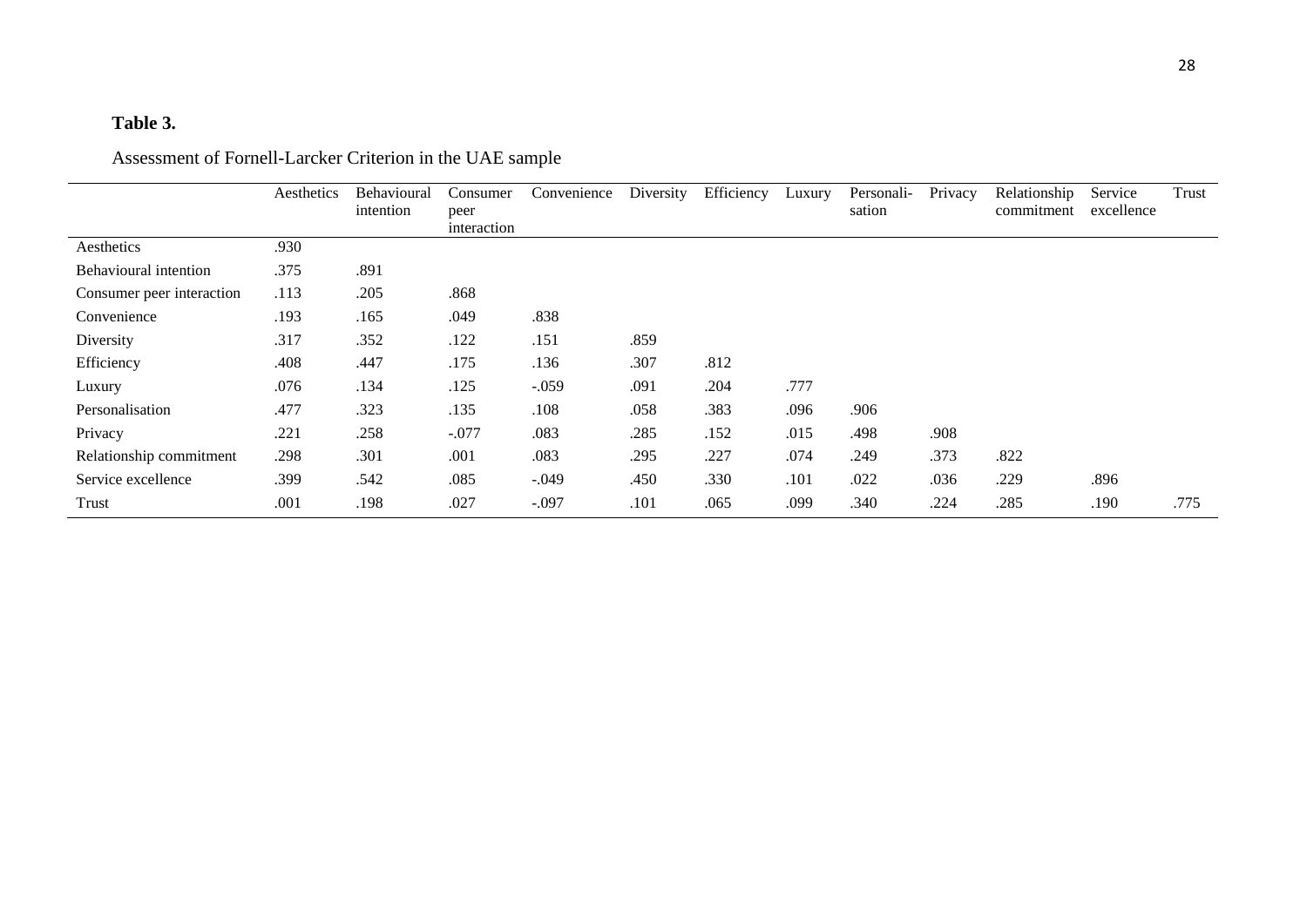# **Table 4.**

Assessment of Fornell-Larcker Criterion in the UK sample

|                              | Aesthetics | Behavioural<br>intention | Consumer<br>peer<br>interaction | Convenience | Diversity | Efficiency | Luxury | Personali-<br>sation | Privacy | Relationship<br>commitment | Service<br>excellence | Trust |
|------------------------------|------------|--------------------------|---------------------------------|-------------|-----------|------------|--------|----------------------|---------|----------------------------|-----------------------|-------|
| Aesthetics                   | .870       |                          |                                 |             |           |            |        |                      |         |                            |                       |       |
| Behavioural intention        | .370       | .830                     |                                 |             |           |            |        |                      |         |                            |                       |       |
| Consumer peer<br>interaction | .108       | .192                     | .875                            |             |           |            |        |                      |         |                            |                       |       |
| Convenience                  | .162       | .127                     | .049                            | .818        |           |            |        |                      |         |                            |                       |       |
| Diversity                    | .312       | .343                     | .113                            | .110        | .850      |            |        |                      |         |                            |                       |       |
| Efficiency                   | .467       | .503                     | .158                            | .096        | .448      | .802       |        |                      |         |                            |                       |       |
| Luxury                       | .052       | .097                     | .098                            | $-.087$     | .079      | .175       | .826   |                      |         |                            |                       |       |
| Personalisation              | .462       | .063                     | .134                            | .073        | .253      | .336       | .085   | .784                 |         |                            |                       |       |
| Privacy                      | .188       | .224                     | $-.089$                         | .074        | .245      | .123       | .003   | .451                 | .849    |                            |                       |       |
| Relationship<br>commitment   | .289       | .281                     | $-.010$                         | .066        | .258      | .176       | .046   | .204                 | .334    | .822                       |                       |       |
| Service excellence           | .382       | .533                     | .056                            | $-.068$     | .414      | .300       | .090   | .014                 | .029    | .229                       | .922                  |       |
| Trust                        | $-.012$    | .219                     | $-.006$                         | $-.089$     | .133      | .088       | .143   | .369                 | .248    | .274                       | .232                  | .775  |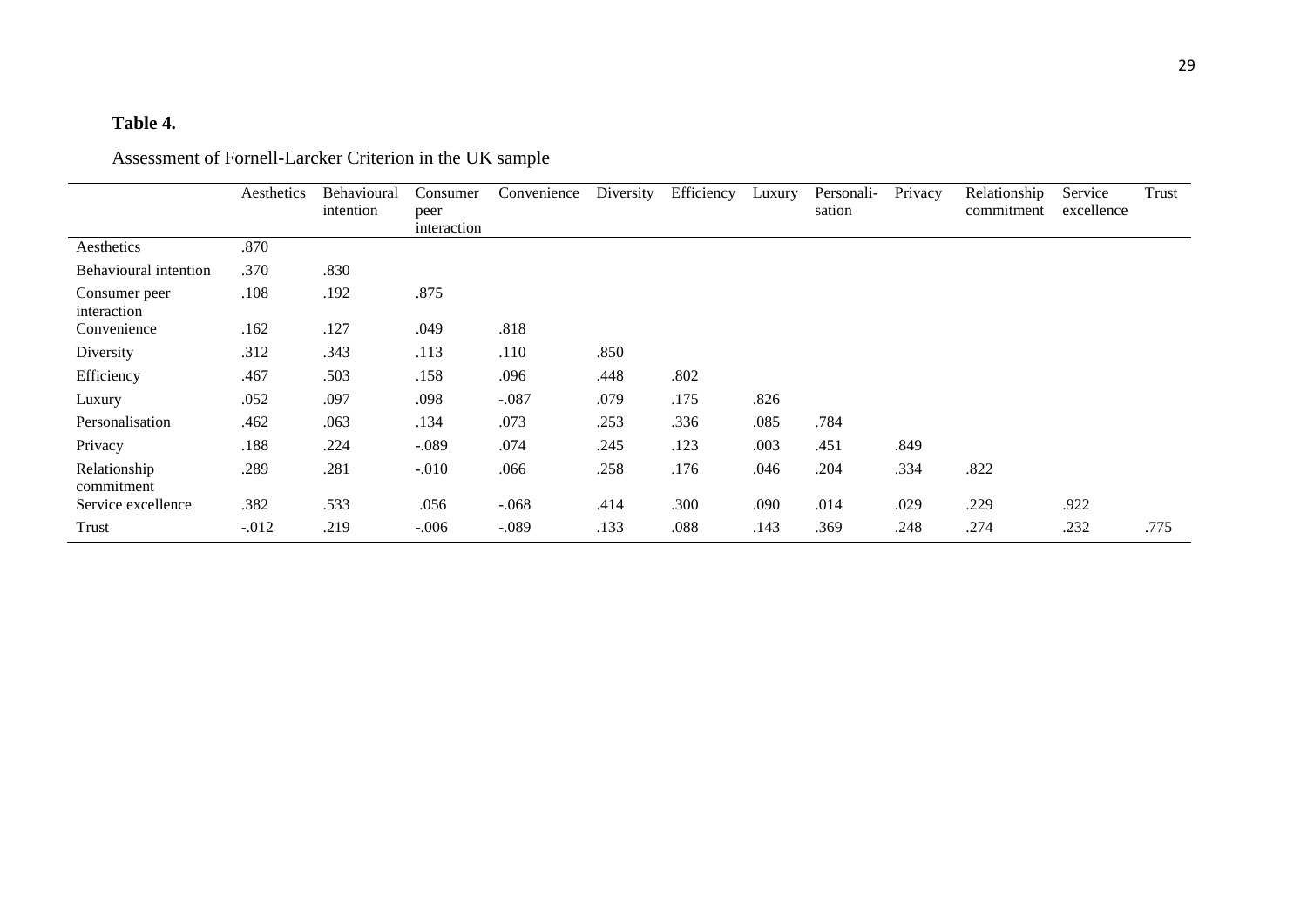The discriminant validity of the sample was assessed using Fornell-Larcker Criterion (Hair et al., 2014) as shown in Tables 3 and Table 4. The results show that the square root of each construct's AVE is higher than its highest correlation with any other construct (Hair et al., 2014). In addition, the cross-loadings analysis revealed that each factor has a higher loading on its indicators than on the indicators of the other factors so there are no concerns in terms of discriminant validity (Hair et al., 2014).

# *5.3 Multi-group analysis*

For a more accurate comparison of the differences among male and female customers in the significance of the paths, PLS-MGA was used. This nonparametric method of analysis, introduced by Henseler et al. (2009), tests the differences between the path coefficients of two groups (Henseler et al., 2009; Sarstedt et al., 2011). PLS-MGA directly compares different groups in the sample. A *p* value of the difference between the path coefficients of 0.05 or lower or 0.95 or higher at the 5 percent level indicates that there are significant differences between specific path coefficients across two groups (Henseler et al., 2009; Sarstedt et al., 2011). These threshold values were adopted in previous studies using PLS-MGA (e.g. Ameen et al., 2018). Table 5 and Table 6 show the results of the PLS-MGA in both the UK and the UAE samples.

#### **Table 5.**

| Hypothesis     | Relationship         | p-value<br>males vs<br>females | t-values<br>males | p-Values<br>males | t-Values<br>females | $p-$<br>Values<br>females | Results             |
|----------------|----------------------|--------------------------------|-------------------|-------------------|---------------------|---------------------------|---------------------|
| H1             | $SE \rightarrow BI$  | 0.000                          | 5.307             | 0.000             | 1.984               | 0.053                     | Partially supported |
| H <sub>2</sub> | EF > BI              | 0.070                          | 0.669             | 0.503             | 1.369               | 0.171                     | Not supported       |
| H <sub>3</sub> | $AE \rightarrow BI$  | 0.998                          | 6.776             | 0.000             | 8.915               | 0.000                     | Supported           |
| H <sub>4</sub> | $CON \rightarrow BI$ | 0.610                          | 2.001             | 0.046             | 2.761               | 0.006                     | Supported           |
| H <sub>5</sub> | $DI \rightarrow BI$  | 0.010                          | 2.997             | 0.003             | 1.072               | 0.284                     | Partially supported |
| H <sub>6</sub> | $LU \rightarrow BI$  | 0.050                          | 1.983             | 0.048             | 0.193               | 0.847                     | Partially supported |
| H7             | $PE \rightarrow BI$  | 0.000                          | 7.375             | 0.000             | 2.100               | 0.036                     | Partially supported |
| H <sub>8</sub> | $PR \rightarrow BI$  | 0.999                          | 0.170             | 0.865             | 4.260               | 0.000                     | Supported           |
| H <sup>9</sup> | $CPI \rightarrow BI$ | 0.063                          | 2.626             | 0.009             | 1.595               | 0.111                     | Not supported       |
| H10            | $RC \rightarrow BI$  | 0.629                          | 1.139             | 0.255             | 1.225               | 0.221                     | Not supported       |

Multigroup analysis UAE sample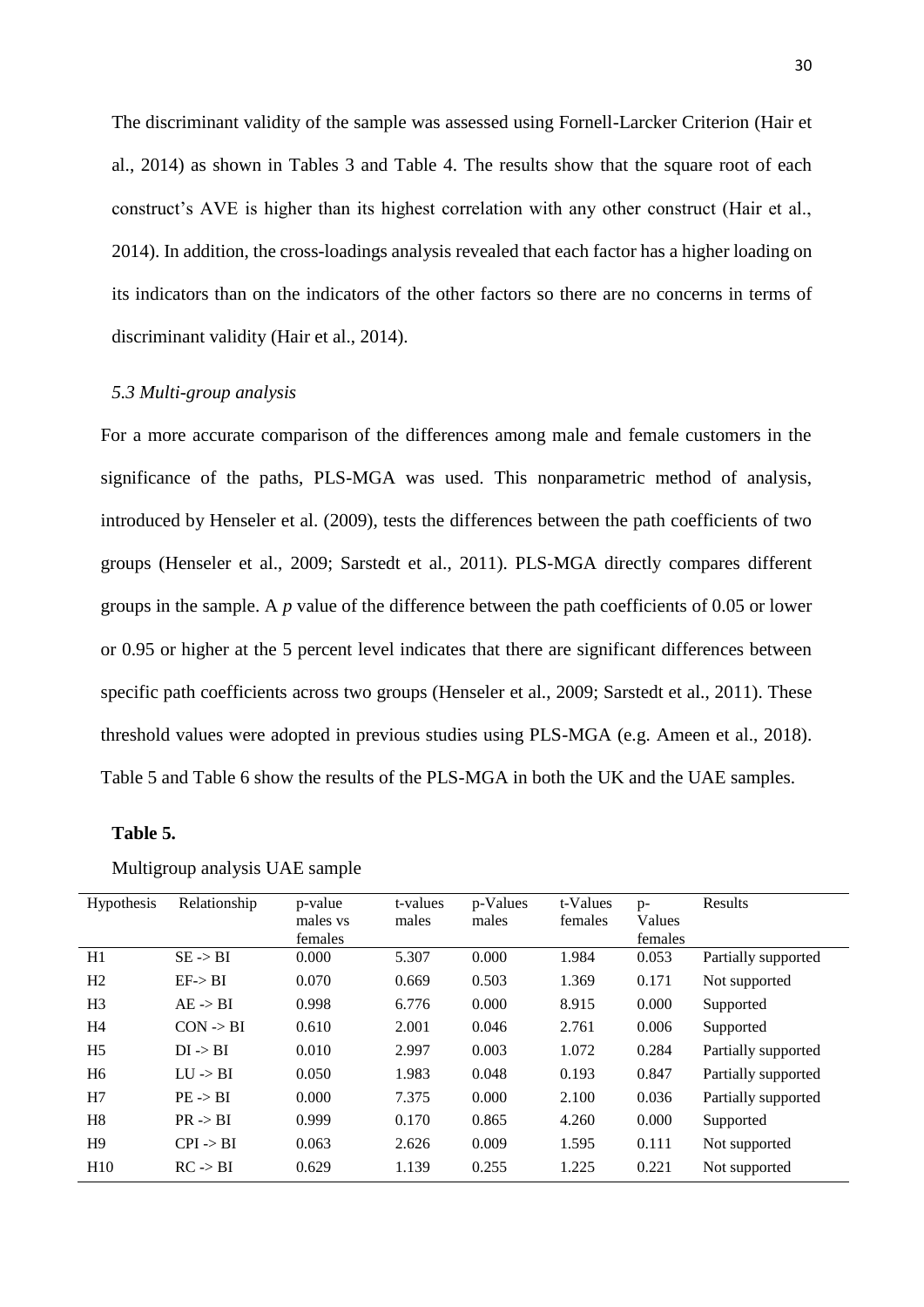| $\mathbf{L}$ 1<br>пп | םי<br>. r. –<br>the contract of the contract of the | B <sub>I</sub><br>-- | ◡.◡ | ۰۸C |        | .<br>$\sim$ | $\overline{ }$<br>14 | 998<br>. | 0.053<br>.    | 'NG<br>ັ<br>. | pported<br>.<br>. . |
|----------------------|-----------------------------------------------------|----------------------|-----|-----|--------|-------------|----------------------|----------|---------------|---------------|---------------------|
|                      | $\sim$ $\sim$                                       | $\sim$               |     |     | $\sim$ |             | .                    |          | $\sim$ $\sim$ |               | $\sim$              |

*Note*: efficiency (EF), service excellence (SE), aesthetics (AE), behavioural intention (BI), convenience (CON), diversity (DI), luxury (LU), personalisation (PE), trust (TR), privacy (PR), consumer peer interaction (CPI) and relationship commitment (RC).

# **Table 6**.

Multigroup analysis UK sample

| Hypothesis     | Relationship         | p-value<br>males vs | t-values<br>males | p-Values<br>males | t-Values<br>females | $p-$<br>Values | Results             |
|----------------|----------------------|---------------------|-------------------|-------------------|---------------------|----------------|---------------------|
|                |                      | females             |                   |                   |                     | females        |                     |
| H1             | $SE \rightarrow BI$  | 0.050               | 5.032             | 0.000             | 2.137               | 0.000          | Partially supported |
| H2             | EF > BI              | 0.064               | 1.906             | 0.057             | 0.812               | 0.417          | Not supported       |
| H <sub>3</sub> | $AE \rightarrow BI$  | 0.997               | 4.737             | 0.000             | 7.498               | 0.000          | Supported           |
| H <sub>4</sub> | $CON \rightarrow BI$ | 0.287               | 1.990             | 0.054             | 2.297               | 0.022          | Supported           |
| H <sub>5</sub> | $DI \rightarrow BI$  | 0.031               | 3.693             | 0.000             | 2.412               | 0.016          | Partially supported |
| H <sub>6</sub> | $LU \rightarrow BI$  | 0.480               | 1.044             | 0.297             | 1.379               | 0.168          | Not supported       |
| H7             | $PE \rightarrow BI$  | 0.022               | 6.454             | 0.000             | 4.855               | 0.000          | Partially supported |
| H <sub>8</sub> | $PR \rightarrow BI$  | 0.954               | 2.387             | 0.002             | 3.066               | 0.017          | Supported           |
| H <sup>9</sup> | $CPI \rightarrow BI$ | 0.008               | 3.158             | 0.002             | 1.128               | 0.259          | Partially supported |
| H10            | $RC \rightarrow BI$  | 0.523               | 1.152             | 0.249             | 1.788               | 0.053          | Not supported       |
| H11            | TR > BI              | 0.130               | 2.455             | 0.014             | 1.809               | 0.071          | Not supported       |

*Note*: efficiency (EF), service excellence (SE), aesthetics (AE), behavioural intention (BI), convenience (CON), diversity (DI), luxury (LU), personalisation (PE), trust (TR), privacy (PR), consumer peer interaction (CPI) and relationship commitment (RC).

In the UAE sample, the results of the PLS-MGA analysis showed that three of the proposed hypotheses were supported namely: H3 (AE -> BI,  $p$  value =.998), H4 (CON -> BI,  $p$  value = .610, as there were no significant differences between the two groups in this relationship, consistent with what we hypothesised) and H8 (PR  $\rightarrow$  BI, *p* value = .999). In addition, four of the proposed hypotheses were partially supported as there were significant differences between male and female shopper groups but contrary to what we hypothesised. These four hypotheses were: H1 (SE -> BI, *p* value = ,000), H5 (DI -> BI, *p* value= .010), H6 (LU -> BI, *p* value = .050) and H7 ( $PE \rightarrow BI$ ,  $p$  value = .000). The remaining hypothesises were not supported.

In the UK sample, the results showed that three of the hypotheses were supported namely: H3 (AE  $\rightarrow$  BI, *p* value = .997), H4 (CON  $\rightarrow$  BI, *p* value = .287, as there were no significant differences between the two groups in this relationship, consistent with what we hypothesised)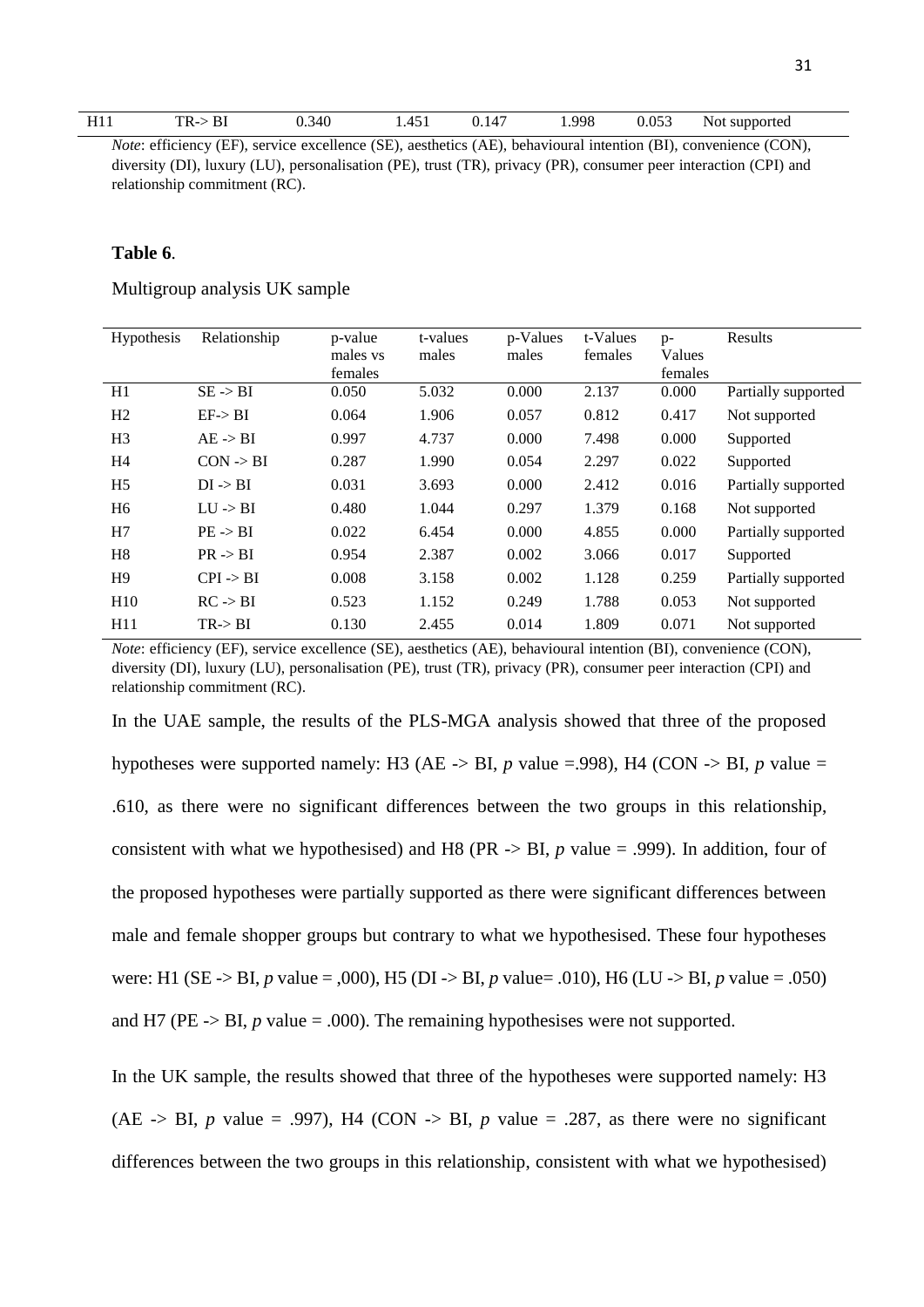and H8 (PR  $\rightarrow$  BI, p value = .954). Furthermore, five of our proposed hypotheses were partially supported as there were significant differences between male and female shopper groups but contrary to what we hypothesised. These four hypotheses are H1 (SE -> BI, *p* value = .050), H5 (DI -> BI, *p* value = .031) and H7 (PE -> BI, *p* value = .022) and H9 (CPI -> BI, p value = 0.008). The remaining hypotheses were not supported.

We also assessed the model's predictive power, the assessment of the  $R<sup>2</sup>$  value showed that the model is able to predict 68% in male shoppers' behavioural intention and 51% in male shoppers' behavioural intention in the UAE. The model was also able to predict 63% of male shoppers' behavioural intention and 48% of female shoppers' behavioural intention in the UK, suggesting that the model has a good explanatory power (Hair et al., 2017).

# **6. Discussion**

This research analysed gender differences in millennial customer omnichannel experience in modern shopping malls, combining physical and virtual environments encounters in a crossnational context. The findings revealed that the proposed model fits well among millennials in both countries, specifically among millennial male shoppers in both the UK and the UAE. On the contrary to what we hypothesised, the effect of service excellence on behavioural intention towards shopping in modern shopping malls is more significant among millennial male shoppers than millennial female shoppers in both the UK and the UAE. This contradicts with what was found in previous studies (e.g. Mathies and Burford, 2011; Mansoora, 2017). Millennial male shoppers in the UK and UAE view the quality of the services provided in shopping malls and by retailers in terms of courtesy, attitude, knowledge and friendliness of personnel. This factor was significant among millennial female shoppers too but at a lower level. In addition, efficiency was insignificant among both millennial male and female shoppers in both countries. This contradicts with the findings of previous studies on the significance of efficiency among millennial female shoppers as they pay more attention to detail (Ramprabha,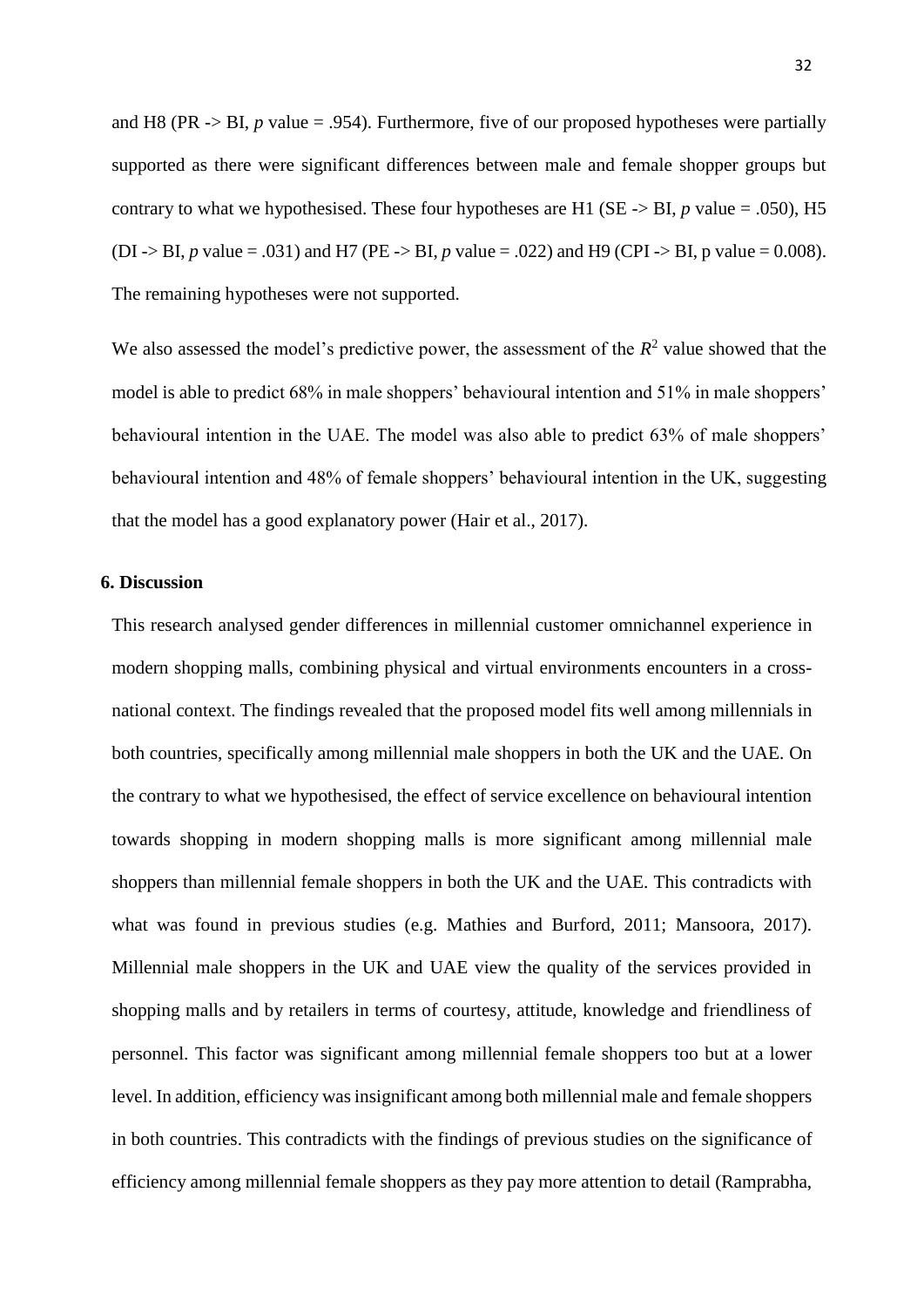2017). Hence, customer personal interactions encounter in modern shopping malls are based on service excellence which is more important among millennial male shoppers.

The findings of this study regarding the impact of aesthetic were similar to what was found in prior studies (e.g. Kim and Moon, 2009; Chebat et al., 2014; Wu and Liang, 2019; Han and Ryu, 2009). Aesthetic is an important factor for millennial male and female shoppers in both the UK and UAE. However, our findings revealed that the aesthetic of modern shopping malls is a more important factor for millennial female shoppers' intention to shop in these malls than millennial female shoppers' male shoppers in both the UK and UAE. Furthermore, there were no substantial differences between millennial male and female shoppers in both countries in the effect of convenience on behavioural intention. This shows the significant effect of convenience and ease of access to the facilities, stores and retailers of malls among both millennial male and female shoppers. In addition, it shows a shift in millennial females' behaviour as despite that the existing literature pointed out that female shoppers prefer to spend longer time while shopping than millennial male shoppers and they are more proficient in navigation (Bogomolova et al., 2016; Chebat et al., 2014), male shoppers still prefer to have a convenient experience which helps them to manage their time efficiently. This also links to the changing lifestyle and role of women in the society which affects their shopping behaviour (Ameen et al., 2018).

Interestingly, the findings show that millennial male shoppers are more sensitive to the diversity of the brands, restaurants, stores and entertainment facilities in shopping malls in both countries. While existing research found that diversity is an essential element in determining shopping mall patronage (El-Adly, 2007, Kusumowidagdo et al., 2016), our findings suggest that millennial male shoppers find diversity more significant compared to millennial female shoppers. Furthermore, on the contrary to what we hypothesised, millennial male shoppers pay more attention to luxury in shopping malls than female customers in the UAE, while it was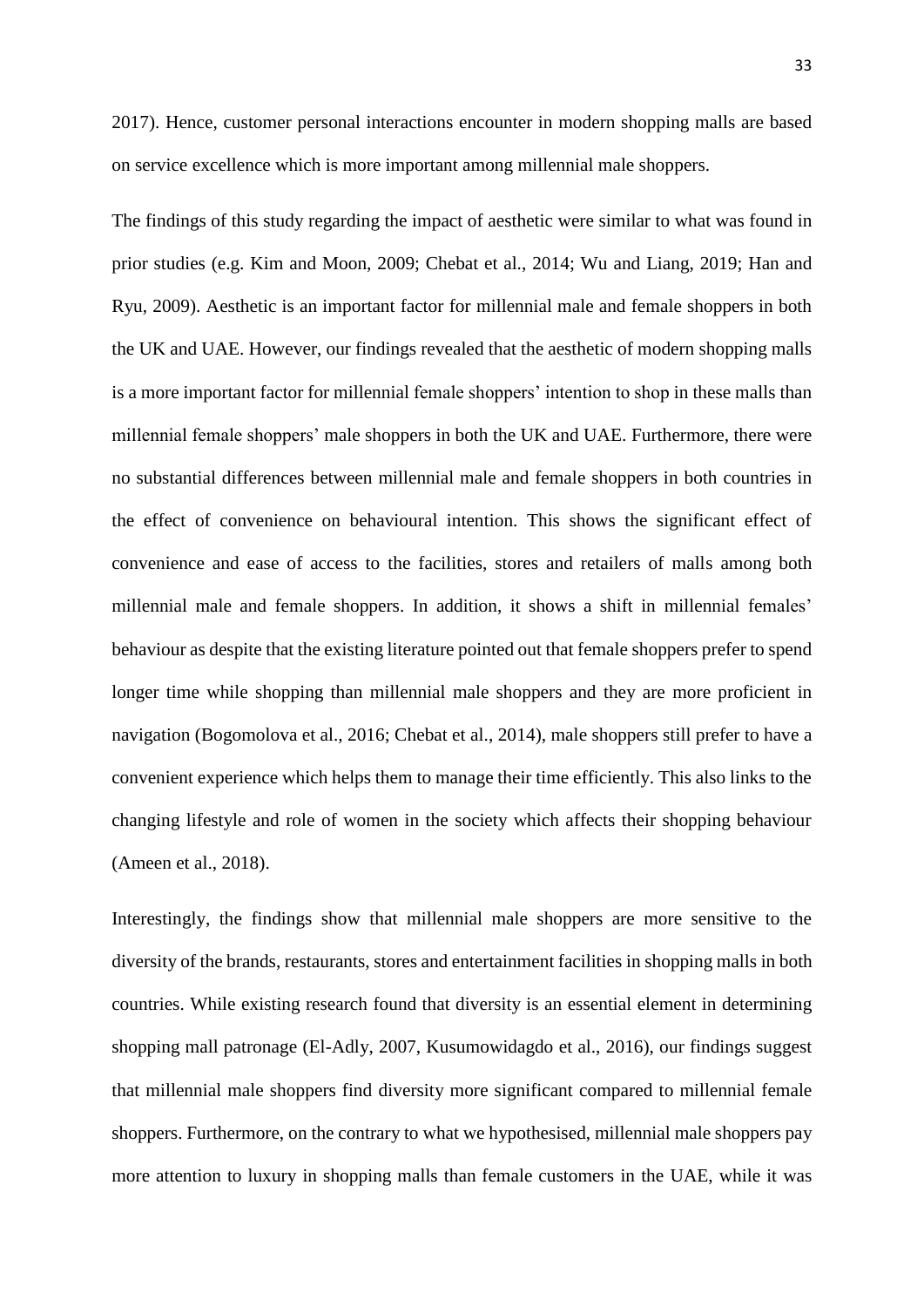insignificant for both millennial male and female shoppers in the UK. This contradicts with the results of earlier studies in this area (e.g. Wiedmann et al., 2009; Stokburger-Sauer and Teichmann, 2013).

Millennial male shoppers in UAE are more concerned with luxury of shopping malls and retailers than millennial female shoppers. This is possibly because millennial male shoppers in this country tend to spend slightly more on luxury products than female shoppers and they are the main bread owners (Jcdecaux, 2017). Overall, the findings of our research indicate the significance of aesthetics, convenience, diversity and luxury as part of customer physical environment encounters in modern shopping malls. While the aesthetics factor is more significant among millennial female customers, convenience, diversity and luxury are more significant among male customers.

Surprisingly, millennial male shoppers in both countries are more affected by a personalised virtual environment in shopping malls than female shoppers. This extends the findings of previous studies conducted by Kim and Han (2014) and Aichner and Coletti (2013) in which personalisation was found a significant factor among customers in general. Hence, it is particularly important for modern shopping malls to follow millennial male customers' profiles, consumption patterns, and customer needs. The findings also show that millennial female shoppers are less concerned with being offered a personalised shopping experience than male shoppers and they are more sensitive to privacy issues associated with the use of virtual environments in modern shopping malls. The findings show that millennial female shoppers are sensitive to how their information is used by shopping malls and retailers, which possibly links to their behaviour in disclosing more personal information when shopping (Stern, 2004).

Our findings on the effect of consumer peer interaction on behavioural intention were contracting to what we originally hypothesised. First, there were no significant differences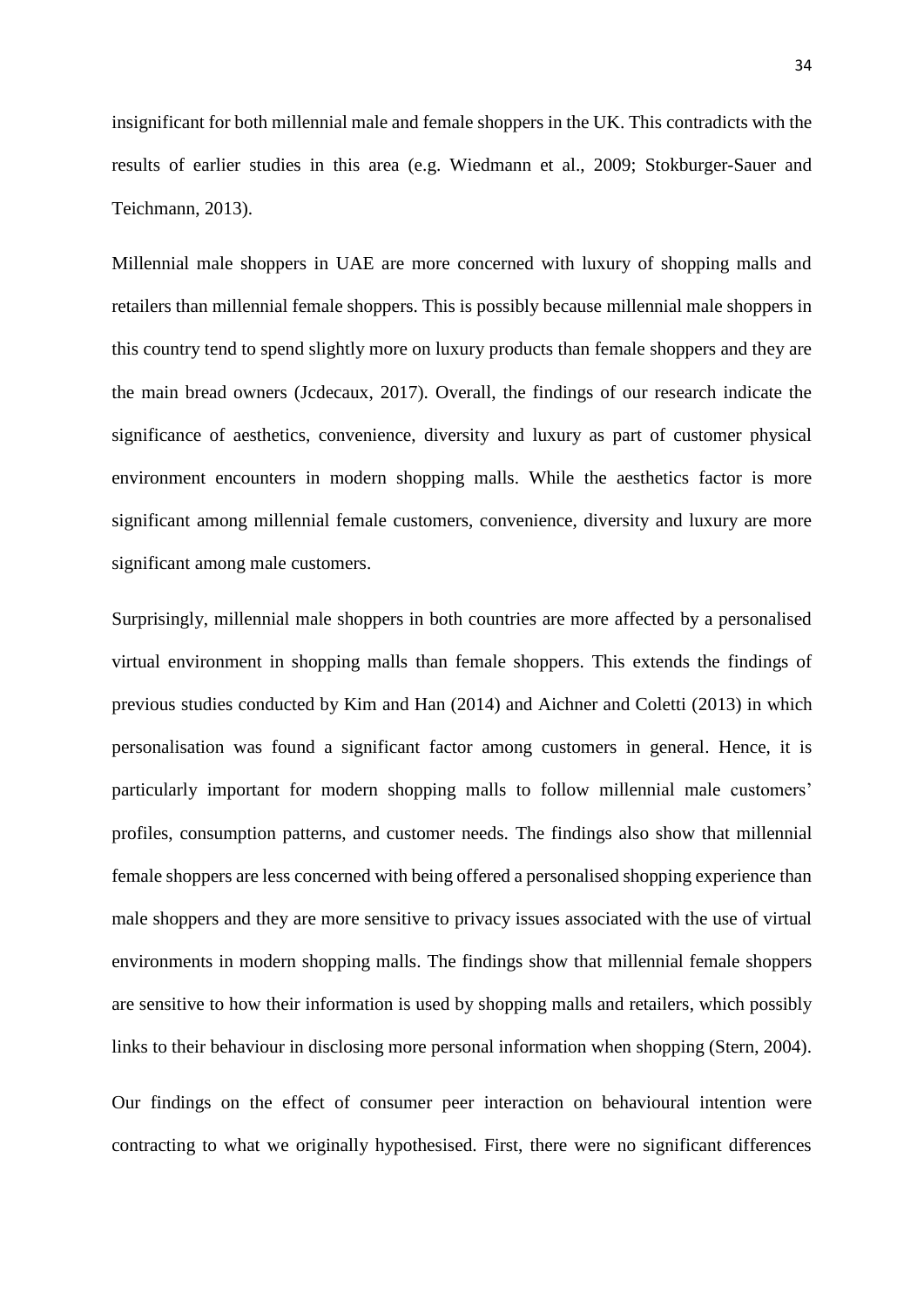between millennial male and female shoppers in terms of the effect of this factor in the UAE but it was more significant among male shoppers. This contradicts with our original assumption that consumer peer interaction is more important among females as they are more active on social media (Hogue and Mills, 2019). Second, millennial male shoppers in the UK are more engaged on social platforms and affected by this factor than female shoppers. This provides further evidence of the shift in millennial male shoppers' behaviour in modern shopping malls. In addition, the findings show that customer relationship commitment with retailers does not have a significant effect on behavioural intention among both genders in both countries. Hence, the sense of belonging to customers' favourite retailers in the shopping mall and on social media platforms does not necessarily lead to a higher intention towards shopping in modern shopping malls. This contradicts with the findings of previous studies regarding the effects of relationship commitment (e.g. Wang et al., 2019). This shows that millennial customers are more interested in the quality of the personal encounters and physical environment encounters and the reliability and ensuring privacy in the virtual environment when evaluating modern shopping malls.

There were no significant differences between millennial male and female shoppers in terms of the effect of trust in virtual environment encounters on their intention. Nevertheless, the findings show that millennial female shoppers in the UAE and male shoppers in the UK find trust in virtual environment encounters as an important factor determining their intention towards modern shopping malls. Finally, consistent with the findings of Garbarino and Strahilevitz (2004) and Lim and Yazdanifard (2014) regarding the significance of privacy among female customers, millennial female shoppers are more concerned about their privacy when using virtual shopping environments in these malls than male shoppers.

Overall, our findings reveal a shift in millennial male customers' behaviour in modern shopping malls as they pay more attention than before to service excellence, convenience,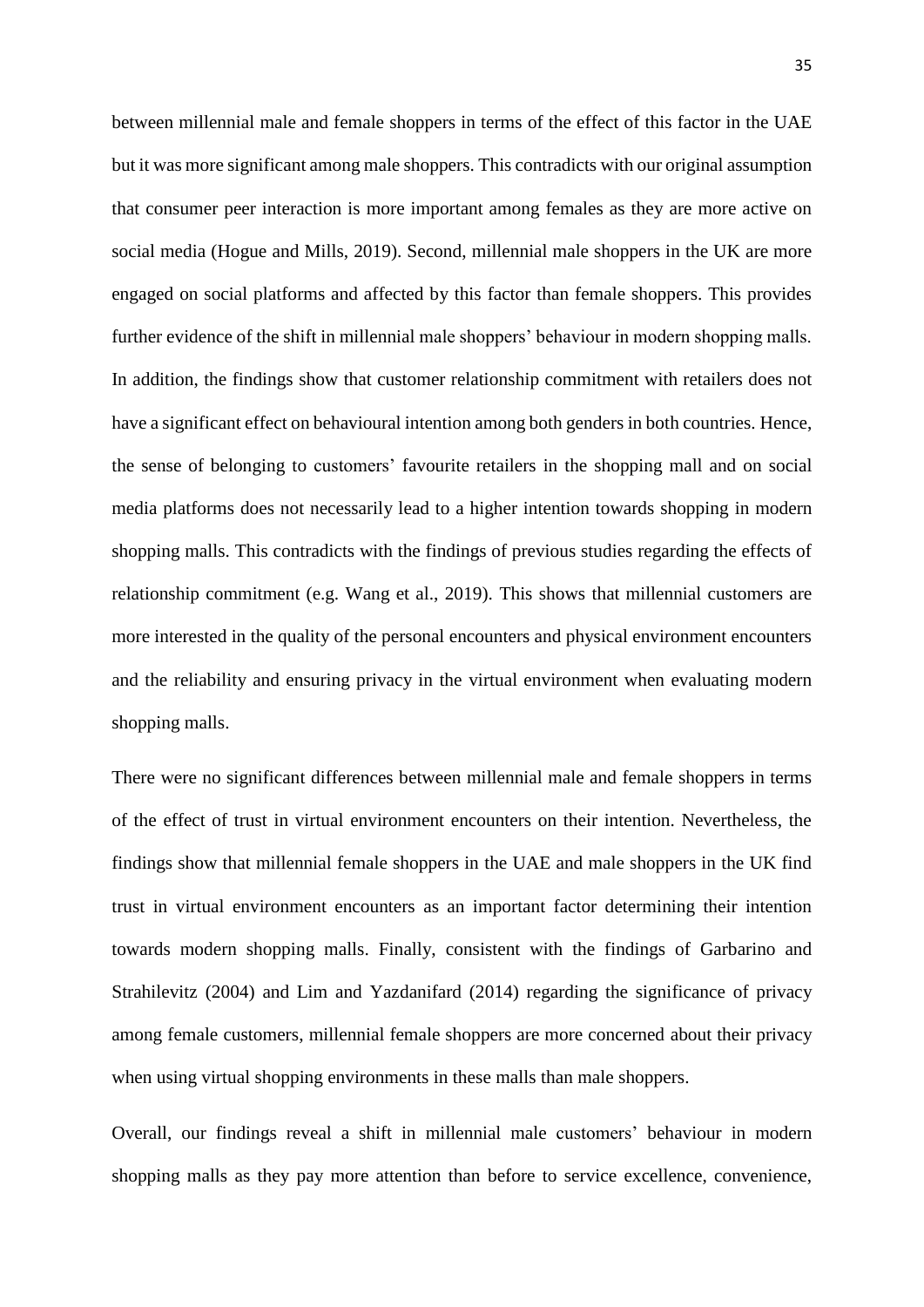diversity, luxury, consumer peer interaction and personalisation in shopping malls in both the UK and UAE.

# **7. Contributions and future work**

#### *7.1 Theoretical contributions*

This study offers several theoretical contributions to the existing literature. The model proposed in this research: the gender-based shopping mall omnichannel experience (GSOE) model integrates factors classified as part of personal interaction encounters, physical environment encounters and virtual environment encounters in shopping malls. The proposed model conceptualises the factors affecting millennial customers' intentions towards shopping malls omnichannel experiences. The empirical examination of the model showed that there are significance gender differences among millennial shoppers in this context, in addition, to the differences found between the two countries studied in this research: the UK and UAE. The majority of existing research focused on the offline (physical) shopping experience (e.g. Kim et al., 2015; Merrilees and Miller, 2019) or the online customer experience (e.g. Verhagen et al., 2019; Zhang et al., 2019). Other studies focused on shopping mall physical experience (e.g. Keng et al., 2007; Calvo-Porral and Lévy-Mangin, 2019) which mainly focused on personal interactions encounters and physical environment encounters. However, there are gaps in existing research in terms of analysing gender differences among millennial shoppers in a cross-cultural context. Hence, this research addresses a number of gaps in research and it builds on the findings of these studies by understanding the omnichannel experience of millennial customers in modern shopping malls and studying gender differences in omnichannel shopping mall experience in a cross-national and cross-cultural context.

Our research revealed interesting findings regarding male and female millennial shoppers' behaviour in shopping malls. While previous studies emphasised that factors such as service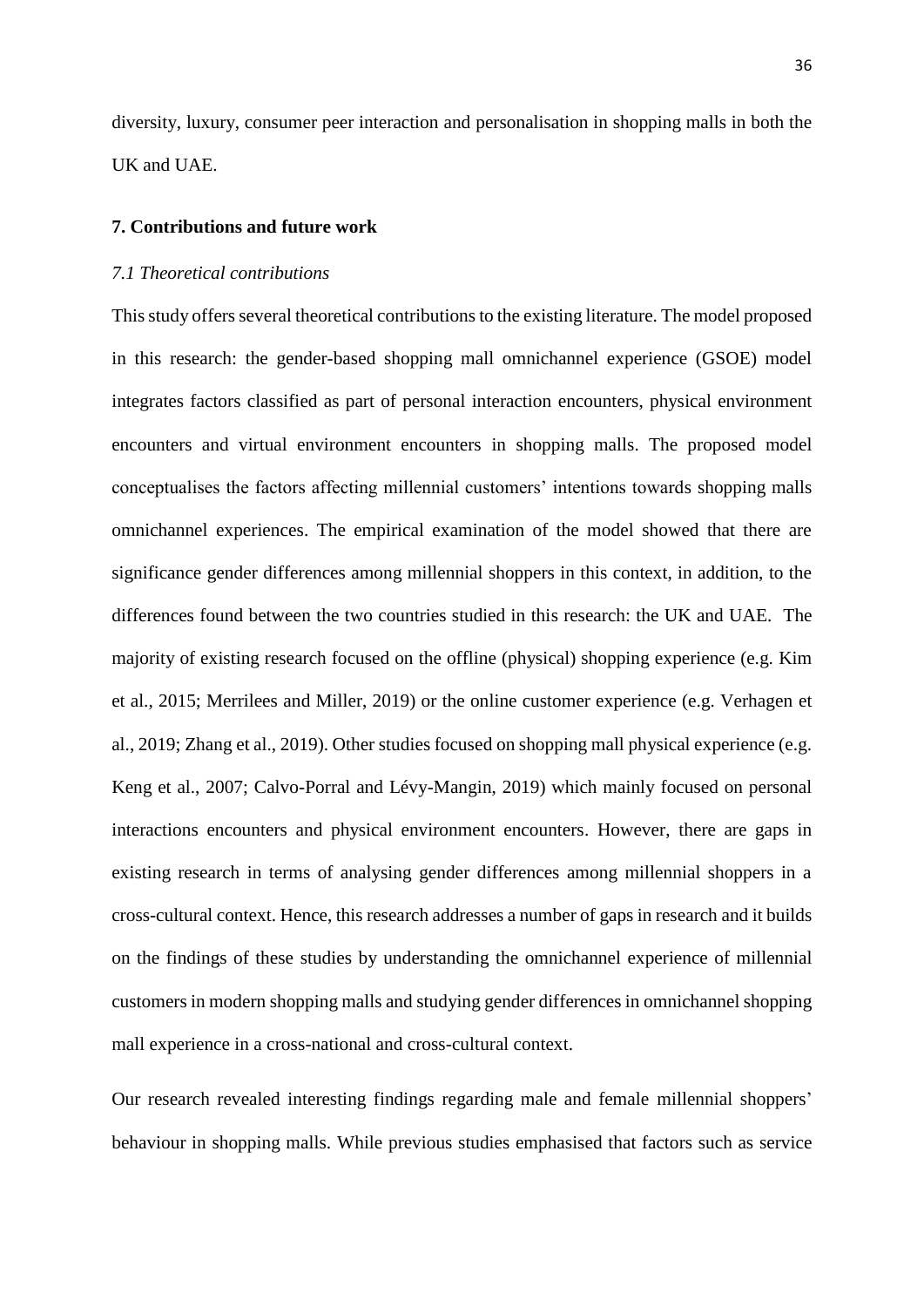excellence, convenience, diversity, luxury, personalisation and consumer peer interaction are important for female shoppers (e.g. Mathies and Burford, 2011; Polkes, 2019; Stokburger-Sauer and Teichmann, 2013), our findings showed that millennial male shoppers pay more attention to service excellence, convenience, diversity, luxury and personalisation in shopping malls than millennial female shoppers in both the UK and UAE. Moreover, consumer peer interactions in virtual environments play a more significant effect on behavioural intention towards modern shopping malls among millennial male shoppers. The present findings examined the specific antecedents to male and female shoppers that in return generate an intention to visit modern shopping malls. Overall, this study provides a better understanding of different customer segments' views and preferences in terms of their omnichannel experience in shopping malls which can integrate the personal, physical and virtual aspects and it thus provides a more holistic view of their experience in these malls.

# *7.2 Practical implications*

This research has implications for management teams of shopping malls and retailers. Overall, our findings show that the integration of technology (shopping malls' virtual shopping environment) as part of millennial male and female shoppers' omnichannel experience in shopping malls enhances their intention to visit these malls. Hence, shopping malls management teams and retailers should ensure that these technologies are well integrated with customers' personal encounters and the physical environment in shopping malls. We suggest that shopping malls managers and retailers need to focus on cross-cultural and cross-national differences when integrating new and advanced technologies to shoppers in a way that will positively impact their experience and improve the overall quality of this experience. This can be further enhanced by understanding the differences between male and female shoppers in this type of service encounters as found in this study.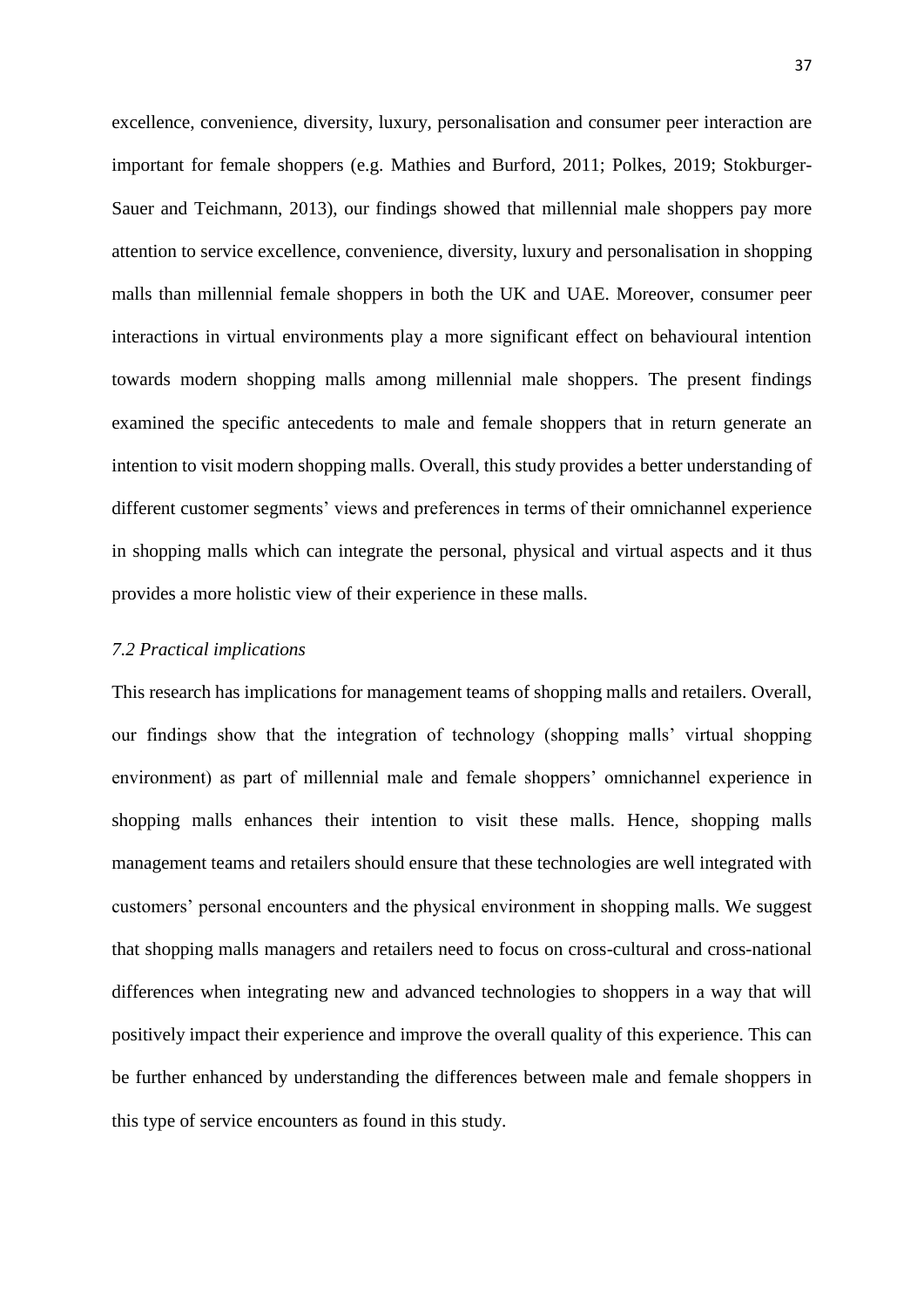Managers in shopping malls and retailers with stores situated in these malls should be updated with and constantly monitoring the rapid changes in consumer behaviour which does not necessarily mean a complete shift from offline shopping to online or mobile shopping rather than having an enjoyable experience which integrates all these channels combined. This is applicable to both male and female millennial shoppers. Our research focused on customers of two advanced and modern shopping malls: Westfield London in the UK and Dubai Mall in the UAE where different technologies are already integrated as part of the customer omnichannel experience. However, this approach should be followed by other shopping malls suffering from a decline in shoppers' interest to visit them.

Our findings regarding the shift in millennial male shoppers' behaviour in both the UK and the UAE have important implications for shopping malls management teams and retailers. For this segment of customers, despite the integration of virtual environment encounters in shopping malls, management teams are still advised to focus on the quality of the service provided faceto-face to customers. In addition, the attributes of the physical environment encounters are important for male shoppers in both countries. Hence, shopping mall managers and retailers should ensure the convenience of shopping malls in terms of how easy it is to reach the mall, late working hours and navigation to different stores. In addition, ensuring the diversity of restaurants, stores and entertainment facilities is important for this segment of customers. Furthermore, shopping malls management teams and retailers should ensure that the luxury of the physical environment in shopping malls in the UAE is particularly appealing to millennial male shoppers, in terms of the luxury of the appearance of the shopping mall and the services provided.

Providing millennial male shoppers in the UK and the UAE with a more personalised experience in the mall in terms of offers from their favourite retailers, products and services using different advanced technologies is important. In addition, ensuring that there is a strong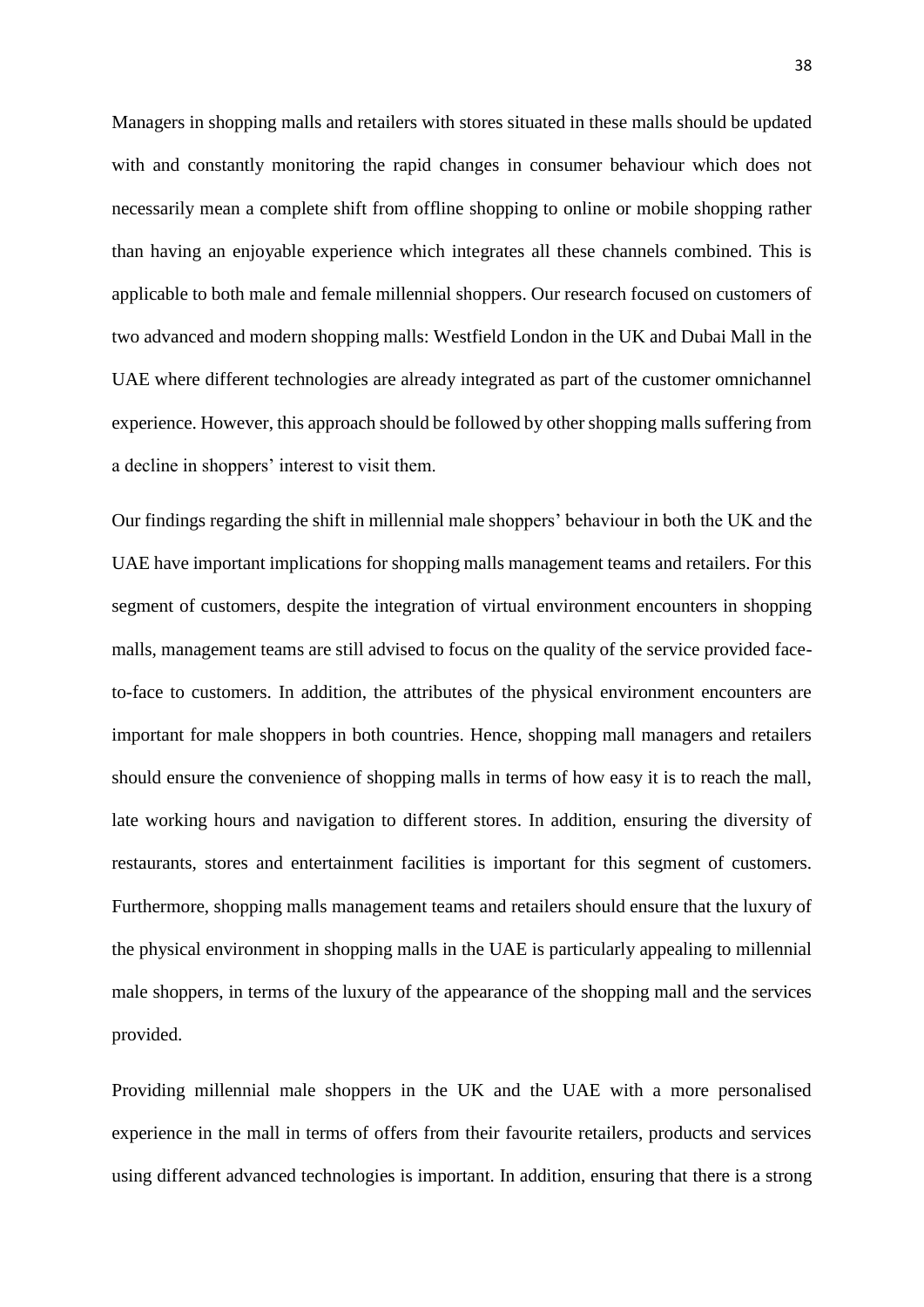engagement with male shoppers in the UK on different social media platforms through collaboration between malls and retailers can have a significant effect on mall shoppers in both countries. On the other hand, as female shoppers tend to provide more information when using technologies as part of the virtual environment encounters, assuring them that the privacy of the information they provide as part of their virtual environment encounters will be ensured can play a significant role in increasing their intention towards visiting shopping malls in both countries.

# *7.3 Limitations and future research*

Despite the significant contributions, this research has some limitations that can be addressed in future research. The research focused on collecting data from advanced shopping malls in the UK and UAE only. Future research can gather data from customers in shopping malls in other countries and compare the findings to the findings of this study. In addition, future research can gather data from management teams of shopping malls and retailers to understand their perspective on providing customers with an improved omnichannel experience. Furthermore, we encourage researchers to acknowledge virtual environments when studying service encounters in modern shopping malls, in addition to the personal and physical encounters. Hence, future studies can integrate additional factors that may be applicable to the technologies used in virtual environments in modern shopping malls.

# **8. Conclusion**

This study considered the differences between millennial male and female shoppers in customer omnichannel experience in modern shopping malls, combining physical and virtual encounters in a cross-national context, focusing on two major shopping malls: Westfield London in the UK and Dubai Mall in the UAE. In doing so, we collected quantitative data from male and female shoppers in both countries. Our findings showed important differences between millennial male and female shoppers in terms of their preferences in personal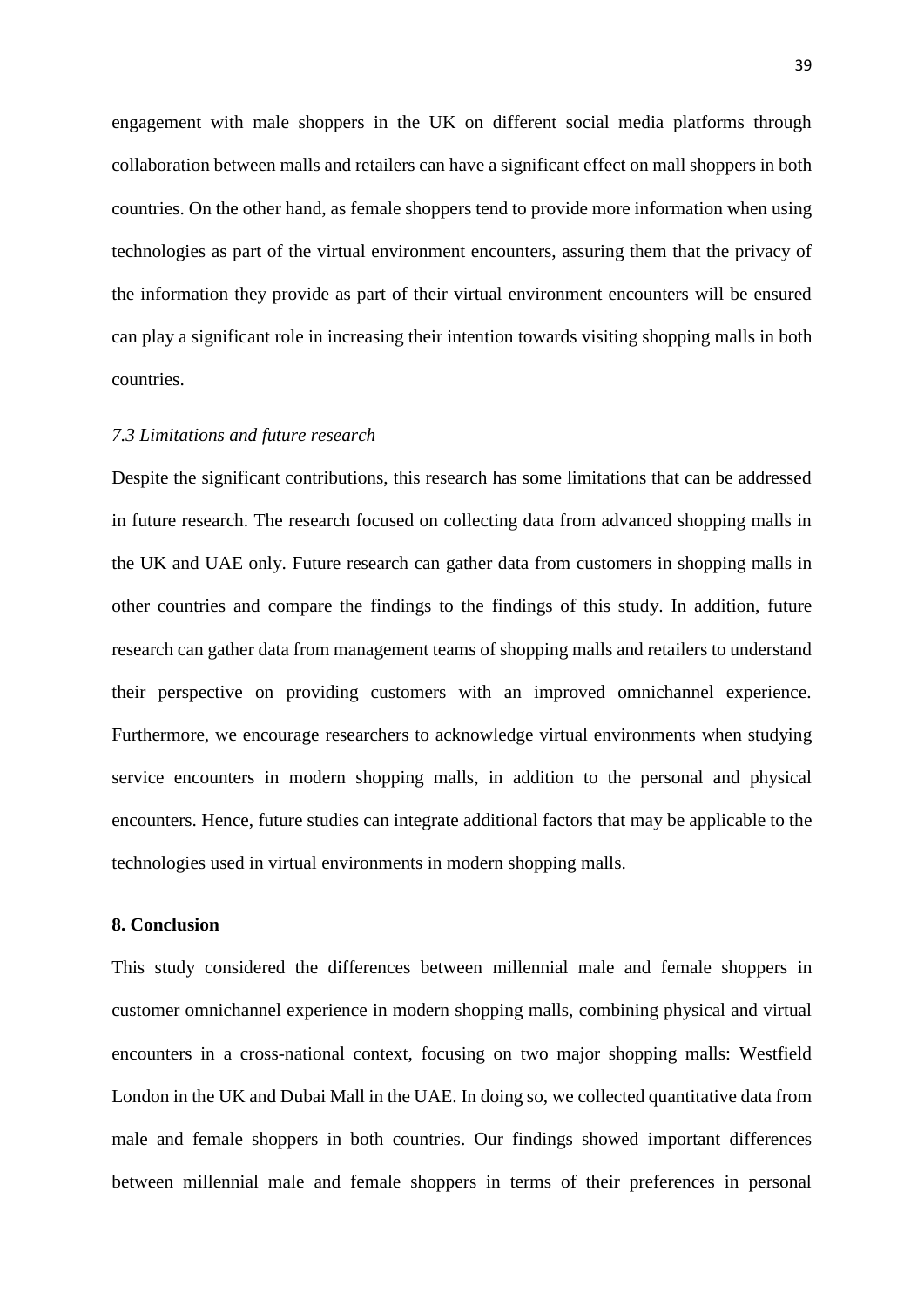interactions, physical and virtual environments encounters. The findings show that the majority of the factors integrated in our proposed model are significant, especially for millennial male shoppers in the UAE and UK which has important implications for academics, retailers and mall management to deliver a more pleasant shopping experience to their customers. Overall, this research provides a clearer understanding of modern shopping mall customer omnichannel experience in a cross-national context.

# **Appendix A.**

Measurement items and the studies they were adapted from (personal interaction encounters, physical interaction encounters and virtual interaction encounters)

| <b>Items</b>                                                                                                                                    | <b>Adapted from</b>                             |
|-------------------------------------------------------------------------------------------------------------------------------------------------|-------------------------------------------------|
| <b>Personal interaction encounters</b>                                                                                                          |                                                 |
| Efficiency                                                                                                                                      |                                                 |
| EF1: The service provider was very attentive to me                                                                                              | Mathwick et al. (2001) and<br>Keng et al (2007) |
| EF2: The service provider offered good advice                                                                                                   |                                                 |
| EF3: I dealt with an honest service provider                                                                                                    |                                                 |
| EF4: The service provider tried eagerly to solve my problem                                                                                     |                                                 |
| EF5: At the end of the service encounter, I got exactly what I wanted                                                                           |                                                 |
| EF6: I received good offers while shopping in the mall                                                                                          |                                                 |
| Service excellence                                                                                                                              | Mathwick et al. (2001) and<br>Keng et al (2007) |
| SE1: The service provider seemed competent                                                                                                      |                                                 |
| SE2: The service provider listened to me carefully                                                                                              |                                                 |
| SE3: The service provider understood what I wanted                                                                                              |                                                 |
| SE4: The service provider genuinely wished to help me                                                                                           |                                                 |
| SE5: In terms of the service provider's problem solving or question answering help, the inte<br>service provider was a very positive experience |                                                 |
| SE6: Personal services offered by the service provider were very important                                                                      |                                                 |
| <b>Physical environment encounters</b>                                                                                                          |                                                 |
| Aesthetics                                                                                                                                      | Mathwick et al. (2001) and<br>Keng et al (2007) |
| AE1: This mall is decorated in an attractive fashion                                                                                            |                                                 |

AE2: The mall's architecture gives it an attractive character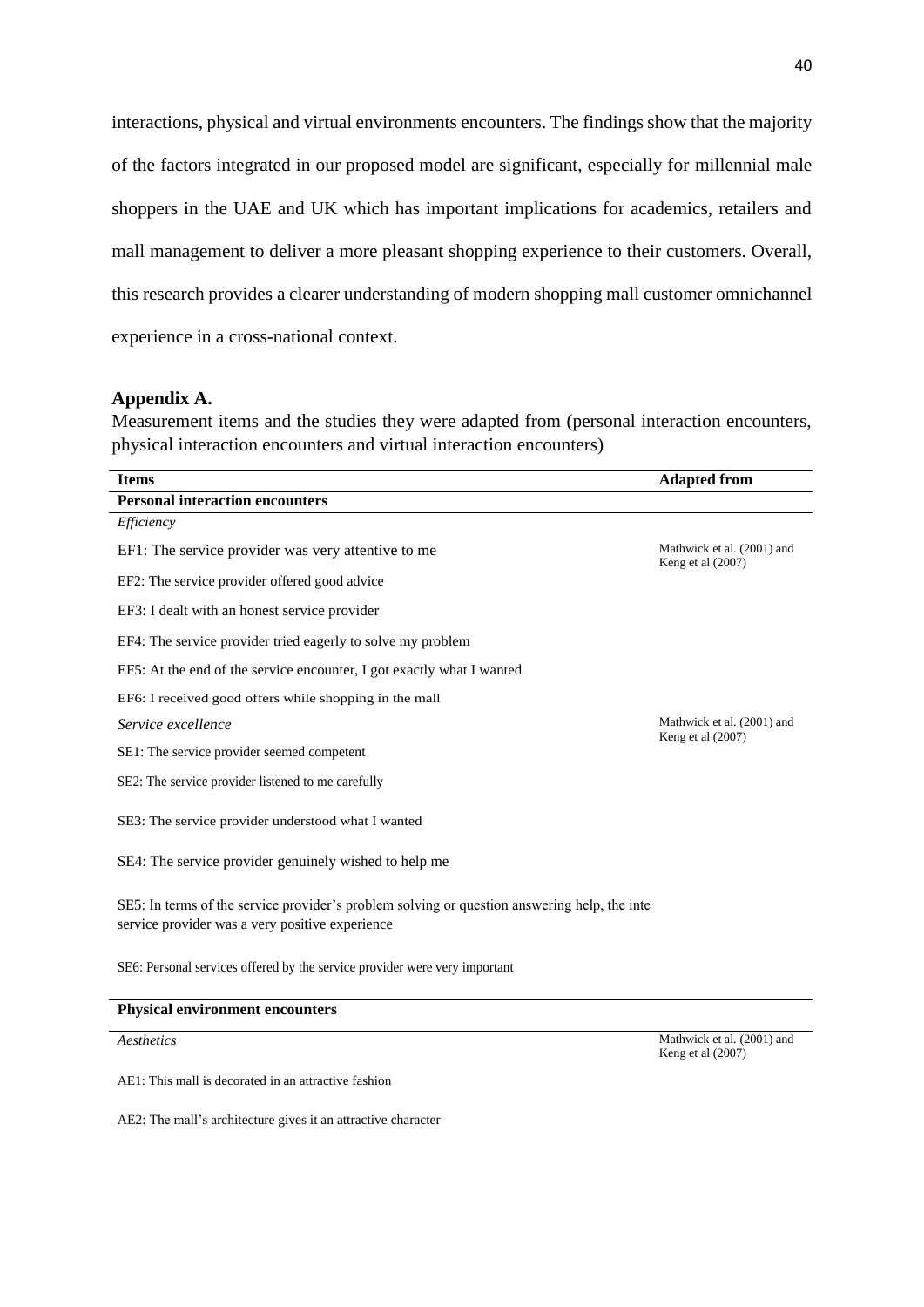| AE3: The layout makes it easy to get to the restrooms              |                                                 |
|--------------------------------------------------------------------|-------------------------------------------------|
| AE4: Overall, the layout makes it easy to get around               |                                                 |
| AE5: The variety of food offered in the mall is excellent          |                                                 |
| <b>Behavioural</b> intention                                       | Mathwick et al. (2001) and<br>Keng et al (2007) |
| BI1: I have a strong desire to visit or shop in this shopping mall |                                                 |
| BI2: I would recommend this shopping mall to friends               |                                                 |
| BI3: I will come back to this shopping mall                        |                                                 |
| BI4: I will continue to visit this shopping mall                   |                                                 |
| Diversity                                                          | El-Adly (2007)                                  |
| DI1: The restaurants in the shopping mall are varied               |                                                 |
| DI2: Different stores branches are available in the shopping mall  |                                                 |
| DI3: A large food court exists in the shopping mall                |                                                 |
| DI4: There are cinemas in the shopping mall                        |                                                 |
| Luxury                                                             | El-Adly (2007)                                  |
| LU1: External appearance of the mall is impressive                 |                                                 |
| LU2: This shopping mall is popular                                 |                                                 |
| LU3: Luxury services are provided in the shopping mall             |                                                 |
| Convenience                                                        | El-Adly (2007)                                  |
| CON1: Supermarkets exist in the shopping mall                      |                                                 |
| CON2: It is easy to reach the shopping mall                        |                                                 |
| CON3: The shopping mall has late working hours                     |                                                 |
| Virtual environment encounters                                     |                                                 |

#### *Personalisation*

PE1: I value technologies in the shopping mall that are personalised for my usage experience preferences

PE2: I value technologies in the shopping mall that acquire my personal preferences and personalise the services and products themselves

Chellappa and Sin (2005)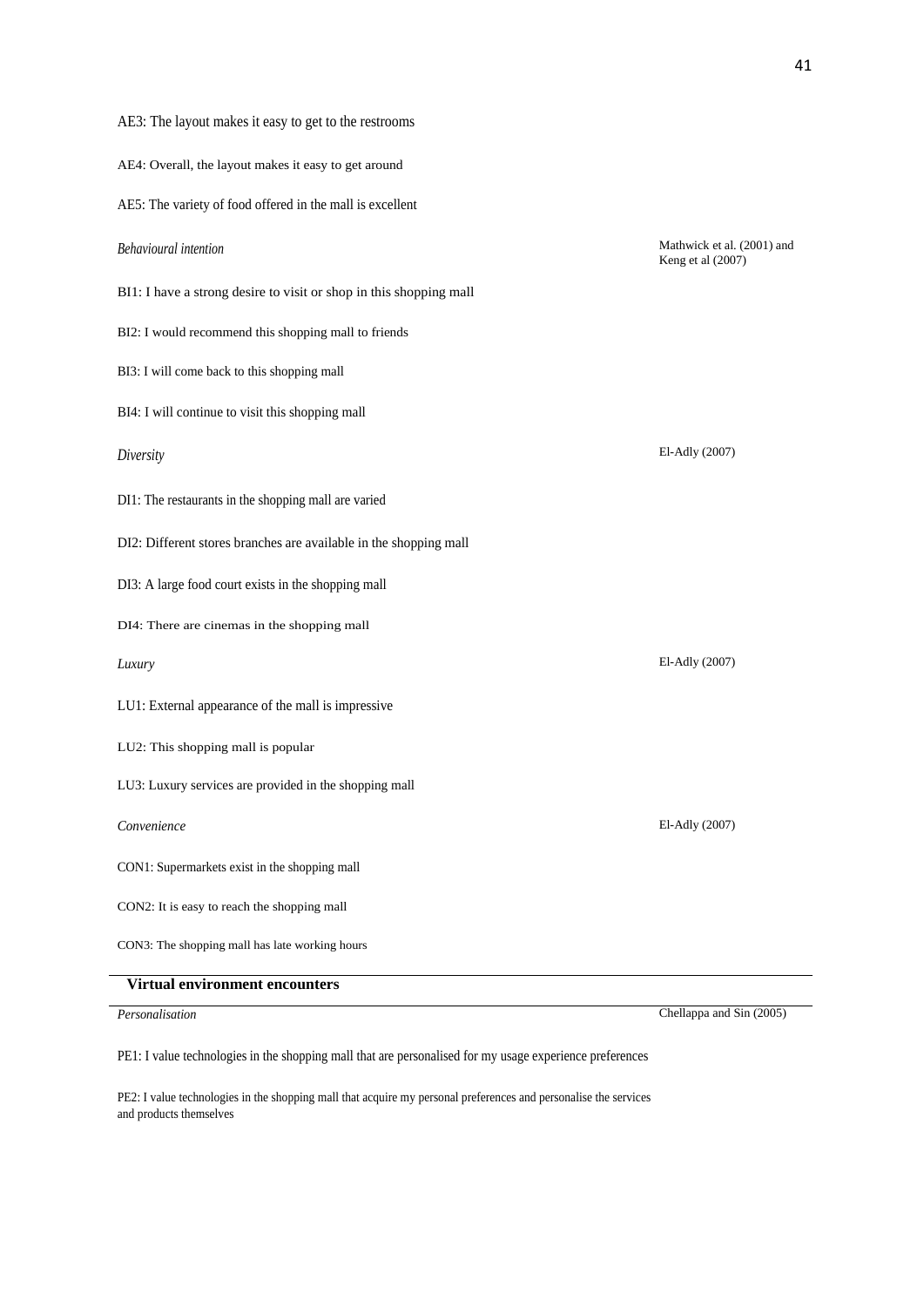| PE3: I value goods and services in the shopping mall that are personalised based on information that is collected<br>automatically (such as IP address, pages viewed, access time) but cannot identify me as an individual. |                          |
|-----------------------------------------------------------------------------------------------------------------------------------------------------------------------------------------------------------------------------|--------------------------|
| PE4: I value goods and services in the shopping mall that are personalised on information that I have voluntarily<br>given out (such as age range, salary range, Zip Code) but cannot identify me as an individual.         |                          |
| PE5: I value goods and services that are personalised on information I have voluntarily given out and can<br>identify me as an individual (such as name, shipping address, credit card information).                        |                          |
| Privacy                                                                                                                                                                                                                     | Chellappa and Sin (2005) |
| PR1: I am sensitive about giving out information regarding my preferences                                                                                                                                                   |                          |
| PR2: I am concerned about anonymous information that is collected about me.                                                                                                                                                 |                          |
| PR3: I am concerned about how my personally un-identifiable information will be used by the shopping mall<br>and retailers.                                                                                                 |                          |
| PR4: I am concerned about how my personally identifiable information will be used by the shopping mall and<br>retailers.                                                                                                    |                          |
| Trust                                                                                                                                                                                                                       | Wang et al (2019)        |
| TR1: The performance of the technologies in the shopping mall always meets my expectations                                                                                                                                  |                          |
| TR2: The technologies in the shopping mall can be counted as good features                                                                                                                                                  |                          |
| TR3: The technologies in the shopping mall are reliable                                                                                                                                                                     |                          |
| Relationship commitment                                                                                                                                                                                                     | Wang et al (2019)        |
| RC1: I have an emotional attachment to the technologies used as part of my shopping experience in the 1                                                                                                                     |                          |
| RC2: I feel a sense of belonging to my favourite retailers' in the shopping mall social media platform(s)                                                                                                                   |                          |
| RC3: I feel a strong connection to my favourite retailers' in the shopping mall social media platform (s)                                                                                                                   |                          |
| RC4: I feel a part of the group in my favourite retailer's social media platform (s)                                                                                                                                        |                          |
| Consumer peer interaction                                                                                                                                                                                                   | Wang et al (2019)        |
| CPI1: I maintain close social relationships with other shoppers                                                                                                                                                             |                          |
| CPI2: I spend a lot of time interacting with other shoppers                                                                                                                                                                 |                          |
| CPI3: I know other shoppers on a personal level                                                                                                                                                                             |                          |
| CPI4: I have frequent communication with other shoppers                                                                                                                                                                     |                          |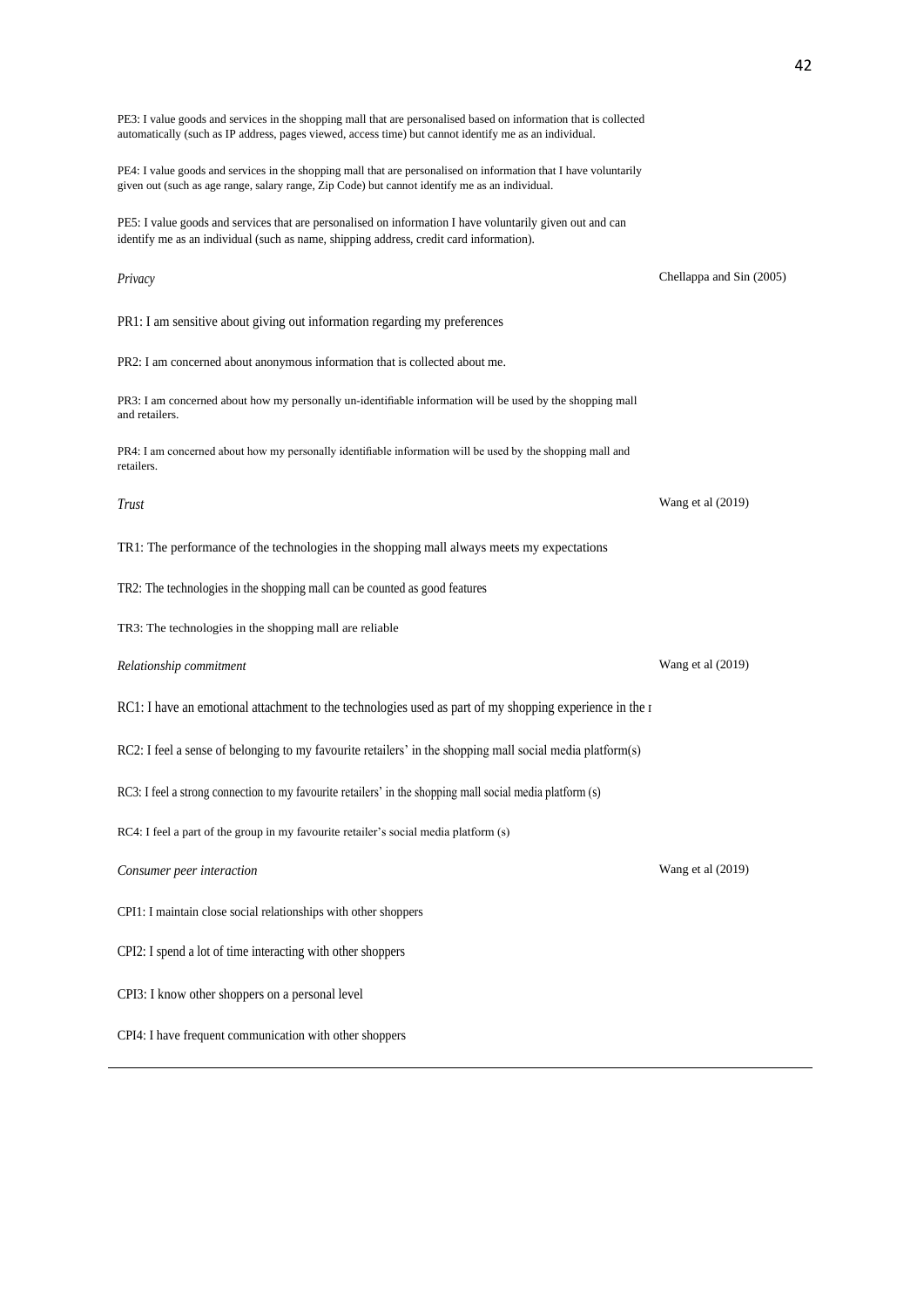# **References**

- Afthanorhan, W. M., 2014. Hierarchical component using reflective-formative measurement model in partial least square structural equation modeling (PLS-SEM). International Journal of Mathematics, 2(2), 33-49.
- Agius, A., 2019. 12 Examples of brands with brilliant omni-channel experiences., [https://blog.hubspot.com/service/omni-channel-experience /](https://blog.hubspot.com/service/omni-channel-experience%20/) (accessed 22 September 2019).
- Aichner, T., Coletti, P., 2013. Customers' online shopping preferences in mass customization. Journal of Direct, Data and Digital Marketing Practice, 15(1), 20-35.
- Al Bawaba. B., 2019. The Dubai Mall Wins Two Top Honours at the Dubai Service Excellence Scheme for Its Exceptional Customer Service. [https://www.albawaba.com/business/pr/dubai-mall-wins-two-top-honours-dubai-service](https://www.albawaba.com/business/pr/dubai-mall-wins-two-top-honours-dubai-service-excellence-scheme-its-exceptional-customer)[excellence-scheme-its-exceptional-customer](https://www.albawaba.com/business/pr/dubai-mall-wins-two-top-honours-dubai-service-excellence-scheme-its-exceptional-customer) / (accessed 22 September 2019).
- Ameen, N., Tarhini, A., Shah, M.H. and Madichie, N.O., 2020. Employees' behavioural intention to smartphone security: A gender-based, cross-national study. Computers in Human Behavior, 104, 106184.
- Ameen, N., Willis, R., Shah, M.H. 2018. An examination of the gender gap in smartphone adoption and use in Arab countries: A cross-national study. Computers in Human Behavior, 89, 148-162.
- Ang, T., Liou, R.S., Wei, S., 2018. Perceived cultural distance in intercultural service encounters: does customer participation matter?. Journal of Services Marketing, 32(5), 547-558.
- Bakhshizadeh, A., Kordnaeij, A., Hosseini, S.H.K., Ahmadi, P., 2016. Explanation and Design of a Success Model for Shopping Malls Based on Grounded Theory. International Journal of Humanitites, 23(3). 97-120.
- Beldad, A., De Jong, M., Steehouder, M., 2010. How shall I trust the faceless and the intangible? A literature review on the antecedents of online trust. Computers in Human Behavior, 26(5), 857-869.
- Bilgihan, A., Kandampully, J. Zhang, T., 2016. Towards a unified customer experience in online shopping environments: Antecedents and outcomes. International Journal of Quality and Service Sciences, 8(1), 102-119.
- Bitner, M.J., 1990. Evaluating service encounters: the effects of physical surroundings and employee responses. Journal of Marketing, 54 (2), 69-82.
- Bitner, M.J., Hubbert, A.R., Zeithaml, V.A., 1997. Customer contributions and roles in service delivery. International Journal of Service Industry Management, 8(3), 193-205.
- Bogomolova, S., Vorobyev, K., Page, B., Bogomolov, T., 2016. Socio-demographic differences in supermarket shopper efficiency. Australasian Marketing Journal (AMJ), 24(2), 108-115.
- Bucklin, L.P., 1967. The concept of mass in intra- urban shopping. Journal of Marketing, 31(4), 37-42.
- Calienes, E., Carmel‐Gilfilen, C., Portillo, M., 2016. Inside the mind of the Millennial shopper: Designing retail spaces for a new generation. *Journal of Interior Design*, *41*(4), 47-67.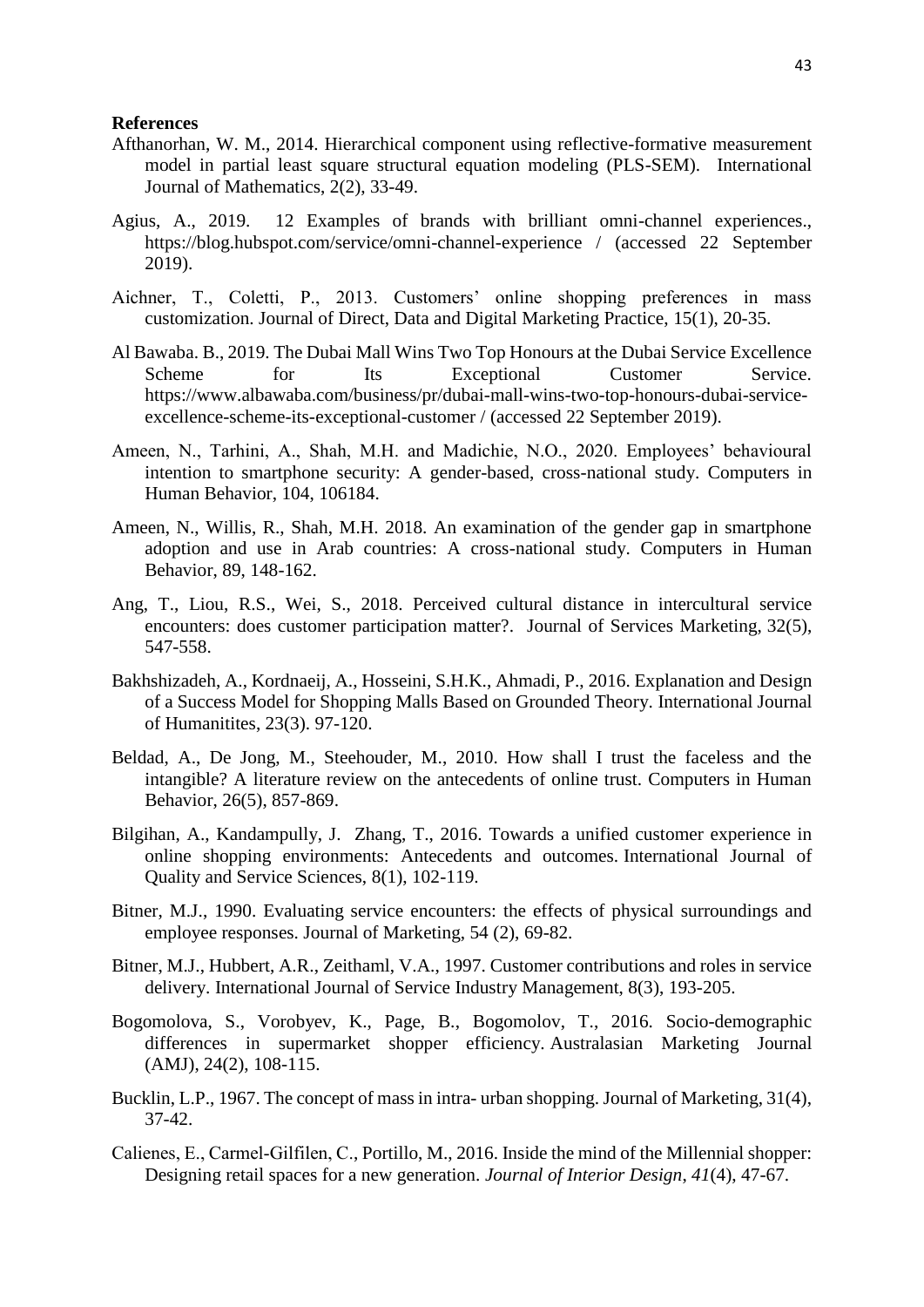- Calvo-Porral, C. Lévy-Mangin, J.P., 2019. Profiling shopping mall customers during hard times," Journal of Retailing and Consumer Services, 48, 238-246.
- Chang, H.H., Chang, C.S., 2008. An assessment of technology-based service encounters and network security on the e-health care systems of medical centers in Taiwan. BMC health services research, 8(1), 87-98.
- Chebat, J.C., Michon, R., Haj-Salem, N., Oliveira, S., 2014. The effects of mall renovation on shopping values, satisfaction and spending behaviour. Journal of retailing and consumer services, 21(4), 610-618.
- Chellappa, R.K., Sin, R.G., 2005. Personalization versus privacy: An empirical examination of the online consumer's dilemma. Information technology and management, 6(3), 181-202.
- Chung, K. H., J. I. Shin. 2008. The relationship among e-retailing attributes, e-satisfaction, and e-loyalty. Management Review: An International Journal, 3(1), 23–45.
- Dennis, C., Merrilees, B., Hansen, T., Jensen, J.M., 2009. Shopping orientation and online clothing purchases: the role of gender and purchase situation. *European Journal of Marketing*. 43 (9/10), 1154-1170.
- DeYoung, C.G., Spence, I., 2004. Profiling information technology users: En route to dynamic personalization. Computers in Human Behavior, 20(1), 55-65.
- Diallo, M.F., Diop-Sall, F., Djelassi, S. and Godefroit-Winkel, D., 2018. How shopping mall service quality affects customer loyalty across developing countries: the moderation of the cultural context. Journal of International Marketing, 26(4), 69-84.
- Dimock, M. Defining generations: Where millennials end and generation Z begins. 2019. [https://www.pewresearch.org/fact-tank/2019/01/17/where-millennials-end-and](https://www.pewresearch.org/fact-tank/2019/01/17/where-millennials-end-and-generation-z-begins/)[generation-z-begins/](https://www.pewresearch.org/fact-tank/2019/01/17/where-millennials-end-and-generation-z-begins/) (accessed 22 September 2019).
- Dörnyei, Z. 2007. Research methods in applied linguistics. New York, NY: Oxford University Press.
- El Hedhli, K., Zourrig, H., Chebat, J.C., 2016. Shopping well-being: Is it just a matter of pleasure or doing the task? The role of shopper's gender and self-congruity. Journal of Retailing and Consumer Services, 31, 1-13.
- El-Adly, M., 2007. Shopping malls attractiveness: a segmentation approach. International Journal of Retail and Distribution Management, 35(11), 936-950.
- Etikan, I., Musa, S. A., Alkassim, R. S. 2016. Comparison of convenience sampling and purposive sampling. American Journal of Theoretical and Applied Statistics, 5(1), 1–4.
- Ferri- Reed, J. 2010. The keys to engaging Millennials. The Journal for Quality and Participation, 33 (1), 31-33.
- Fleming, J.H., 2016. Millennials are starting to spend more. [http://www.gallup.com/businessjournal/191837/Millennials-starting-spend.aspx.](http://www.gallup.com/businessjournal/191837/Millennials-starting-spend.aspx) (accessed 16 November 2019).
- Furrer, O., Liu, B.S.C., Sudharshan, D., 2000. The relationships between culture and service quality perceptions: Basis for cross-cultural market segmentation and resource allocation. Journal of Service Research, 2(4), 355-371.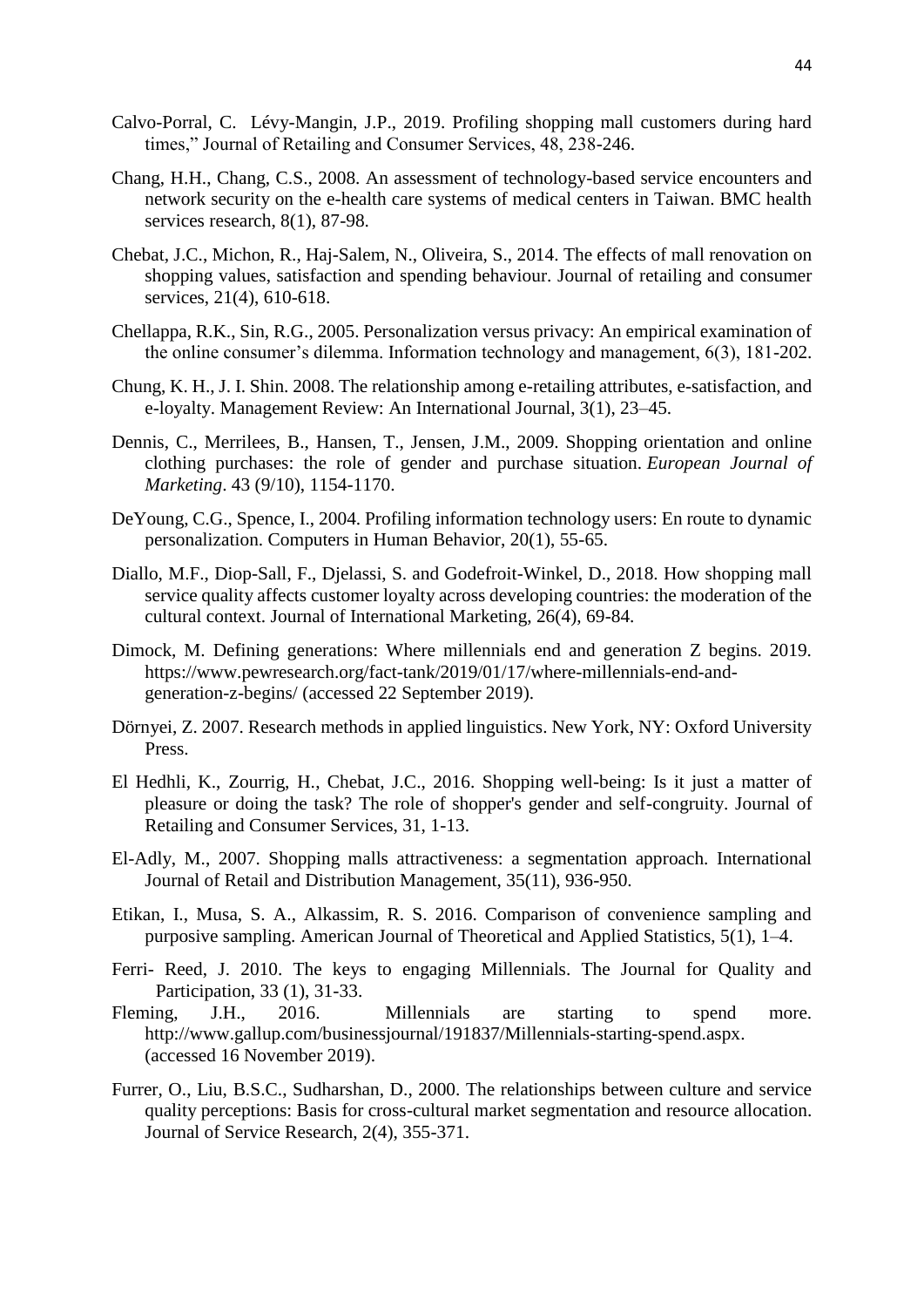- Garbarino, E., Strahilevitz, M., 2004. Gender differences in the perceived risk of buying online and the effects of receiving a site recommendation. Journal of Business Research, 57(1),768-775.
- Gerritsen, B. H., Soilen, K. S., de Visser, P. B., Hoogreef, P. J., Hulst, K., Janssen, M. L., Consenheim, E., 2014. Social media coming to the mall: A cross-channel response. In Product development in the socio-sphere (pp. 169-235). Springer, Cham.
- Gilliland, N. 12 examples of digital technology in retail stores. 2019. <https://econsultancy.com/examples-digital-technology-in-retail-stores/> Accessed 22 September 2019.
- Gong, Y., Janssen, M., 2015. Demystifying the benefits and risks of Lean service innovation: a banking case study. Journal of Systems and Information Technology, 17(4), 364-380.
- Gulfnews. A virtual mall promoted by Dubai tech firm is in the works. 2018. [https://gulfnews.com/business/retail/a-virtual-mall-promoted-by-dubai-tech-firm-is-in](https://gulfnews.com/business/retail/a-virtual-mall-promoted-by-dubai-tech-firm-is-in-the-works-1.2245306%20/)[the-works-1.2245306 /](https://gulfnews.com/business/retail/a-virtual-mall-promoted-by-dubai-tech-firm-is-in-the-works-1.2245306%20/) (accessed 22 September 2019).
- Gupta, S., Sharma, D., 2017. Dimensions of Retail Service Convenience in Emerging Market Settings: A Qualitative Investigation. In Hospitality Marketing and Consumer Behavior (pp. 103-127). Apple Academic Press.
- Gupta, S., 2015. Effect of Shopping Value on Service Convenience, Satisfaction and Customer Loyalty: a Conceptual Framework. SAMVAD: SIBM Pune Research Journal, 10, 78-85.
- Ha, I., Yoon, Y., Choi, M., 2007. Determinants of adoption of mobile games under mobile broadband wireless access environment. Information & management, 44(3), 276-286.
- Hair, J. F., Hult, G. T. M., Ringle, C. M., Sarstedt, M. 2014. A primer on partial least squares structural equation modeling (PLS-SEM). Thousand Oaks, CA: Sage.
- Hair, J. F., Hult, G. T. M., Ringle, C. M., Sarstedt, M., 2017, A primer on partial least squares structural equation modeling. (2nd ed.). Thousand Oaks, CA: Sage.
- Hair, J., Anderson, R., Tatham, R., Black, W., 2010. Multivariate data analysis: a global perspective. 7th Edition ed.: Prentice hall Upper Saddle River, NJ.
- Haj-Salem, N., Chebat, J.C., Michon, R., Oliveira, S., 2016. Why male and female shoppers do not see mall loyalty through the same lens? The mediating role of self-congruity. Journal of Business Research, 69(3), 1219-1227.
- Hendriksz, V., 2018. Westfield unveils the future of retail: 'Destination 2028'. [https://fashionunited.uk/news/retail/westfield-unveils-the-future-of-retail-destination-](https://fashionunited.uk/news/retail/westfield-unveils-the-future-of-retail-destination-2028/2018060430007%20/)[2028/2018060430007 /](https://fashionunited.uk/news/retail/westfield-unveils-the-future-of-retail-destination-2028/2018060430007%20/) (accessed 22 September 2019).
- Henseler, J., Ringle, C. M., Sinkovics, R. R., 2009. The use of partial least squares path modeling in international marketing. Advances in International Marketing, 20(1), 277– 319.
- Herhausen, D., Binder, J., Schoegel, M., Herrmann, A., 2015. Integrating bricks with clicks: retailer-level and channel-level outcomes of online–offline channel integration. Journal of Retailing, 91(2), 309-325.
- Hofstede, G. Compare countries. 2019. https://www.hofstede insights.com/product/compare countries/. Accessed 16 November 2019.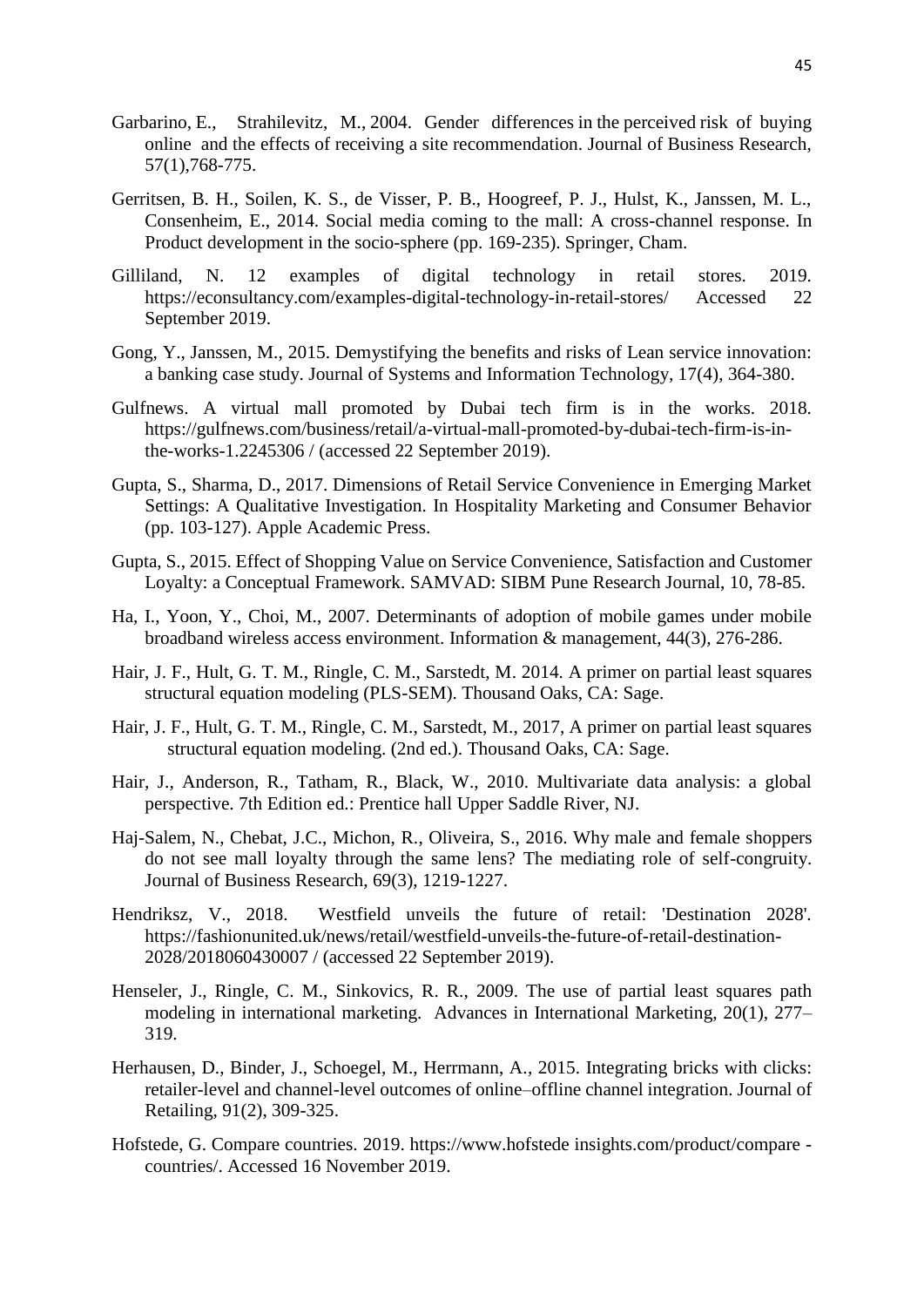Hofstede, G. 2001, Culture's Consequences: Comparing Values, Behaviors, Institutions and Organizations across Nations, 2d ed. Thousand Oaks, CA: Sage.

Hofstede, 2020a. Cultural dimensions. <https://hi.hofstede-insights.com/national-culture> (Accessed 2 June 2020).

Hofstede, 2020b. Country comparison. [https://www.hofstede-insights.com/country](https://www.hofstede-insights.com/country-comparison/the-united-arab-emirates,the-uk/)[comparison/the-united-arab-emirates,the-uk/](https://www.hofstede-insights.com/country-comparison/the-united-arab-emirates,the-uk/) (Accessed 3 June 2020).

- Hogue, J.V., Mills, J.S., 2019. The effects of active social media engagement with peers on body image in young women. Body image, 28 (1), 1-5.
- Huff, D., 1964. Defining and estimating a trade area. Journal of Marketing, 32(4), 34-38.
- Huff, D., Rust, T. R., 1984. Measuring the congruence of a trading area. Journal of Marketing, 48(4): 68-74.
- Hunter, G. L., 2006. The role of anticipated motion, desire, and intention in the relationship between image and shopping centre visits. International Journal of Retail and Distribution Management, 34(10), 709-772
- Jcdecaux. For brands global shoppers and luxury accessories: the big spend. 2017. [https://www.jcdecaux.com/blog/global-shoppers-and-luxury-accessories-big-spend /](https://www.jcdecaux.com/blog/global-shoppers-and-luxury-accessories-big-spend%20/) (accessed 22 September 2019).
- Katrodia, A., Naude, M.J., Soni, S., 2018. Consumer Buying Behavior in shopping malls: Does Gender Matter?. Journal of Economics and Behavioral Studies, 10(1), 125-134.
- Keng, C.J., Huang, T.L., Zheng, L.J., Hsu, M.K., 2007. Modeling service encounters and customer experiential value in retailing: An empirical investigation of shopping mall customers in Taiwan. International Journal of Service Industry Management, 18(4), 349- 367.
- Kim, J., Morris, J.D. Swait, J., 2008. Antecedents of true brand loyalty, Journal of Advertising, 37 (2), 99-117
- Kim, J.W., Lee, F., Suh, Y.G., 2015. Satisfaction and loyalty from shopping mall experience and brand personality. Services Marketing Quarterly, 36(1), 62-76.
- Kim, Y.J., Han, J., 2014. Why smartphone advertising attracts customers: A model of Web advertising, flow, and personalization. Computers in Human Behavior, 33, 256-269.
- Kline, R. B., 2005. Principles and practice of structural equation modelling.  $2<sup>nd</sup>$  edition, New York: Guilford.
- Kusumowidagdo, A., Sachari, A., Widodo, P., 2016. Visitors׳ perceptions on the important factors of atrium design in shopping centers: A study of Gandaria City Mall and Ciputra World in Indonesia. Frontiers of Architectural Research, 5(1), 52-62.
- Laroche, M., Teng, L., Michon, R., Chebat, J.C., 2005. Incorporating service quality into consumer mall shopping decision making: a comparison between English and French Canadian consumers. Journal of Services Marketing.19(3), 157–163.
- Li, Y., Zhang, C., Laroche, M., 2019. Is beauty a premium? A study of the physical attractiveness effect in service encounters. Journal of Retailing and Consumer Services, 50, 215-225.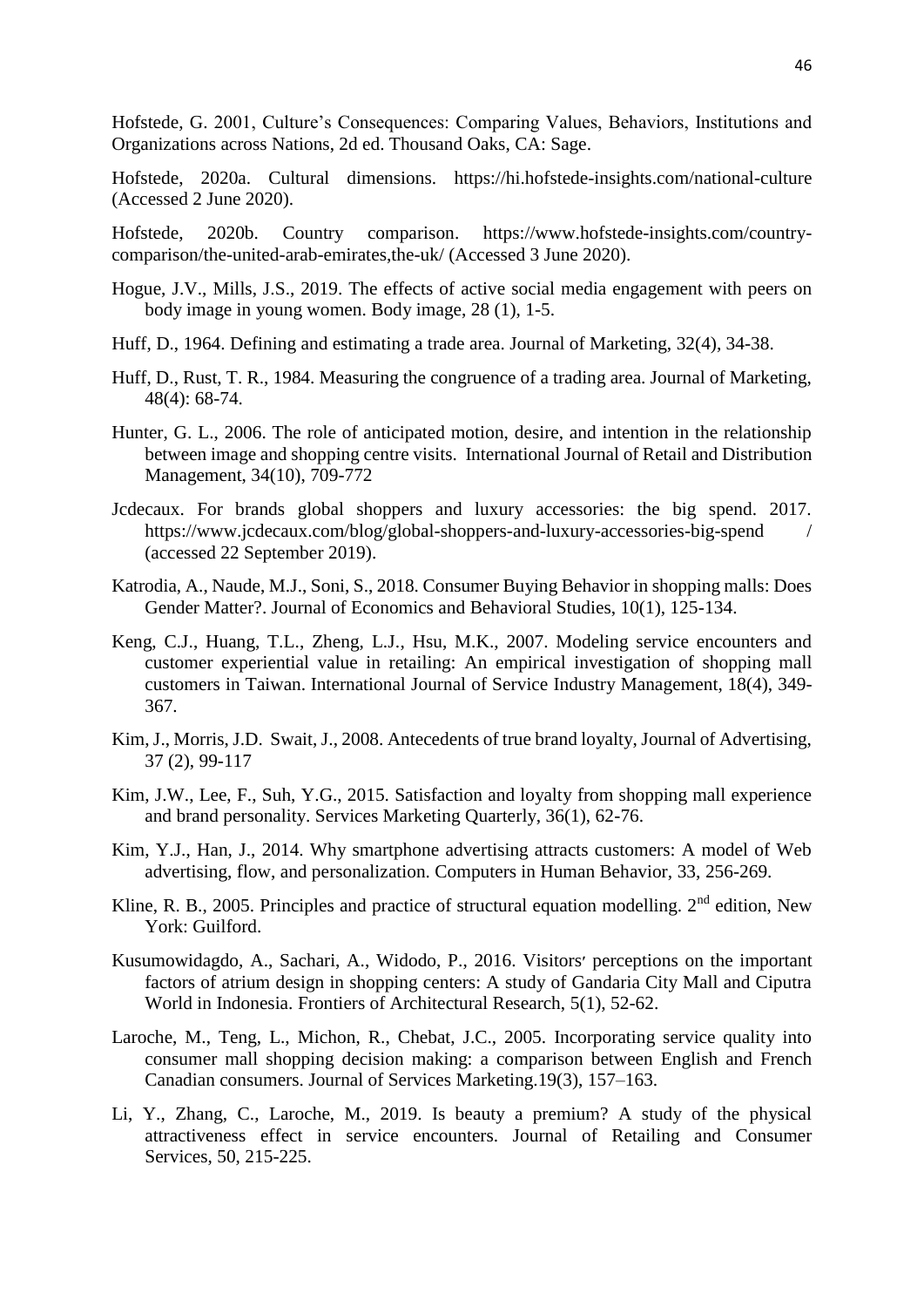- Libai, B., Bolton, R., Bügel, M.S., De Ruyter, K., Götz, O., Risselada, H., Stephen, A.T., 2010. Customer-to-customer interactions: broadening the scope of word of mouth research. Journal of service research, 13(3), 267-282.
- Lim, P.L., Yazdanifard, R., 2014. Does gender play a role in online consumer behavior?. Global Journal of Management and Business Research, 14 (7), 1-19.
- Limbu, Y.B., Wolf, M., Lunsford, D.L., 2011. Consumers' perceptions of online ethics and its effects on satisfaction and loyalty. Journal of Research in Interactive Marketing, 5(1), 71- 89.
- Lucia-Palacios, L., Pérez-López, R., Polo-Redondo, Y., 2018. Atmospheric excitement, customers' moods and gender: A study of young shoppers. Journal of Strategic Marketing, 26(8), 649-664.
- Mansoora, A., 2017. A study on impact of gender differences on customer satisfaction, case of educational sphere. Journal of International Business Research and Marketing, 3(1), 14- 18.
- Martin, K.D., Murphy, P.E., 2017. The role of data privacy in marketing. Journal of the Academy of Marketing Science, 45(2), 135-155.
- Michon, R. and Chebat, J.C., 2004. Cross-cultural mall shopping values and habitats: A comparison between English-and French-speaking Canadians. Journal of Business Research, 57(8), pp.883-892.
- Mosquera, A., Olarte-Pascual, C., Ayensa, E.J., Murillo, Y.S., 2018. The role of technology in an omnichannel physical store. Spanish Journal of Marketing-ESIC. 22 (1), 63-82.
- Mathies, C., Burford, M., 2011. Customer service understanding: gender differences of frontline employees. Managing Service Quality: An International Journal. 21 (6), 636-648.
- Mathiowetz, D., 2010. Feeling luxury: invidious political pleasures and the sense of touch. Theory Event, 13 (4), 1–26.
- Mathwick, C., Malhotra, N., Rigdon, E. 2001. Experiential value: conceptualization, measurement and application in the catalog and internet shopping. Journal of Retailing, 77 (1), 39-56.
- Merrilees, B., Miller, D., 2019. Companion shopping: the influence on mall brand experiences. Marketing Intelligence and Planning, 37(4), 465-478.
- Michon, R., Yu, H., Smith, D., Chebat, J.C., 2008. The influence of mall environment on female fashion shoppers' value and behaviour. Journal of Fashion Marketing and Management: An International Journal, 12(4), 456-468.
- Moore, C.T., Mason, J.B. 1969. Are search note on major retail center patronage. Journal of Marketing, 33(1), 61-73.
- Morgan, B., 2018. A Vision of the Future Mall: Four Innovation Scenarios. https://www.forbes.com/sites/blakemorgan/2018/06/25/a-vision-of-the-future-mall-fourinnovation-scenarios/#60e19aa5413a/ (accessed 22 September 2019).
- Morgan, R. M., Hunt, S. D. 1994. The commitment-trust theory of relationship marketing. Journal of Marketing, 58, 20–38.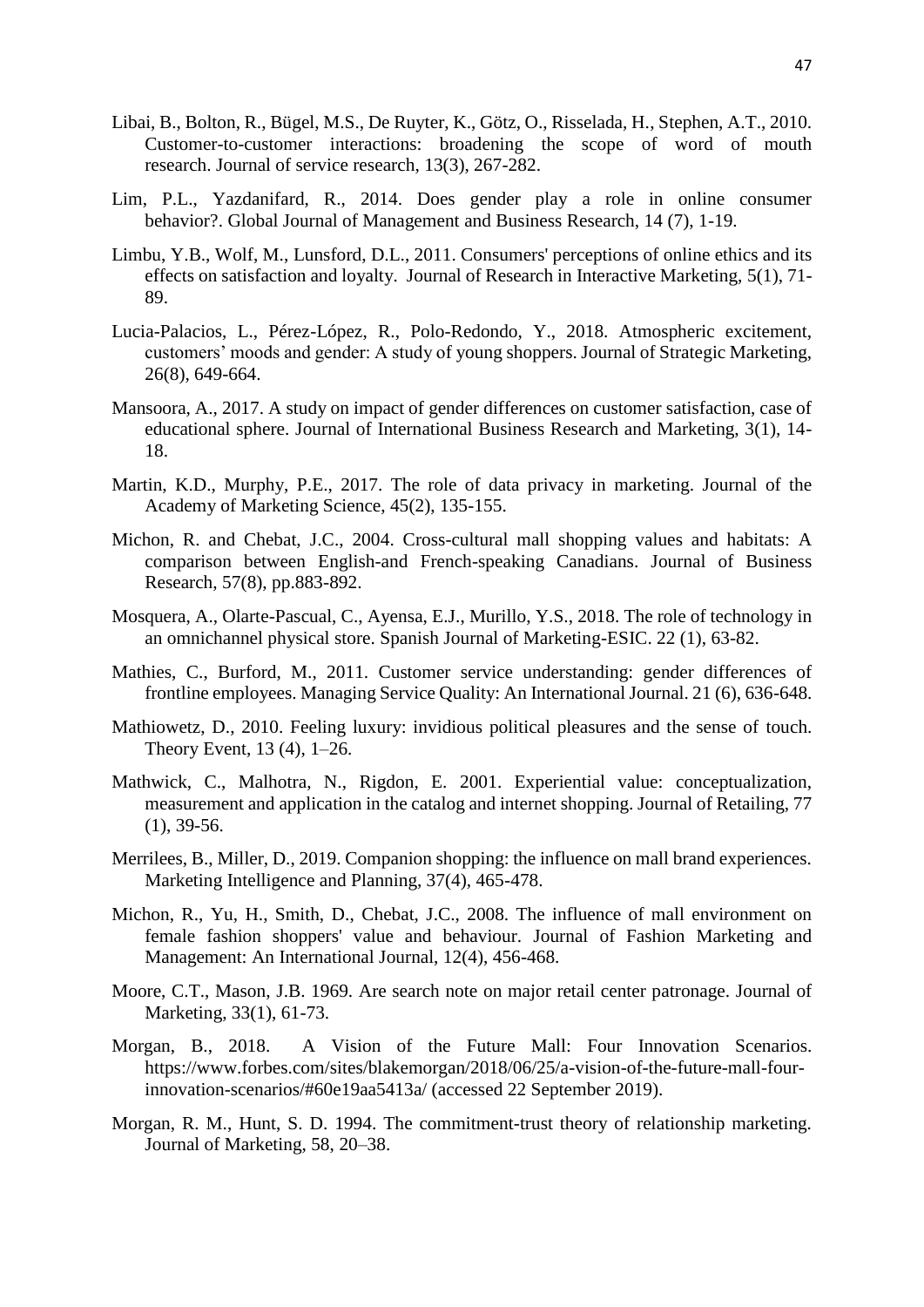- Nagraj, A., 2018. Dubai Holding, Emaar launch new 'tech-driven' mall, nearly double the size of Dubai Mall. [https://gulfbusiness.com/dubai-holding-emaar-launch-new-tech-driven](https://gulfbusiness.com/dubai-holding-emaar-launch-new-tech-driven-mall-nearly-double-size-dubai-mall/)[mall-nearly-double-size-dubai-mall/](https://gulfbusiness.com/dubai-holding-emaar-launch-new-tech-driven-mall-nearly-double-size-dubai-mall/) (accessed 22 September 2019).
- Ndubisi, N., 2006. Factors of online learning adoption: A comparative juxtaposition of the theory of planned behaviour and the technology acceptance model. International Journal on E-learning, 5(4), 571–591.
- Nevin, J.R., Houston, J., 1980. Image as a component to attraction to Intra-urban shopping areas. Journal of Retailing, 56(1), 77-93.
- Nielsen. 2011. How social media impacts brand marketing. [https://www.nielsen.com/us/en/insights/article/2011/how-social-media-impacts-brand](https://www.nielsen.com/us/en/insights/article/2011/how-social-media-impacts-brand-marketing/)[marketing/](https://www.nielsen.com/us/en/insights/article/2011/how-social-media-impacts-brand-marketing/) (accessed 22 September 2019).
- Nisbett R. E., Ross L., 1980. Human inference: Strategies and shortcomings of social judgment. Englewood Cliffs, New Jersey: Prentice-Hall.
- Nowak, L., Thach, L., Olsen, J.E., 2006. Wowing the millennials: creating brand equity in the wine industry. Journal of Product & Brand Management. 15 (5), 316–323.
- Oracle. 2015. A New Perspective on Millennials Segmenting a Generation for Actionable Insights for Consumer Goods Companies and Retailers. [http://www.oracle.com/us/industries/consumer/interbrand-cg-retail-cx-wp-2400662.pdf/](http://www.oracle.com/us/industries/consumer/interbrand-cg-retail-cx-wp-2400662.pdf) (accessed 22 September 2019).
- Park, J., Kim, R.B., 2018. A new approach to segmenting multichannel shoppers in Korea and the US. Journal of Retailing and Consumer Services, 45, 163-178.
- Podsakoff, P. M., MacKenzie, S. B., Lee, J. Y., Podsakoff, N. P., 2003. Common method biases in behavioral research: A critical review of the literature and recommended remedies. Journal of Applied Psychology, 88(5), 879–903.
- Polkes, A. 5 Major insights from our beauty report. 2019. <https://www.yotpo.com/blog/beauty-industry-trends-report/> Accessed 22 September 2019.
- Pyyry, N., 2016. Participation by being: Teenage girls' hanging out at the shopping mall as 'dwelling with [the world]. Emotion, Space and Society, 18 (1), 9-16.
- Ramprabha, K., 2017. Predominant Factors that Influence the Consumer Shopping behaviour-A Scale Development Approach. Journal of Advanced Research in Dynamical and control Systems, 15, p.374-382.
- Rao, B., Minakakis, L., 2003. Evolution of mobile location-based services. Communications of the ACM. 46(12), 61–65.
- Reimers, V., Clulow, V., 2000. Shopping and Convenience: A Model for Retail Centres. In Australian and New Zealand Marketing Academy Conference (ANZMAC 2000): Visionary Marketing for the 21st Century: Facing the Challenge (pp. 1058-1062). Griffith University.
- Riquelme, I.P., Román, S., 2014. Is the influence of privacy and security on online trust the same for all type of consumers?. Electronic Markets, 24(2), 135-149.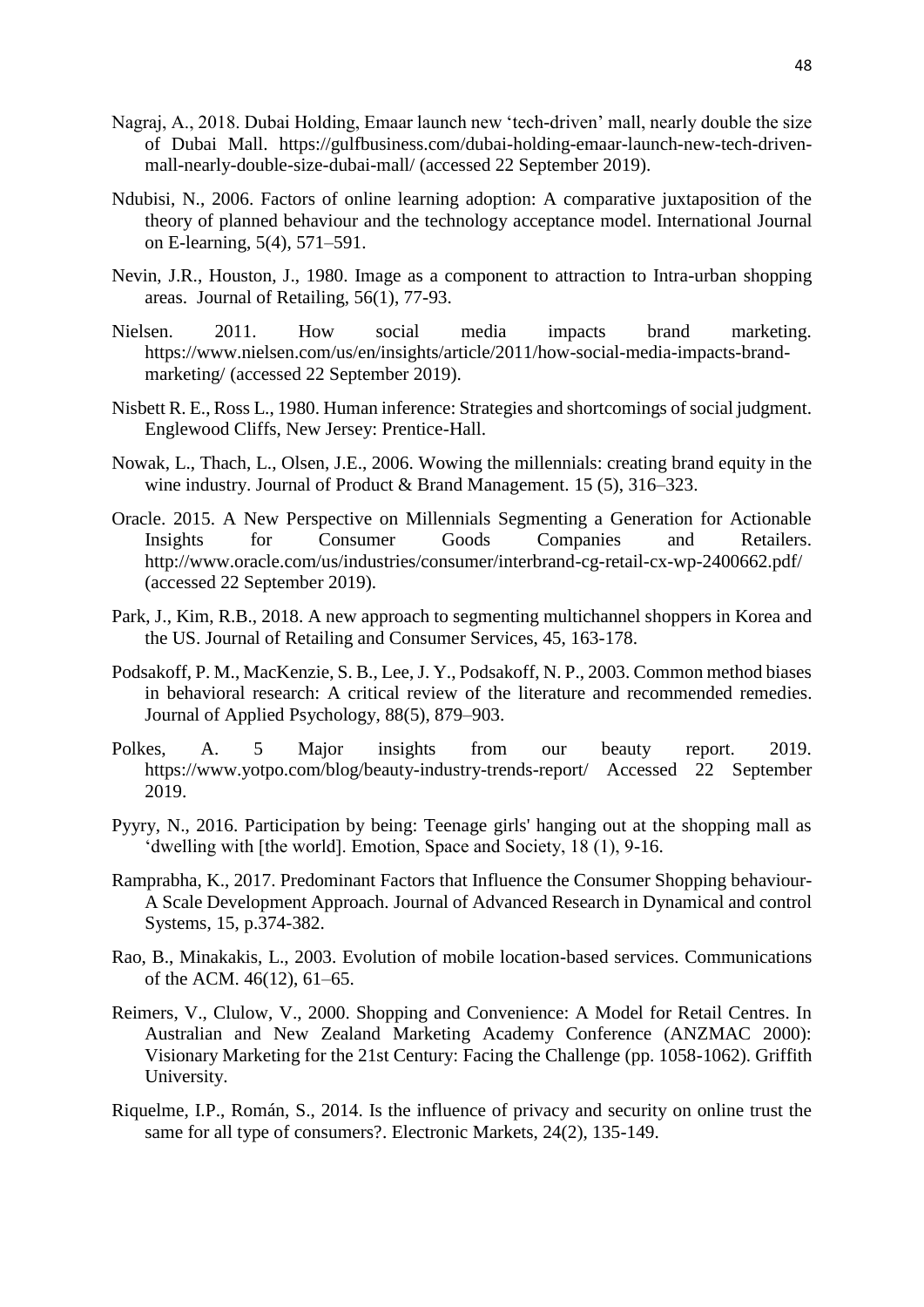- Saadi, D., 2018. Emaar Malls fourth quarter net profit rises 27% on higher visitor numbers. [https://www.thenational.ae/business/economy/emaar-malls-fourth-quarter-net-profit](https://www.thenational.ae/business/economy/emaar-malls-fourth-quarter-net-profit-rises-27-on-higher-visitor-numbers-1.703941%20/%20(accessed%2022%20September%202019)[rises-27-on-higher-visitor-numbers-1.703941 / \(accessed 22 September 2019\)](https://www.thenational.ae/business/economy/emaar-malls-fourth-quarter-net-profit-rises-27-on-higher-visitor-numbers-1.703941%20/%20(accessed%2022%20September%202019).
- Salpini, M., 2017. Millennials seek emotional connections before purchasing. [https://www.retaildive.com/news/millennials-seek-emotional-connections-before](https://www.retaildive.com/news/millennials-seek-emotional-connections-before-purchasing/445545/)[purchasing/445545/](https://www.retaildive.com/news/millennials-seek-emotional-connections-before-purchasing/445545/) (accessed 16 November 2019).
- Sanburn, J. Why the death of malls is about more than shopping. 2017. <https://time.com/4865957/death-and-life-shopping-mall/> Accessed 22 September 2019.
- Sarstedt, M., Henseler, J., Ringle, C.M., 2011. Multigroup analysis in partial least squares (PLS) path modeling: Alternative methods and empirical results. In Measurement and research methods in international marketing (pp. 195-218). Emerald Group Publishing Limited.
- Sethna, B.N., Hazari, S., Bergiel, B., 2017. Influence of user generated content in online shopping: impact of gender on purchase behaviour, trust, and intention to purchase. International Journal of Electronic Marketing and Retailing, 8(4), 344-371.
- Shaouf, A., Altaqqi, O., 2018. The Impact of Gender Differences on Adoption of Information Technology and Related Responses: A Review. International Journal of Management and Applied Research, 5(1), 22-41.
- Sharkey, M., 2020. The purchasing behavior of urban millennial women. [https://brainchildstudios.com/blog/digital-marketing/the-purchasing-behavior-of-urban](https://brainchildstudios.com/blog/digital-marketing/the-purchasing-behavior-of-urban-millennial-women/)[millennial-women/](https://brainchildstudios.com/blog/digital-marketing/the-purchasing-behavior-of-urban-millennial-women/) (Accessed 2 June 2020).
- Sharma, P., Tam, J.L., Kim, N., Zhan, W., Su, Y., 2018. Intercultural service encounters (ICSEs): Challenges and opportunities for international services marketers. In: Advances in Global Marketing (449-469). Springer, Cham.
- Singh, H., Prashar, S., 2014. Anatomy of shopping experience for malls in Mumbai: A confirmatory factor analysis approach. Journal of Retailing and Consumer Services, 21(2), 220-228.
- [Skeldon,](https://internetretailing.net/paul-skeldon) P., 2018. Most millennials still prefer stores to online shopping but they want more mobile in-store and better click and collect. [https://internetretailing.net/mobile](https://internetretailing.net/mobile-theme/most-millennials-still-prefer-stores-to-online-shopping--but-they-want-more-mobile-in-store-and-better-click-and-collect-17860)[theme/most-millennials-still-prefer-stores-to-online-shopping--but-they-want-more](https://internetretailing.net/mobile-theme/most-millennials-still-prefer-stores-to-online-shopping--but-they-want-more-mobile-in-store-and-better-click-and-collect-17860)[mobile-in-store-and-better-click-and-collect-17860.](https://internetretailing.net/mobile-theme/most-millennials-still-prefer-stores-to-online-shopping--but-they-want-more-mobile-in-store-and-better-click-and-collect-17860) (accessed 16 November 2019).
- Sohail, M.S., 2015. Gender differences in mall shopping: a study of shopping behaviour of an emerging nation. Journal of Marketing and Consumer Behaviour in Emerging Markets, 1(1), 36-46.
- Solomon, M.R., Surprenant, C., Czepiel, J.A., Gutman, E.G., 1985. A role theory perspective on dyadic interactions: the service encounter. Journal of marketing, 49(1), 99-111.
- Stern, S. R., 2004. Expressions of identity online: prominent features and gender differences in adolescents' World Wide Web home pages. Journal of Broadcasting and Electronic Media, 48(2), 218–243.
- Stokburger-Sauer, N.E., Teichmann, K., 2013. Is luxury just a female thing? The role of gender in luxury brand consumption. Journal of business research, 66(7), 889-896.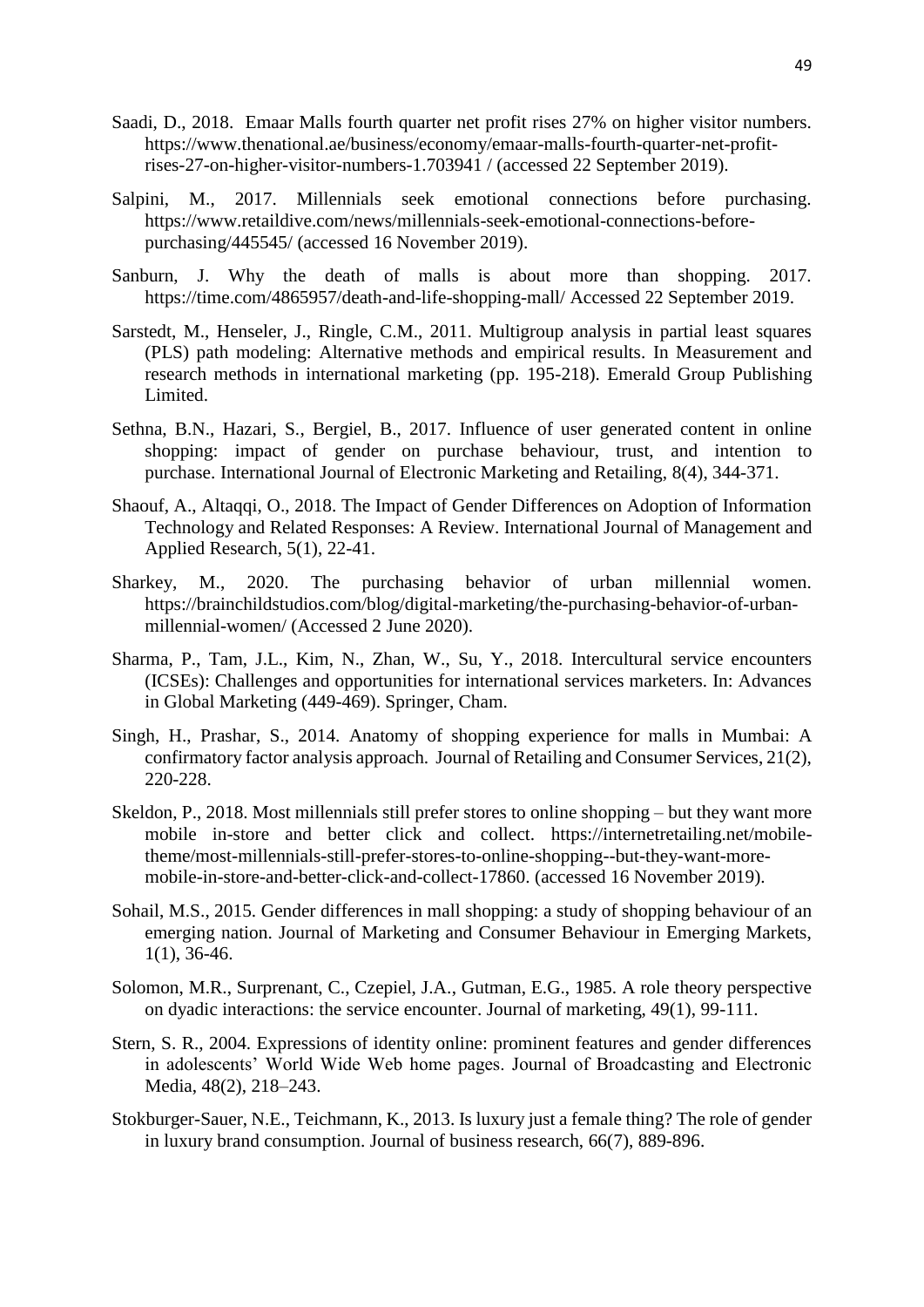- Sullivan, P., Kang, J., Heitmeyer, J., 2012. Fashion involvement and experiential value: Gen Y retail apparel patronage. The International Review of Retail, Distribution and Consumer Research, 22(5), 459-483.
- Teller, C., Thomson, J.A., 2012. Gender differences of shoppers in the marketing and management of retail agglomerations. The Service Industries Journal, 32(6), 961-980.
- The Store Front, 2015. Millennials' shopping habits are reshaping the retail industry. [https://www.thestorefront.com/mag/millennials-shopping-habits-reshaping-retail](https://www.thestorefront.com/mag/millennials-shopping-habits-reshaping-retail-industry/)[industry/](https://www.thestorefront.com/mag/millennials-shopping-habits-reshaping-retail-industry/) (accessed 22 September 2019).
- Thomas, V., Azmitia, M., Whittaker, S. 2016. Unplugged: Exploring the costs and benefits of constant connection. Computers in Human Behavior, 63, 540-548.
- Thomas, T. and Carraher, C.E., 2014. A retail perspective on the shopping behavior, cultures and personalities for China, United Arab Emirates, Belgium, India, Germany and America. Journal of Technology Management in China, 9(3), 289-296.
- Thompson, S.H., Lougheed, E., 2012. Frazzled by Facebook? An exploratory study of gender differences in social network communication among undergraduate men and women. College student journal, 46(1), 88-99.
- Tifferet, S., Herstein, R., 2012. Gender differences in brand commitment, impulse buying, and hedonic consumption. Journal of Product and Brand Management, 21(3), 176-182.
- Tongco, M. D. C., 2007. Purposive sampling as a tool for informant selection. Ethnobotany Research and Applications, 5, 147–158.
- Trivedi, J.P., Trivedi, H., 2018. Investigating the factors that make a fashion app successful: The moderating role of personalization. Journal of Internet Commerce, 17(2), 170-187.
- Varshneya, G., Das, G., Khare, A., 2017. Experiential value: a review and future research directions. Marketing Intelligence and Planning, 35(3), 339-357.
- Verhagen, T., van Dolen, W., Merikivi, J., 2019. The influence of in‐store personnel on online store value: An analogical transfer perspective. Psychology and Marketing, 36(3), 161- 174.
- Veryzer, R., 1993. Aesthetic response and the influence of design principles on product preferences. Advances in Consumer Research, 20 (1), 224-228.
- Vohra, A., Bhardwaj, N., 2019. From active participation to engagement in online communities: Analysing the mediating role of trust and commitment. Journal of Marketing Communications, 25(1), 89-114.
- Westfield. 2019. Westfield how we shop now what's next?. [http://res.cloudinary.com/wlabs/image/fetch/http:/cont ent.westfield.io/westfield](http://res.cloudinary.com/wlabs/image/fetch/http:/cont%20ent.westfield.io/westfield-corp/uk/marketing/Westfield-HWSN-report.pdf)[corp/uk/marketing/Westfield-HWSN-report.pdf/](http://res.cloudinary.com/wlabs/image/fetch/http:/cont%20ent.westfield.io/westfield-corp/uk/marketing/Westfield-HWSN-report.pdf) (accessed 22 September 2019).
- Walsh, G., Schaarschmidt, M. and Ivens, S., .2017. Effects of customer-based corporate reputation on perceived risk and relational outcomes: empirical evidence from gender moderation in fashion retailing. Journal of Product & Brand Management, 26 (3), available at: http://doi.org/ 10.1108/JPBM-07-2016-1267
- Wang, X., Li, Y., 2016. Users' satisfaction with social network sites: A self-determination perspective. Journal of Computer Information Systems, 56(1), 48–54.